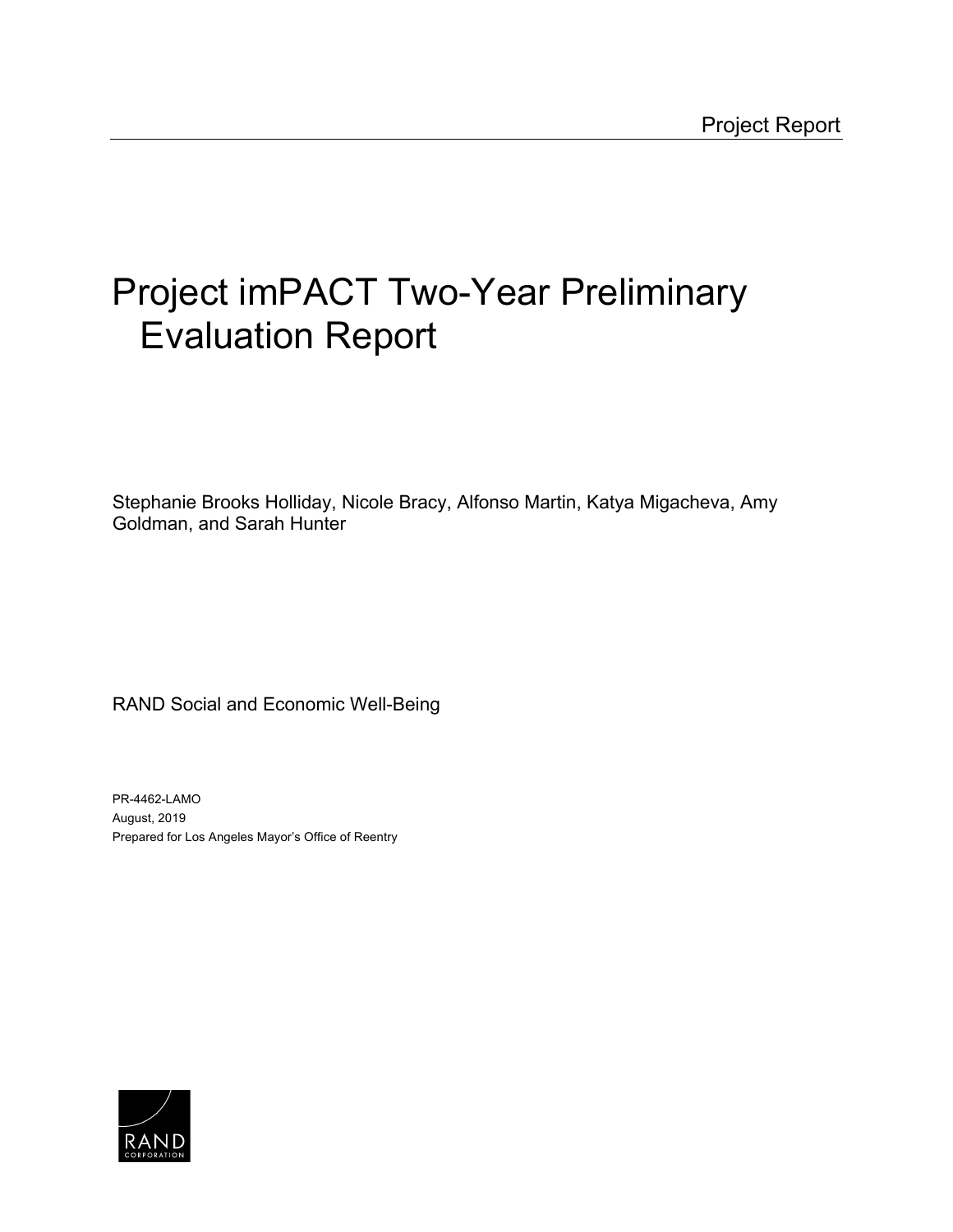## Preface

The Proposition 47 grant program, administered by the California Board of State and Community Corrections (BSCC), provides discretionary grant funding to localities to provide community-based supportive services to justice-involved individuals. In June 2017, the Los Angeles Mayor's Office of Reentry was awarded Proposition 47 grant funding from the BSCC to implement Project imPACT. Project imPACT is a voluntary program designed to serve individuals who were arrested or convicted of a crime in the past year or who are currently on community-based supervision who also have a history of mental health and/or substance use concerns. This program provides employment, behavioral health, and legal services in an effort to help participants obtain and retain employment and reduce criminal recidivism. Project imPACT serves four regions of Los Angeles: South Los Angeles, Watts, Downtown, and San Fernando Valley. Proposition 47 grantees are required to collect data and evaluate their programs, and the Los Angeles Mayor's Office of Reentry selected RAND Corporation and Harder+Company as their evaluator. As part of evaluation efforts, grantees submit Two-Year Preliminary Evaluation Reports to assess progress towards the goals and objectives of their programs, covering the period of time from June 16, 2017 through March 31, 2019, as local jurisdictions received their grant funding in June 2017. Between June 2017 and February 2018, the Los Angeles Mayor's Office released competitive RFPs to identify and select service providers for Project imPACT. Providers were selected and planning for services under Project imPACT began in February 2018, with services starting in July 2018. Therefore, this Two Year Preliminary Evaluation report documents the initial evaluation results, focusing on that time frame (February 2018 to March 2019). Interested stakeholders of this report include the Los Angeles Mayor's Office; BSCC; the City of Los Angeles; as well as other municipalities or entities that provide supportive services to criminal justice populations or may be interested in implementing a similar program, both in and outside of Los Angeles County.

The research reported here was conducted in the RAND Justice Policy Program, which is part of the RAND Social and Economic Well-Being division. RAND Social and Economic Well-Being is a division of the RAND Corporation that seeks to actively improve the health and social and economic well-being of populations and communities throughout the world. The program focuses on such topics as access to justice, policing, corrections, drug policy, and court system reform, as well as other policy concerns pertaining to public safety and criminal and civil justice.

Questions or comments about this report should be sent to the project leader, Stephanie Brooks Holliday (holliday@rand.org). For more information about RAND Justice Policy, see https://www.rand.org/well-being/justice-policy.html or contact justicepolicy@rand.org.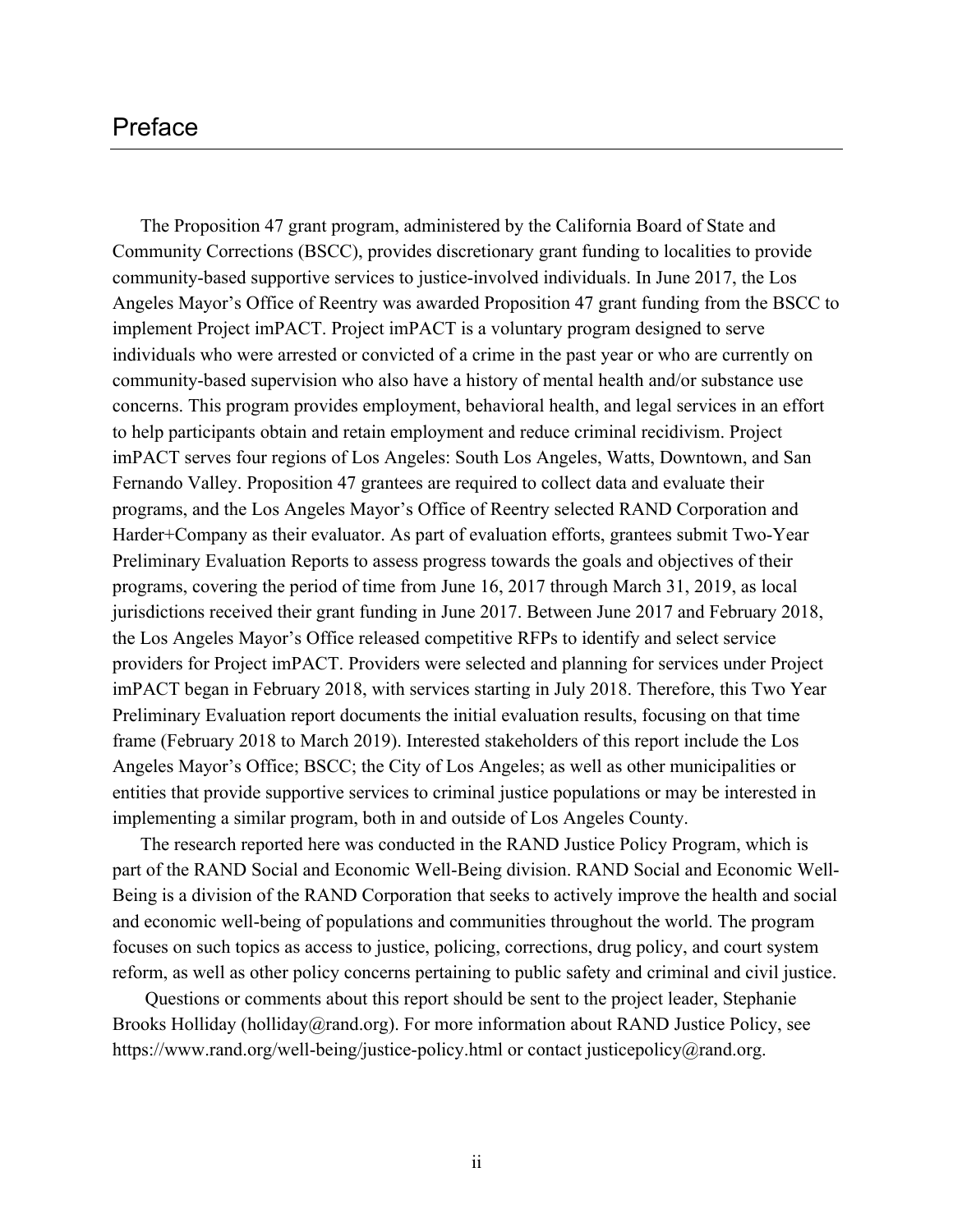# **Table of Contents**

| Goal 1: Improvement of project partners' ability to service justice-involved individuals 34 |  |
|---------------------------------------------------------------------------------------------|--|
| Goal 2: To create a program experience perceived to be positive and valuable by Fellows 34  |  |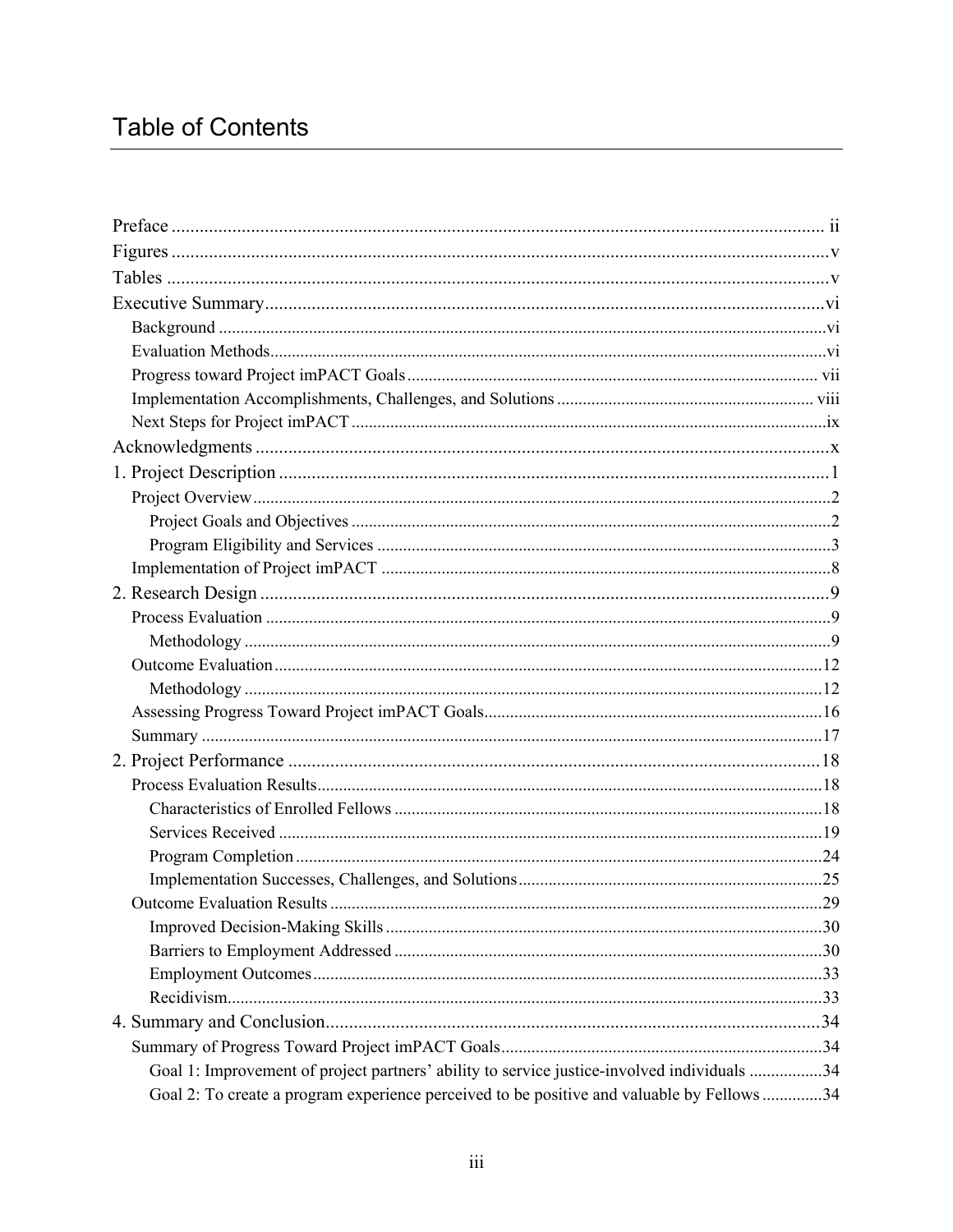| Goal 3: Adherence to the program's guiding principles, which include (a) community partnerships |  |
|-------------------------------------------------------------------------------------------------|--|
| and collaboration; (b) trauma-informed care; (c) cultural competence; and (d) focus on the      |  |
|                                                                                                 |  |
|                                                                                                 |  |
|                                                                                                 |  |
|                                                                                                 |  |
|                                                                                                 |  |
|                                                                                                 |  |
|                                                                                                 |  |
|                                                                                                 |  |
|                                                                                                 |  |
|                                                                                                 |  |
|                                                                                                 |  |
|                                                                                                 |  |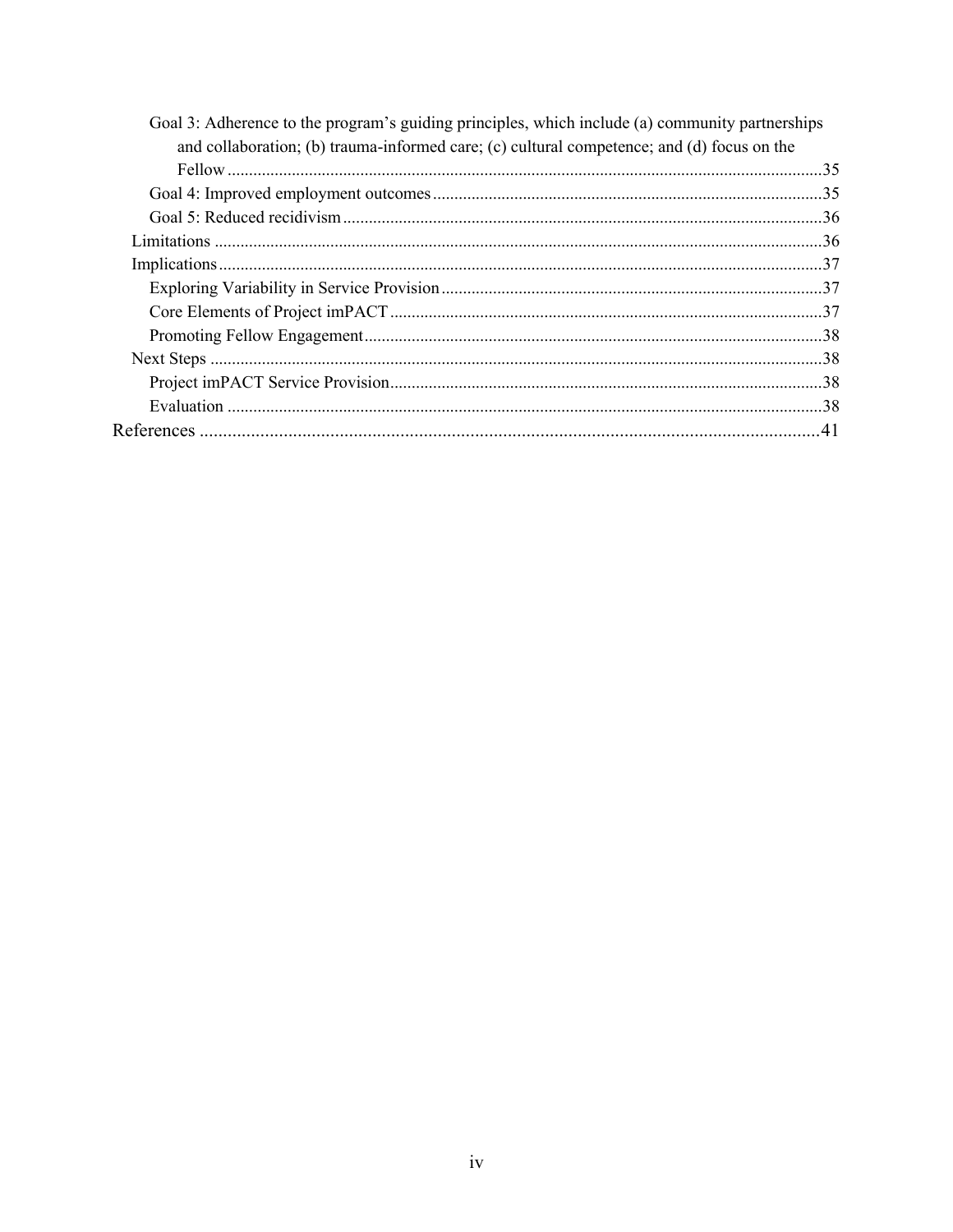# Figures

# **Tables**

| Table 3.1 Number and Characteristics of Fellows Enrolled in Project Impact July 2018-March |  |
|--------------------------------------------------------------------------------------------|--|
|                                                                                            |  |
|                                                                                            |  |
|                                                                                            |  |
|                                                                                            |  |
|                                                                                            |  |
|                                                                                            |  |
|                                                                                            |  |
| Table 3.8 Challenges and Solutions in the Planning and Implementation Phases 29            |  |
|                                                                                            |  |
|                                                                                            |  |
|                                                                                            |  |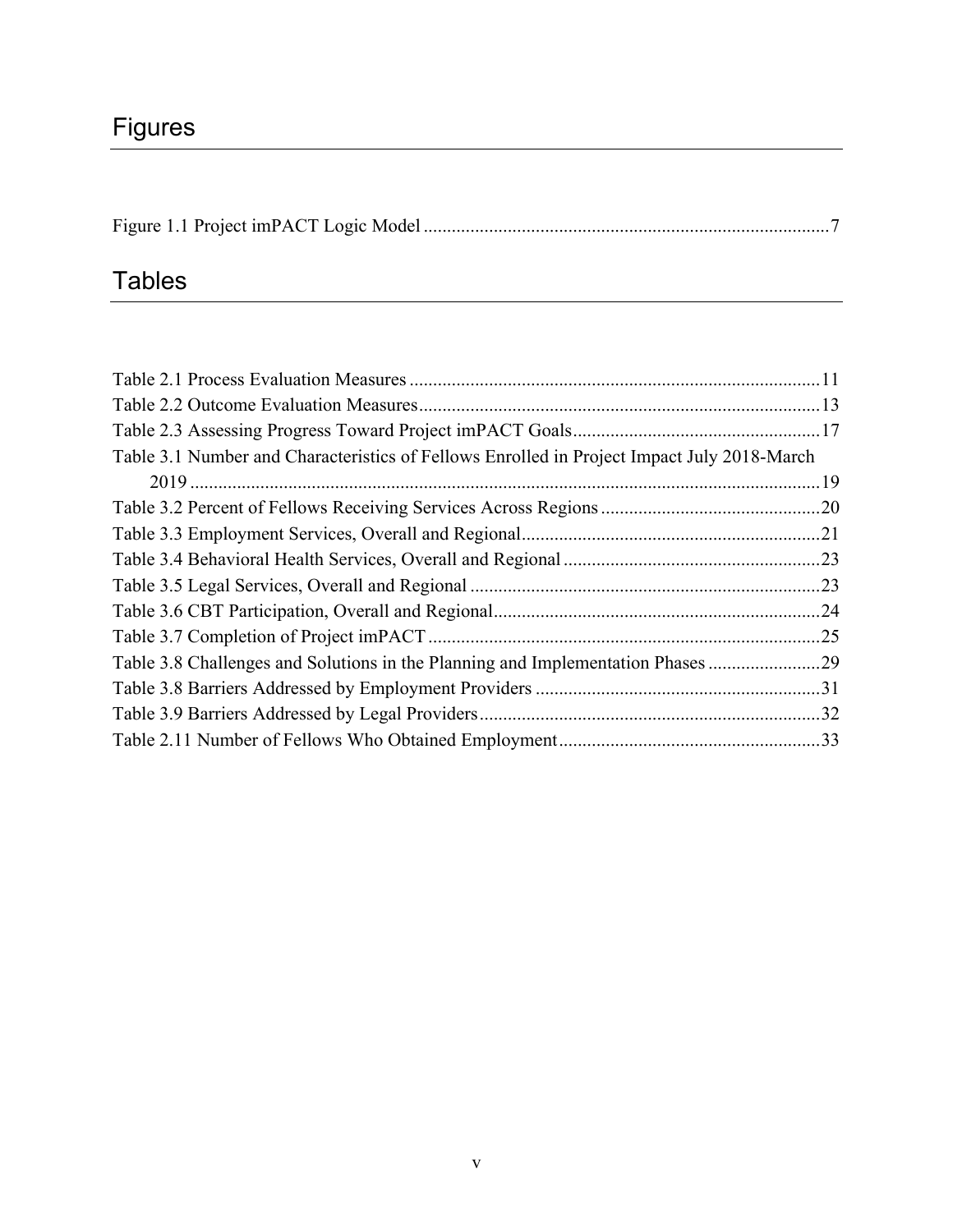## **Background**

In 2016, the Los Angeles Mayor's Office of Reentry received funding from the California Board of State and Community Corrections (BSCC) to implement Project imPACT. Project imPACT focuses on improving employment outcomes as a way to reduce future criminal justice system involvement. The program is implemented by community-based providers in four regions of Los Angeles (South Los Angeles, Watts, Downtown, and San Fernando Valley). Project imPACT providers were selected in February 2018, and after an initial planning phase, began providing services in July 2018.

Individuals enrolled in Project imPACT, known as Fellows, have a history of recent criminal justice system contact as well as mental health and/or substance use concerns. In addition to offering job training and job placement opportunities, Project imPACT aims to prepare its Fellows for successful employment by addressing behavioral health concerns and legal challenges they may face. The program model includes provision of employment, behavioral health, and legal services alongside cognitive behavioral therapy (CBT) focused on the thinking patterns and behaviors that lead to offending. Individuals enrolled in Project imPACT are eligible to receive services for up to one year.

Project imPACT was designed to achieve five goals, as outlined by the Los Angeles Mayor's Office:

- 1) To create a program experience perceived to be positive and valuable by Fellows; and
- 2) Adherence to the program's guiding principles, which include (a) community partnerships and collaboration; (b) trauma-informed care; (c) cultural competence; and (d) focus on the Fellow;
- 3) Improved ability among project partners to service justice-involved individuals;
- 4) Improved employment outcomes; and
- 5) Reduced recidivism.

## Evaluation Methods

RAND and Harder+Company (the evaluation team) were selected to evaluate the performance of Project imPACT. To accomplish this, the evaluation team is conducting a process and outcome evaluation. The process evaluation focuses on the implementation of Project imPACT, including characteristics of Fellows served, types of services provided, whether services are provided with fidelity, and implementation-related challenges and solutions. It is also assessing progress toward the first three Project imPACT goals. Process evaluation data include quantitative data submitted monthly by providers in each region, as well as observations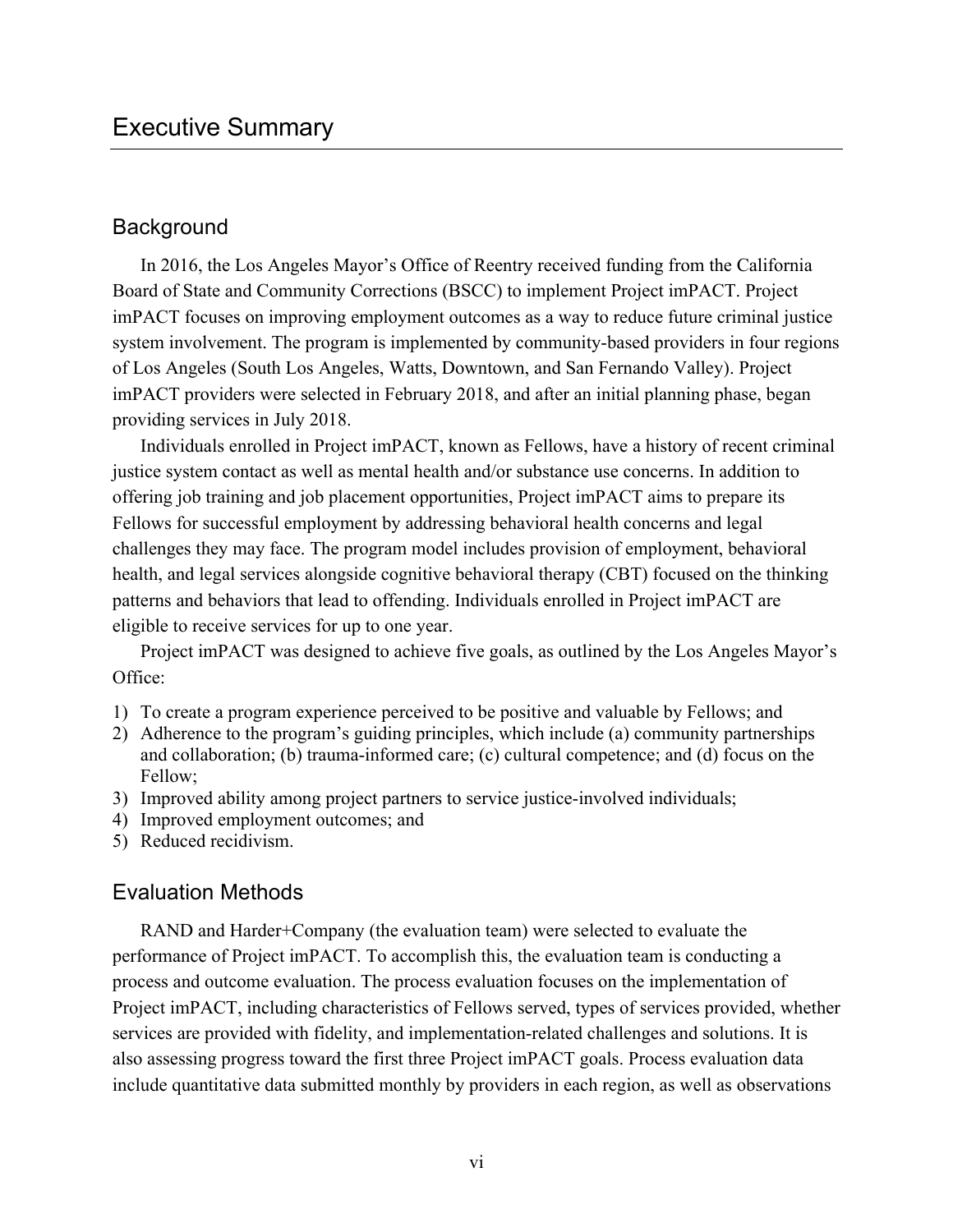of program activities, participation in meetings of the service providers, and analysis of quarterly narratives submitted by providers about challenges and accomplishments.

The outcome evaluation is examining whether Project imPACT achieves expected short-term and intermediate outcomes. These include the following:

- Improved decision-making, as measured by the Decision-Making scale of the TCU Psychological Functioning Assessment (Institute of Behavioral Research, 2007).
- Addressed barriers to employment, based on the professional judgment of service providers.
- Increased rates of employment and retention of employment (Goal #4). For this outcome, the Mayor's Office has established a target of 55% of enrolled Fellows obtaining employment during the first year of implementation. Retention is assessed at 6, 9, and 12 months.
- Reduced recidivism (Goal #5). Recidivism is being assessed using a definition developed for the program, which includes determining whether Fellows have any new arrests, technical violations, or convictions at 6, 12, and 18 months following completion of Project imPACT.

These outcomes are being assessed through the collection of quantitative data from service providers.

As noted, two of these outcomes (those related to employment and recidivism) overlap with the overarching project goals established by the Mayor's Office. The other two outcomes (improved decision-making and addressing barriers to employment) are based on the theoretical foundation of the program.

## Progress toward Project imPACT Goals

The Mayor's Office established a goal of enrolling 196 Fellows during the first year of implementation. During the evaluation period, Project imPACT providers have enrolled 205 Fellows, exceeding this goal before reaching the end of the first year. Once enrolled, Fellows receive a variety of services. Ninety-six percent of Fellows across the regions received employment services. The most common employment services provided include career readiness assessments, career readiness workshops, job coaching, and job development. Seventy-three percent of Fellows received behavioral health services, with most Fellows receiving individual counseling sessions. Finally, regarding legal services, 84% of Fellows received services, mostly counsel/advice followed by limited representation. During the evaluation period, 11 Fellows have successfully completed Project imPACT, while 39 have exited without completing services.

Results from the process evaluation highlighted progress toward the first three Project imPACT goals. Providers are focused on creating a program experience that is positive and valuable for Fellows (Goal #1), and this will be assessed more formally via focus groups in the next phase of the evaluation. In addition, providers have remained mindful of the unique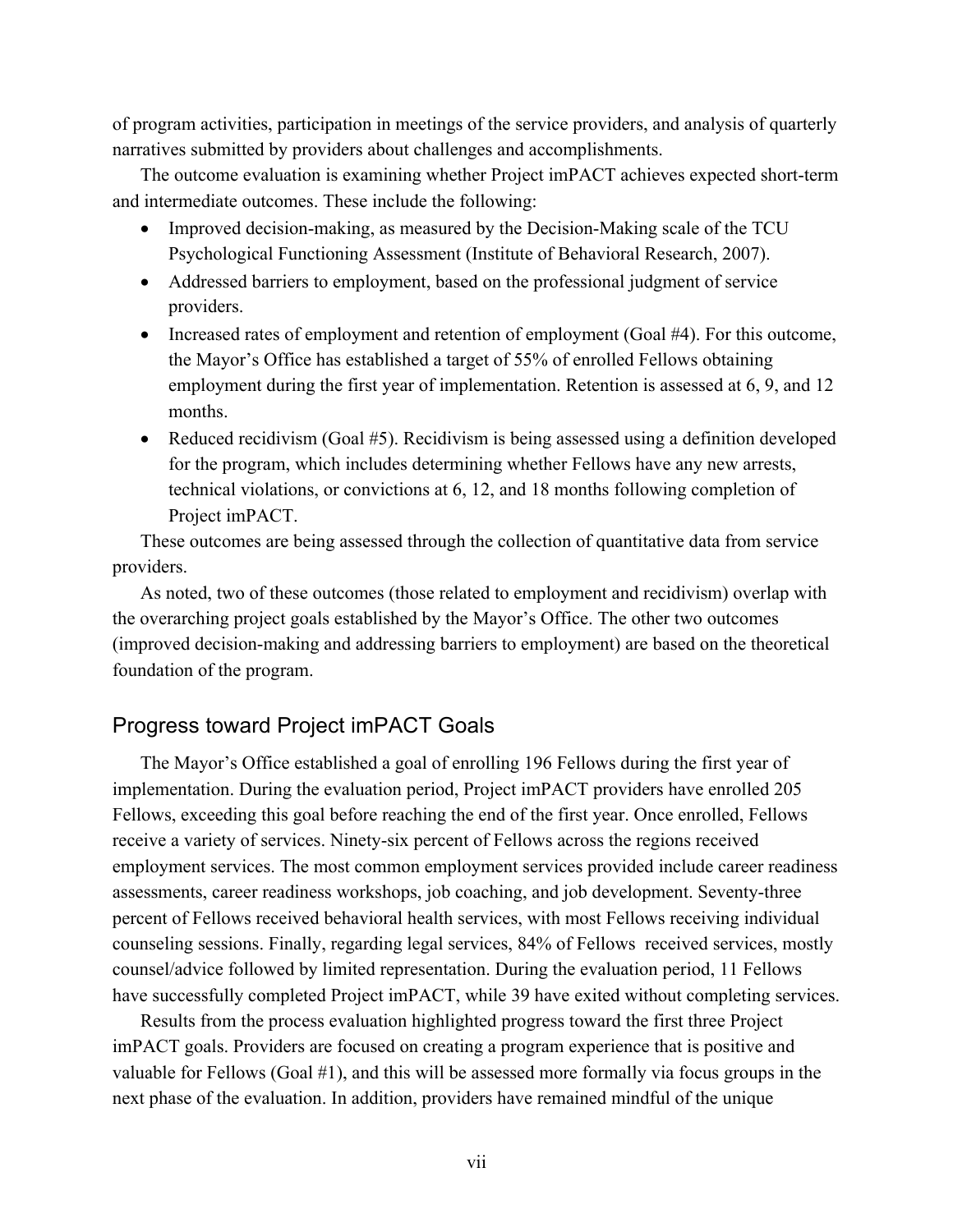concerns experienced by this population and have found ways to be sensitive to their needs, including being careful to use person-centered and non-stigmatizing language (Goal #2). Finally, Providers' ability to serve the target population has improved through training, collaboration, and consultation with the Mayor's Office and other agencies (Goal #3). This is reflected in the steady stream of potential Fellows interested in the program.

Regarding outcomes, a relatively small number of Fellows successfully completed Project imPACT during the reporting period, and many of these exited the program fairly recently. Therefore, our analysis focused largely on short-term outcomes, including whether barriers to employment were addressed and employment was obtained. The most common barriers that employment providers helped Fellows address were resume preparation (39.5%;  $n = 81$ ) and transportation (33.1%;  $n = 68$ ). There were fewer behavioral health barriers addressed than barriers in other service areas, which may reflect the complexity of behavioral health concerns being addressed. Legal providers helped Fellows correct, remove, seal, or expunge criminal records (13.7%;  $n = 28$ ) and remedy DMV issues, such as license reinstatement and traffic violations (5.9%;  $n = 12$ ) and other legal barriers (e.g., early terminations of probation and probation, assisting someone with transferring their parole so they could be closer to family/support networks)  $(9.3\%; n = 19)$ .

Regarding employment outcomes (Goal #4), 29 Fellows obtained full-time employment, three obtained part-time employment, and three obtained temporary or seasonal employment. The Mayor's Office established a benchmark of 55% of enrolled Fellows obtaining full-time employment; based on current data, approximately 14% of enrolled Fellows (29 of 205 enrolled) have obtained full-time employment. This suggests that there is still substantial progress to be made with respect to increasing employment rates. At the time of the report, only six Fellows had completed Project imPACT and reached the 6-month follow-up period for assessing recidivism (Goal #5); none of these Fellows had recidivated.

#### Implementation Accomplishments, Challenges, and Solutions

A number of accomplishments have been made since the inception of Project imPACT. Regions have worked to establish relationships with local agencies and community-based organizations that serve justice-involved populations as a way of obtaining program referrals. Through these efforts, the regions have reached their target for enrolling program Fellows, and in many cases, have a wait list of individuals interested in the program.

Regions have also experienced certain challenges since the inception of the program. During the planning phase and implementation phase, some regions have experienced turnover and staffing difficulties, which has limited their ability to enroll Fellows and provide the full range of services. When these challenges occurred, the regional providers moved swiftly to fill staffing gaps; at the time of this report, all regional providers were fully staffed. During the implementation phase, there were some challenges to engaging Fellows in services. In part, this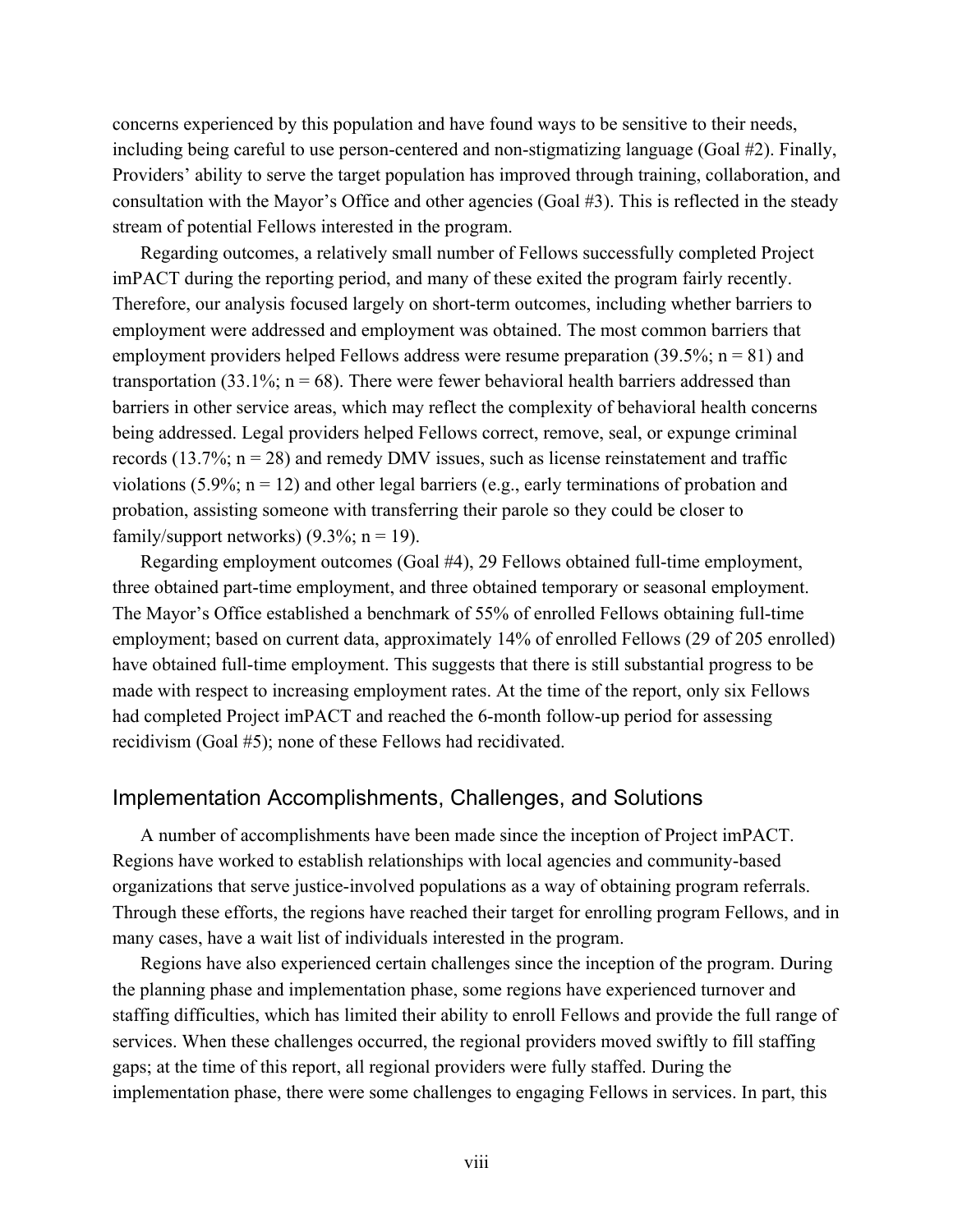was due to logistic concerns (e.g., the timing and location of services). Service providers have worked around this challenge by (a) meeting Fellows closer to their locations and (b) combining programming of different service areas within the same day. Another challenge to engagement was Fellow perceptions of services, especially CBT and behavioral health services. To address this, providers across regions shared ideas and discussed solutions that they had tried. For example, peer navigators provided examples of the ways that they tailor the message of the curriculum through relevant examples to engage Fellows. Finally, there have been some challenges related to collection of evaluation data. To address this issue, the service providers, the Mayor's Office, and the evaluation team worked together to clarify the definitions for all data categories, ensure that the evaluation captures all different aspects of the providers' work, and ensure that the data reporting materials and procedures are clear and consistent. The evaluation team also continues to provide ongoing support to regions and is working to address gaps in reporting.

## Next Steps for Project imPACT

Moving forward, Project imPACT providers will continue to provide services for new and current Fellows in the Los Angeles region. Mechanisms are being put into place to share evaluation results with the providers; in turn, this feedback will allow providers to understand their strengths and any areas for improvement. Regarding the evaluation, next steps include conducting focus groups with Project imPACT Fellows, which will provide us with the opportunity to gain a more in-depth understanding of the Fellow experience. We are also developing an instrument to assess fidelity of implementation, which will include site visits, attending provider case conferences, and discussions with providers and Fellows. Together with our quantitative data collection efforts, these procedures will allow us to collect high-quality data to understand the implementation and effectiveness of Project imPACT.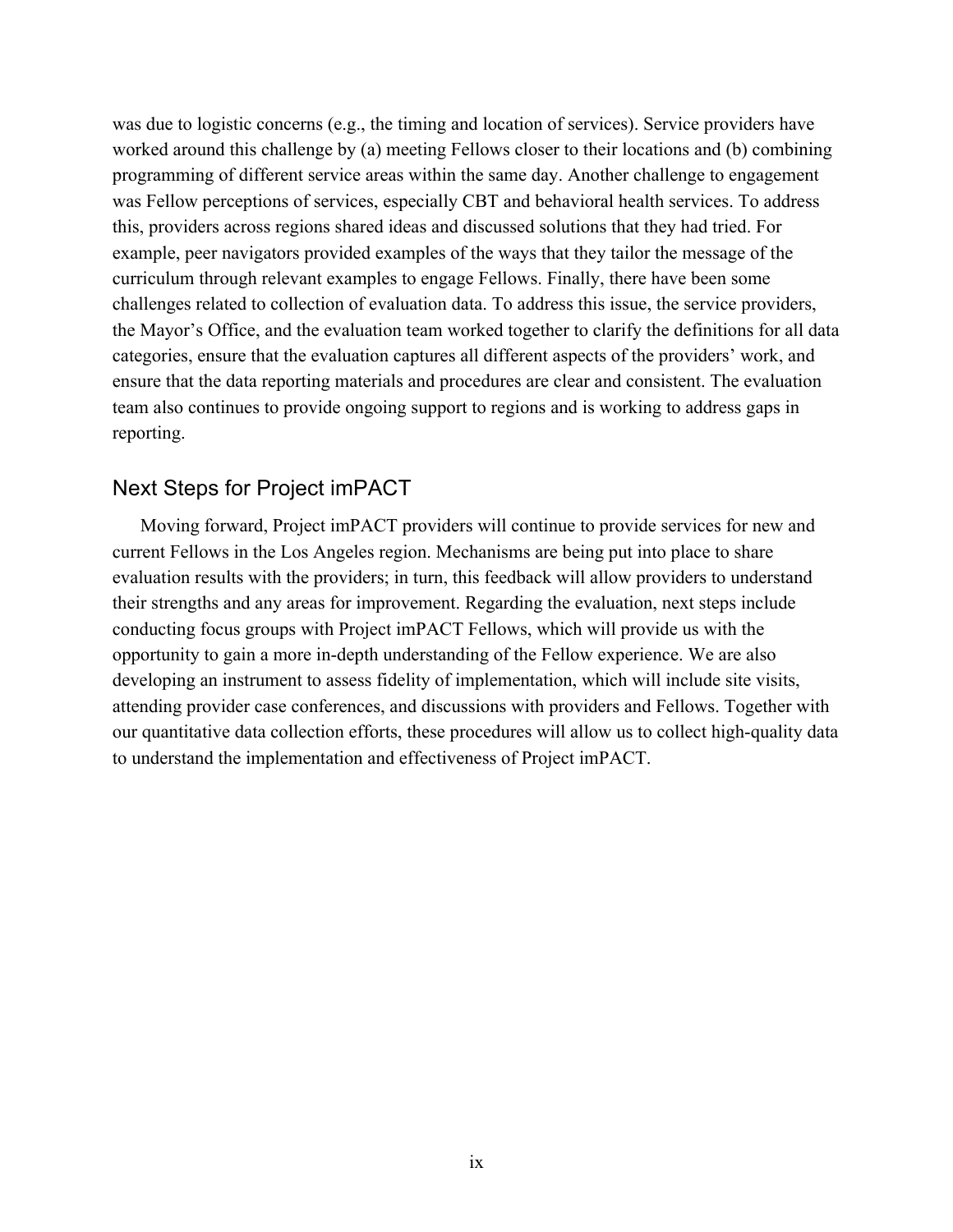We would like to acknowledge our sponsor, the Los Angeles Mayor's Office of Reentry. We would also like to acknowledge the staff at each of the community-based provider organizations involved with Project imPACT for their roles in data collection for this evaluation, including Center for Employment Opportunities, Friends Outside in Los Angeles, Watts Labor Community Action Committee, Youth Policy Institute, AMAAD Institute, Homeless Health Care Los Angeles, Legal Aid Foundation of Los Angeles, and Neighborhood Legal Services of Los Angeles County. We would also like to thank Fellows enrolled in Project imPACT for their willingness to contribute to this evaluation. Finally, we thank our quality assurance reviewers for their thoughtful feedback on this report.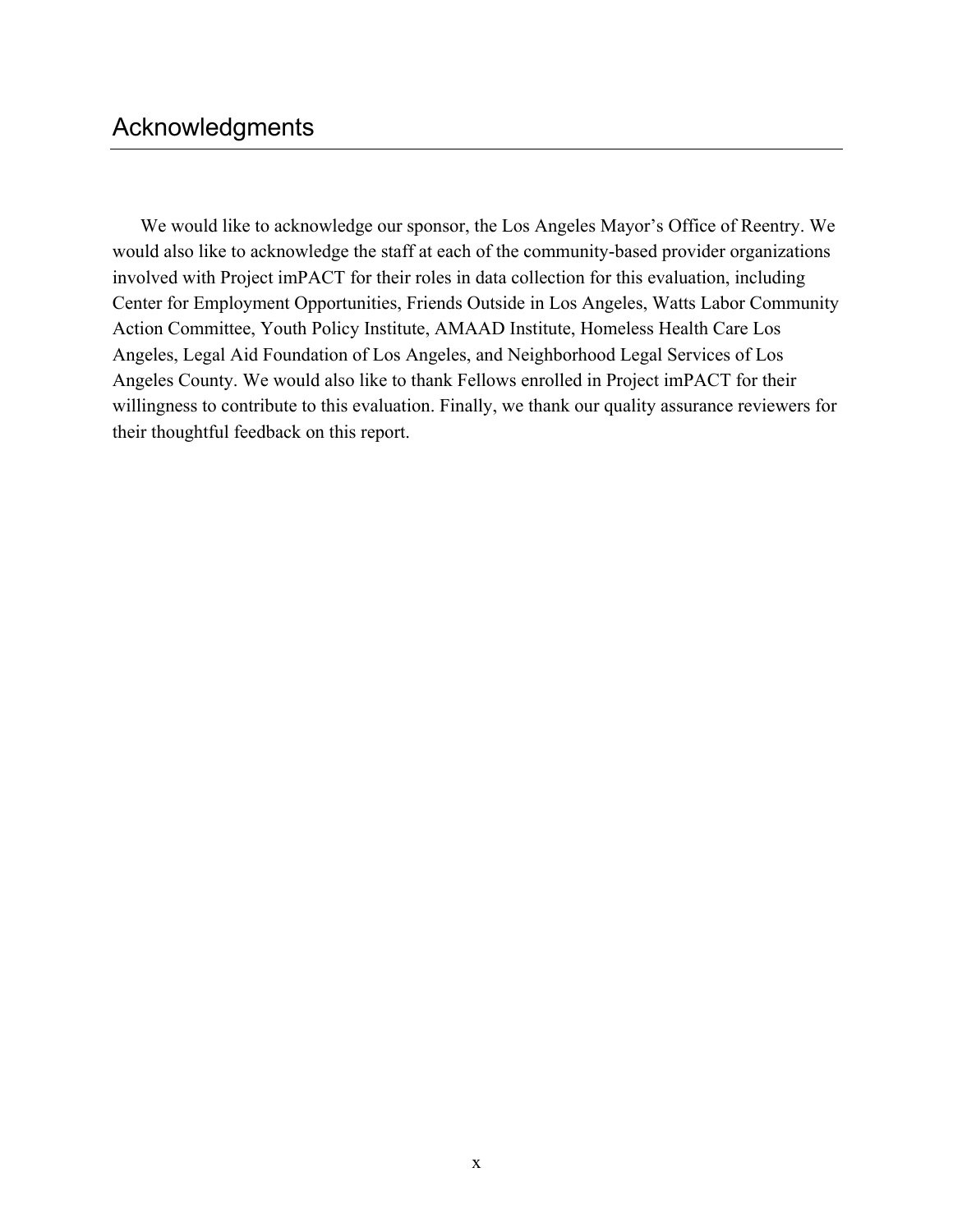## 1. Project Description

In 2014, the State of California passed Proposition 47, also known as the Safe Neighborhoods and Schools Act (California Courts, 2019). Proposition 47 created new misdemeanor offense categories and reclassified certain property and drug possession felony offenses as misdemeanors. It also authorized resentencing and reclassification for individuals already sentenced for those offenses. As a result of these reclassifications, individuals who previously would have been incarcerated in the state prison system through the California Department of Corrections and Rehabilitation (CDCR) are instead handled at the local level (Taylor, 2016). In addition to reducing the state correctional population, it was expected that law enforcement agencies would decline to pursue some of these new misdemeanor cases, thereby reducing the census of local jails as well (Taylor, 2016).

The savings created at the state level were required to be invested into local jurisdictions in the form of funding for prevention and support programs, victim services, and behavioral health services (Judicial Council Criminal Justice Services, 2016). Sixty-five percent of these savings are required to fund programs for individuals involved in the criminal justice system, with priority given to programs that "reduce recidivism of people convicted of less serious crimes (such as those covered by Proposition 47) and those who have substance abuse and mental health problems" (Taylor, 2015, pg. 8). The Board of State and Community Corrections (BSCC) was charged with distributing these funds.

In 2017, the first round of funding from Proposition 47 was awarded to communities through a competitive grant process (Board of State and Community Corrections [BSCC], 2019). A total of \$103 million was awarded to 23 programs across the state of California. These programs are designed and administered by public agencies, including city and county agencies and local school districts (BSCC, 2018). In turn, these agencies contract with local community-based organizations to provide services. Programs were required to include mental health services, substance use disorder treatment, and/or diversion programs, and serve adults or juveniles who had been "arrested, charged with or convicted of a criminal offense AND a history of mental health issues or substance use disorders" (BSCC, 2016). Certain guiding principles were outlined by the Board of State and Community Corrections, including the value of community partners, provision of culturally competent and trauma-informed services, and addressing barriers to serving this population. However, outside of these requirements, jurisdictions were given latitude to design programs suited to the needs of their area. All programs funded through Proposition 47 were required to set aside funding for an evaluation of the program's implementation and effectiveness.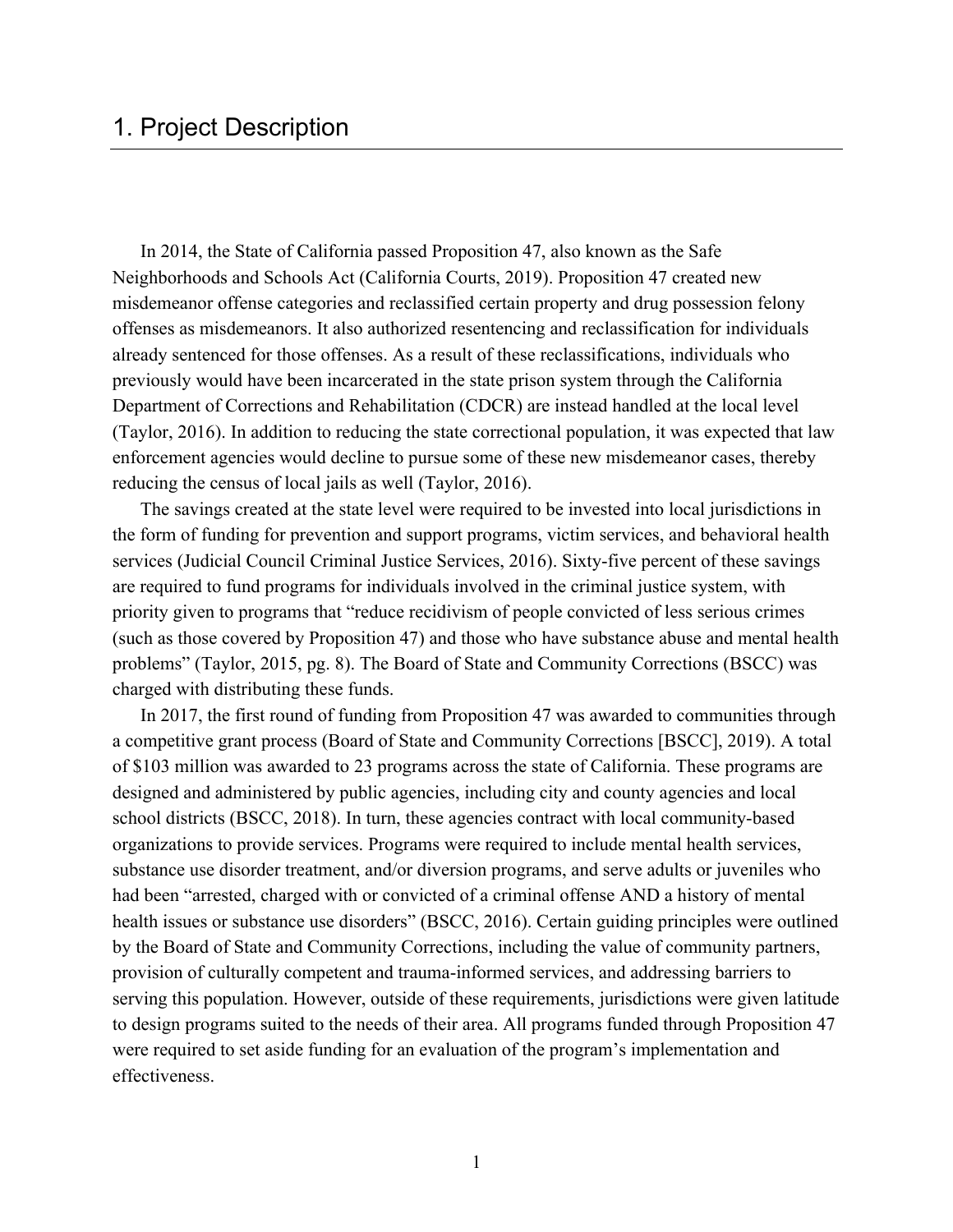Project imPACT is one of the programs funded through this program. Designed by the City of Los Angeles Mayor's Office of Reentry, Project imPACT focuses on improving employment outcomes – a known criminogenic need (Bonta & Andrews,  $2017$ ) – as a way to reduce future criminal justice system involvement. In addition to offering job training and job placement opportunities, Project imPACT aims to prepare its Fellows for successful employment through strengthening their psychological well-being and addressing the legal challenges they may face. The Mayor's Office selected the RAND Corporation and Harder+Company (referred to as the evaluation team for purposes of this document) to conduct a process and outcome evaluation of Project imPACT. The present report describes the two-year preliminary evaluation results as required by BSCC. In this section, we provide a description of Project imPACT, including the services provided and goals of the program. We also outline the methodology for the evaluation.

#### Project Overview

Project imPACT is designed to address barriers to obtaining employment among individuals recently involved in the criminal justice system. The program model includes provision of employment, behavioral health, and legal services alongside evidence-based practices that address the unique needs of individuals involved in the justice system. Project imPACT services are provided in four areas of Los Angeles: Watts, South Los Angeles, Downtown, and San Fernando Valley. Each of these regions has a separate team of providers working to support Fellows.

Individuals enrolled in the program, who are known as Fellows, receive employment services from an employment agency and are assigned to work with a multidisciplinary "PACTeam." A PACTeam includes a Peer Navigator with lived experience of incarceration or involvement with the justice system; an Attorney to address the numerous legal challenges experienced after incarceration; and a Counselor to address mental health and substance abuse concerns that may interfere with obtaining and retaining employment. Fellows also participate in group-based cognitive behavioral therapy (CBT) curriculum, designed to address criminogenic needs and promote "cognitive, social, emotional, and coping skill development" (University of Cincinnati, 2018).

By utilizing the employment service providers and PACTeam to provide wrap-around, holistic support specific to the needs of individuals involved in the justice system, Project imPACT aims to improve employment outcomes and job retention for Fellows, reduce recidivism, and enable community-based partners to more effectively serve this population.

#### *Project Goals and Objectives*

Project imPACT was designed to achieve five goals:

- 1) To create a program experience perceived to be positive and valuable by Fellows;
- 2) Improved ability among project partners to service justice-involved individuals;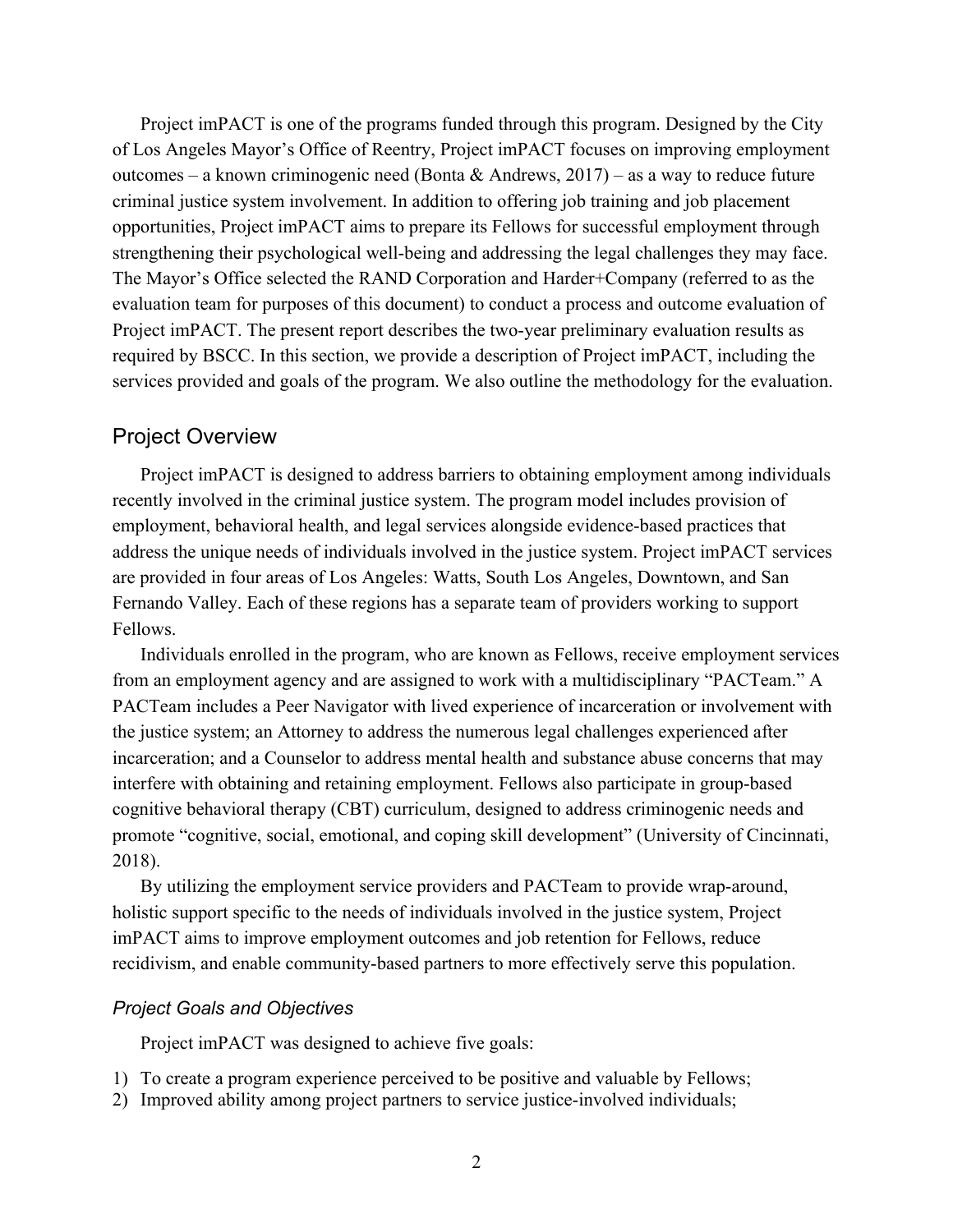- 3) Adherence to the program's guiding principles, which include (a) community partnerships and collaboration; (b) trauma-informed care; (c) cultural competence; and (d) focus on the Fellow.
- 4) Improved employment outcomes; and
- 5) Reduced recidivism.

These program goals were established by the Los Angeles Mayor's Office when developing Project imPACT. In addition to these overarching goals, certain targets were established related to service provision (e.g., number of individuals served by the program); additionally, though increasing employment and reducing recidivism are the main focus of the program, there are additional short-term effects that are expected of the program and are being measured as part of the evaluation. We describe the relationship between those process and outcome targets and the overarching Project imPACT goals in the subsequent sections.

#### *Program Eligibility and Services*

Individuals are eligible for Project imPACT if they meet the following criteria:

- 1) Recent criminal justice involvement. This is broadly defined, and includes having been arrested or convicted of a crime in the past year, or currently on community supervision (i.e., probation or parole). Individuals released from incarceration in the past year are eligible for the program.
- 2) History of mental health issues and/or substance use disorders. Fellows are not necessarily required to have a formally diagnosed mental health or substance use disorder at the time of enrollment. Rather, Fellows are considered to have met this criterion if they have a mental health issue or substance use disorder that limits one or more life activities; have ever received services for a mental health issue and/or substance use disorder; have self-reported a history of these concerns to a provider; or have been regarded as having a mental health issue or substance use disorder (e.g., by a provider or family member).
- 3) Willing to obtain employment.
- 4) Determined to have a medium to high risk of reoffending, based on the Level of Service/Case Management Inventory (LS/CMI) (Andrews, Bonta, & Wormith, 2004), a well-validated risk/needs assessment.

Fellows are referred to the program through a number of sources. Some learn about the program when they are referred to a given employment agency. Other referrals come from local agencies (e.g., Probation) or other community-based organizations that serve justice-involved individuals.

Potential Fellows referred to the program are first screened for eligibility with respect to criminal justice involvement and history of mental health and/or substance use concerns. This screening is conducted using a standard screening tool developed for this project, which includes self-reported questions regarding criminal justice contact, mental health, and substance use. Those who meet initial eligibility criteria are then assessed with the LS/CMI; potential Fellows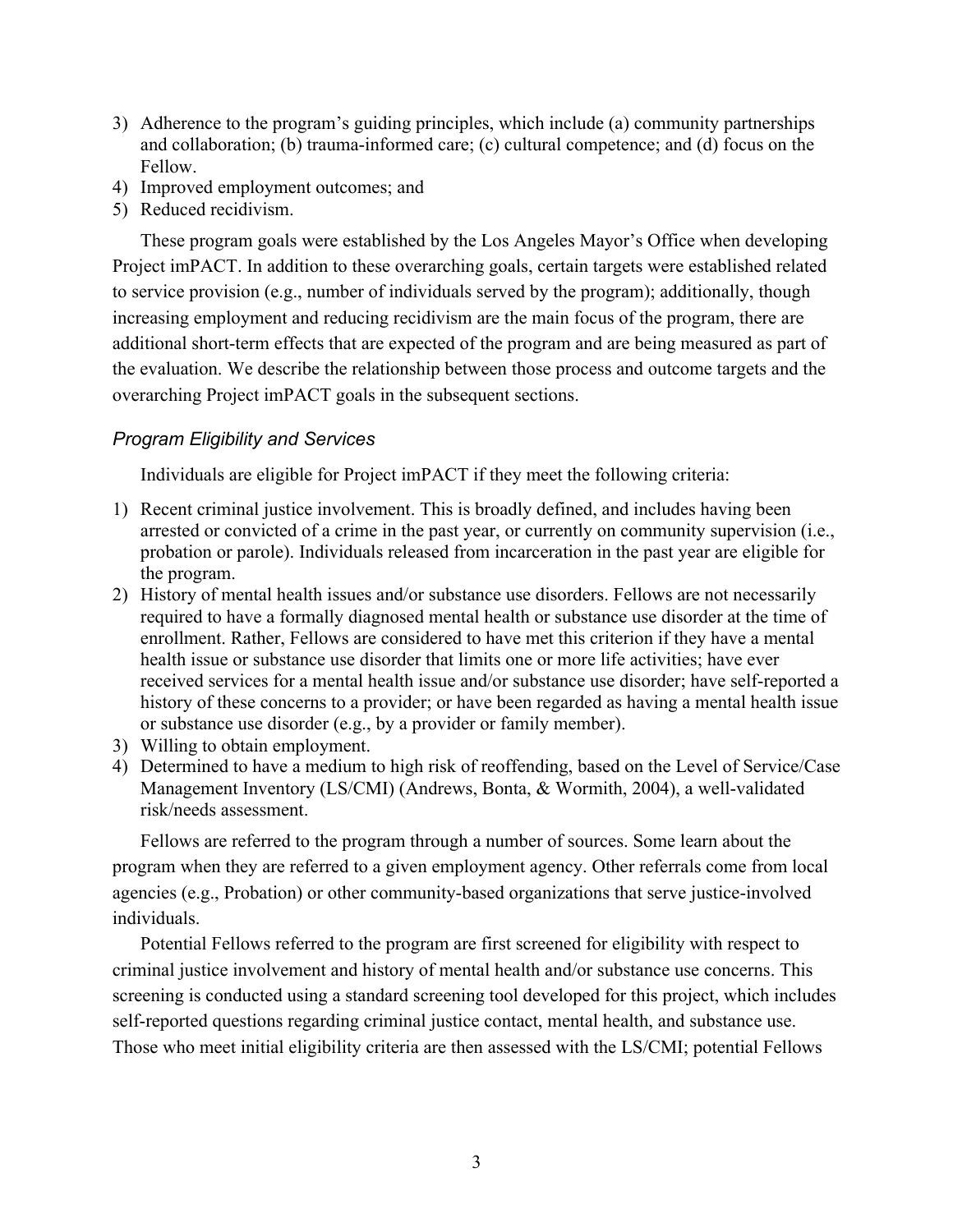who are determined to be medium risk or higher are then eligible to enroll in Project imPACT.<sup>1</sup> Participation in Project imPACT is voluntary. Individuals who are not eligible for Project imPACT or who decide not to participate are provided with other resources (e.g., provided with referrals to other programs or a list of other organizations with relevant programs).

Upon enrollment, program Fellows participate in a more comprehensive intake assessment with the employment, legal, and behavioral health providers in their region to determine their specific needs within each domain. Enrolled Fellows must be willing to participate in all three types of services. Potential services include the following:

- **Employment**: Employment service providers offer services such as career readiness assessments, career readiness workshops, job coaching, job development, OSHA training, placement and retention services, and transitional jobs.
- **Behavioral health**: Behavioral health services may include crisis services, individual counseling, group counseling, engagement with key influencers (e.g., family members or close friends), and maintenance services. Services are intended to address behavioral health concerns that may interfere with obtaining and maintaining employment, including anger management, depression and substance use, mental health stigma, and low selfesteem.
- **Legal services**: Legal services may include counsel/advice, self-help, limited representation, and full representation. Services may be focused on issues such as correcting, removing, sealing, or expunging criminal records; driver's license reinstatement; eviction prevention; fines and fees; and family reunification.

It is generally expected that enrolled Fellows will have service needs in each of these domains; however, the specific types of services provided to an individual depend on the needs identified by service providers. It also depends on the services offered by the providers in a given region. For example, each of the four regions has a different employment service provider, and each provider has a distinct operating model and set of services that are available to Fellows. The shared goal across service providers is to address barriers to employment.

 $1$  Occasionally, service providers assess an individual whose LS/CMI score is in the low-risk range, but whose needs or unique circumstances they believe warrant additional consideration. In these circumstances, regions can bring individual cases to the Los Angeles Mayor's Office of Reentry to determine if is possible to waive this requirement. At the time of the evaluation, this waiver had only been requested twice and was granted in both situations.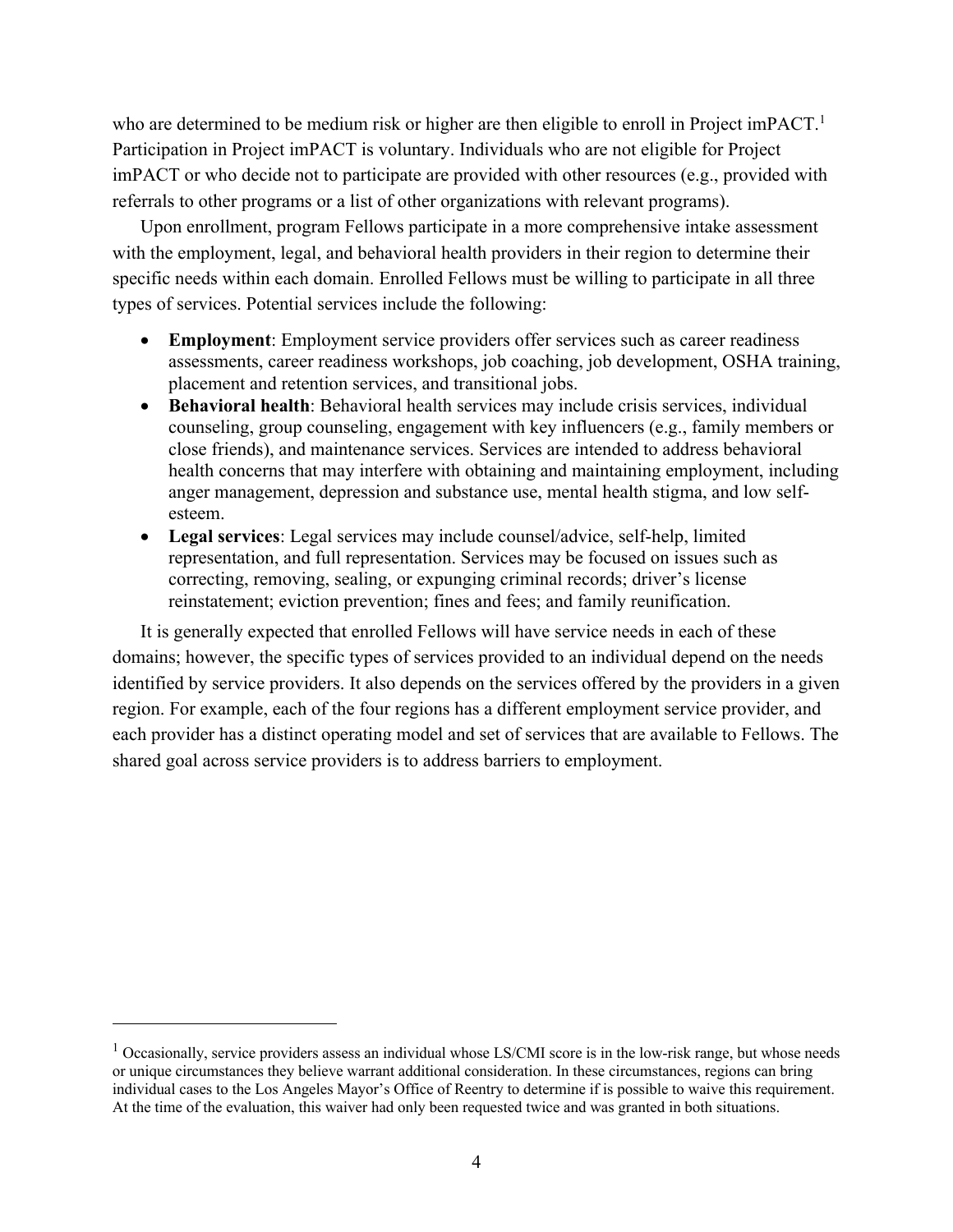| <b>Box 1.1</b>                                    |
|---------------------------------------------------|
| <b>CBT Core Curriculum Modules</b>                |
| 1) Values Clarification                           |
| 2) Cost-Benefit Analysis                          |
| 3) Setting a Goal                                 |
| 4) Understanding Life History, Lifestyle Factors, |
| and Personality Characteristics                   |
| 5) Recording Thoughts and Exploring Core Beliefs  |
| Identifying and Changing Risky Thinking<br>6)     |
| 7) Cognitive Strategies: Thought Stopping         |
| 8) Introduction to Emotional Regulation           |
| 9) Recognizing Your Feelings                      |
| 10) Coping by Thinking – Managing Feelings        |
| <b>Through Managing Thoughts</b>                  |
| 11) Coping By Doing – More Strategies for         |
| <b>Managing Feelings</b>                          |
| 12) Thinking Before You Act – Managing            |
| Impulsivity                                       |
| 13) Managing Risk Seeking and Pleasure Seeking    |
| <b>Behaviors</b>                                  |

In addition to services in these three core areas, all Fellows are required to complete a group CBT curriculum. The core curriculum includes 13 modules (see Box 1.1) selected from the University of Cincinnati Cognitive-Behavioral Interventions – Core Curriculum (CBI-CC), which was designed to address criminogenic needs through a cognitive behavioral approach (University of Cincinnati Corrections Institute, 2018a). To select the required modules for Project imPACT, representatives from the Mayor's Office, employment providers, and behavioral health providers, along with peer navigators from across regions, met to review the complete set of CBI-CC modules. The 13 core modules were selected based on their

perceived ability to target behaviors, incorporate coping skills, promote self-awareness, and embody the core principles of CBT. Regions may also select other modules from this curriculum as needed to address the needs of a specific group of Fellows. Prior to the beginning of service delivery, peer navigators, behavioral health providers, and employment providers participated in a required training delivered by the University of Cincinnati Corrections Institute, and a combination of staff deliver the curriculum, depending on the region. The curriculum is delivered as a closed group, as material builds across the modules, and Fellows who miss a module can make up sessions at a future date. At the beginning of the program, the curriculum was delivered in a variety of ways across regions, with some implementing the curriculum as an intensive two-week course and others offering it as a weekly or twice-weekly program. Currently, all regions have moved to delivering the curriculum as an intensive two-week course (described in more detail below).

The caseload of active Fellows within each region is limited to 30 Fellows to ensure program participants receive individually tailored services. Employment providers and other PACTeam members meet for biweekly case conferences to discuss and troubleshoot Fellows' progress towards employment; identify ongoing needs; and determine when a Fellow is ready to complete program services. Fellows are eligible to receive services for up to one year. This means that a Fellow who completes services prior to one year but needs to re-engage in services (e.g., due to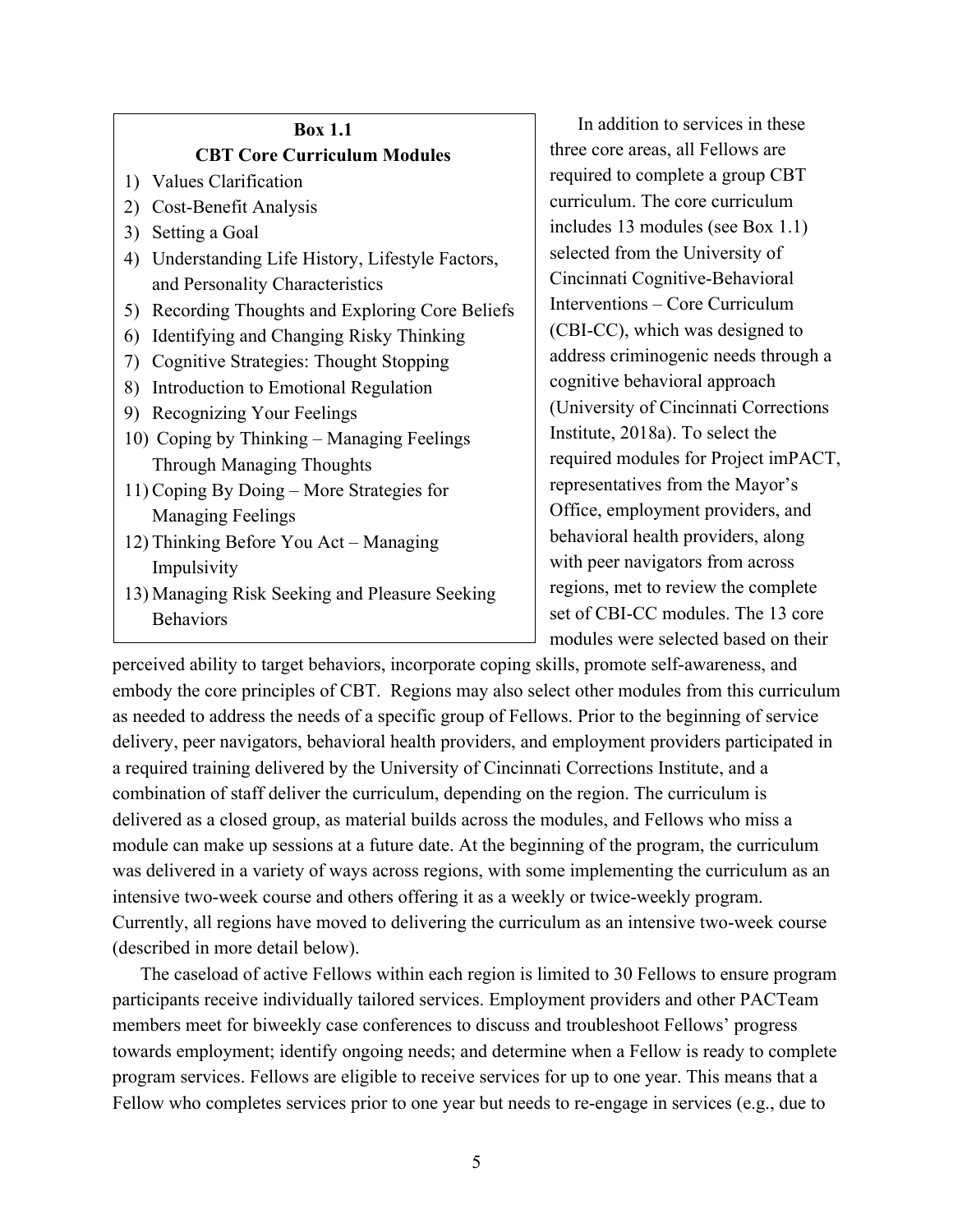losing a job or experiencing a significant legal challenge) is able to do so before their year of eligibility is complete. If a Fellow's needs have not been addressed within a one-year period, they may be referred for additional, longer-term services.

Ultimately, Project imPACT is designed to reduce recidivism. However, there are also more proximal effects that the program is expected to achieve. In the short-term, Project imPACT aims to improve participant decision-making, via the CBT curriculum, and address barriers to employment, through the employment, legal, and behavioral health services. It is expected that addressing these short-term outcomes will improve rates of employment and employment retention, ultimately reducing future contact with the criminal justice system.

Figure 1.1 is the logic model describing Project imPACT. This includes the inputs and resource needed to operate the program; intended activities and outputs of those activities; and expected short-term, intermediate, and long-term outcomes associated with the program.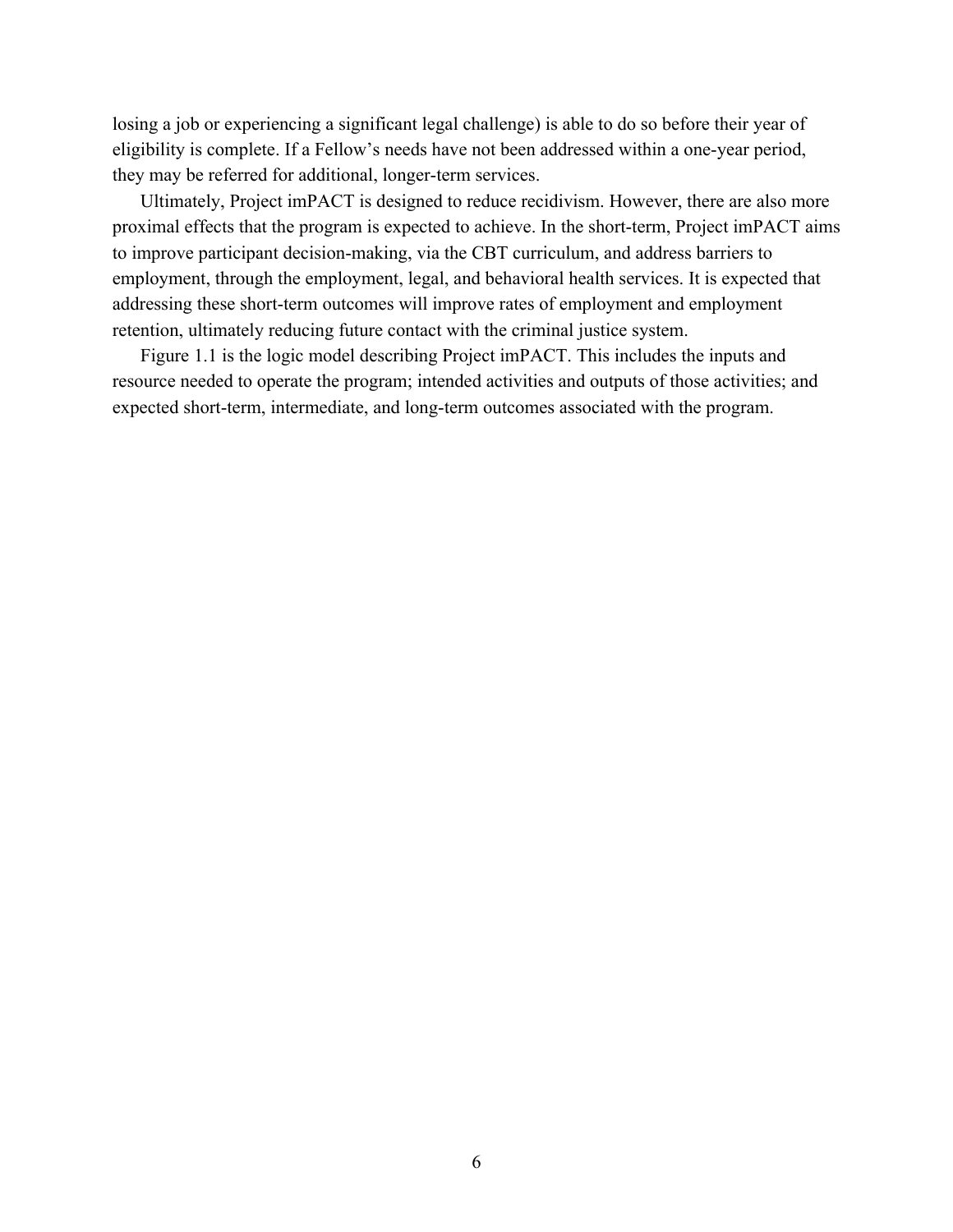#### **Figure 1.1 Project imPACT Logic Model**

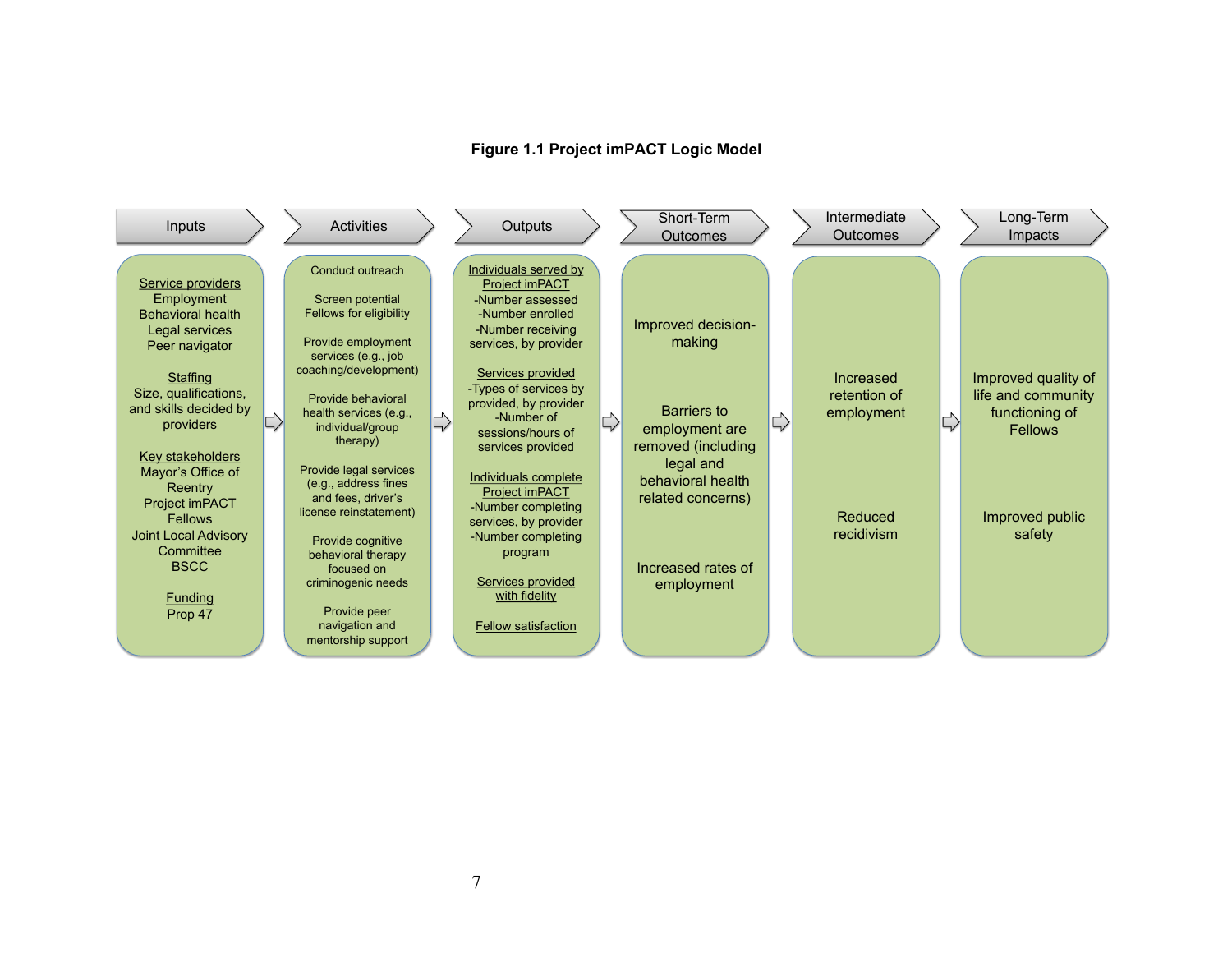## Implementation of Project imPACT

The Los Angeles Mayor's Office of Reentry received funding for Project imPACT in June of 2017. During the fall of 2017 and early 2018, they released competitive requests for proposals to select providers for each of the three service categories (employment, behavioral health, and legal), as well as for an evaluator. Providers were selected and notified in early 2018, with the first Project imPACT meeting taking place in February 2018.

The first several months of Project imPACT comprised a planning phase for the providers. Each provider applied to be part of Project imPACT separately; however, the service model requires that all providers in a given region collaborate to provide services. Therefore, the first few months of the program provided an opportunity for providers in each region to meet with each other to discuss how services would be provided. Providers also met monthly with the Mayor's Office to determine what procedures would be consistent across regions. For example, it was through these meetings that a standardized eligibility screening questionnaire was developed for use by all regions.

By June 2018, providers had finalized their service models, and began recruiting and enrolling Fellows in July 2018. There was some variability across providers with respect to the start of services. South LA began enrolling Fellows in mid-July; Watts and Downtown began enrolling Fellows in mid-August; and San Fernando Valley began enrolling Fellows in mid-October. In part, this phased schedule of implementation was influenced by staffing (e.g., San Fernando Valley did not fill all provider slots until September).

When applying for Project imPACT funding, each region estimated the number of Fellows they anticipated serving, enrolling, and attaining employment. At the beginning of the program, the Mayor's Office decided to establish a consistent metric across regions for each of these process measures. After meeting with providers, it was determined that each region would aim to assess and/or provide resources to 210 individuals over the course of the program; enroll 99 Fellows over the course of the program; and have 57% of these Fellows obtain employment. In April of 2019, the Mayor's Office revisited these targets to establish goals specific to the first year of implementation. They identified the following targets: assess and/or provide resources to 420 individuals, regardless of whether they enroll in the program (an estimated 105 per region); enroll 196 Fellows (~49 per region); and have 108 (55% of those enrolled) obtain full-time jobs  $(\sim 27$  per region). We use these latter targets for the purposes of this report.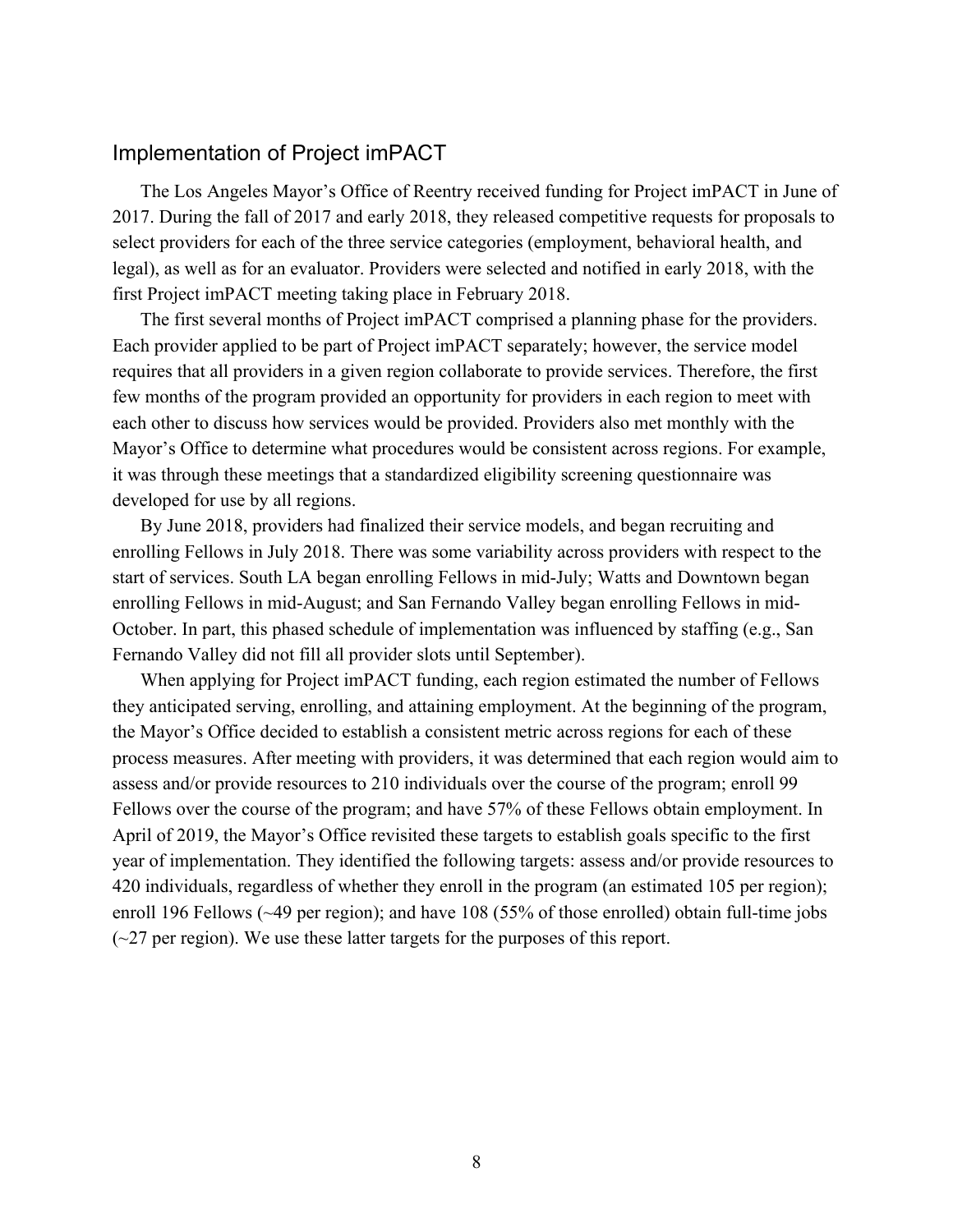## 2. Research Design

To assess the implementation and effectiveness of Project imPACT, the evaluation team is conducting a process and outcome evaluation. The methodology for each of these evaluation components is described below. Note that the present report focuses on the timeframe from February 2018, when providers were selected for the program, through March 31, 2019.

## Process Evaluation

A process evaluation is currently in progress to assess the implementation of Project imPACT. Our process evaluation focuses on the following questions:

- How many Fellows were served by Project imPACT?
- What types of services did participants receive? How many sessions or hours of services were received?
- Were services provided with fidelity, and consistent with the guiding principles (community partnerships and collaboration, trauma-informed care, culturally competent care, focus on the Fellow)?
- Were Fellows satisfied with their experience in Project imPACT?
- What implementation challenges and successes were observed?

The process evaluation is important to understanding how Project imPACT is implemented; determine whether program activities are implemented with fidelity; and identifying and addressing any challenges. Because the program is implemented in four different regions, the process evaluation is also an opportunity to examine any cross-regional differences in the ways that services are provided. In addition to providing detail about nature of services, the process evaluation is important for interpreting results of the outcome evaluation; for example, if no effect of the program is found, it may be due to challenges implementing the program (e.g., meeting the target population, offering needed services).

#### *Methodology*

The process evaluation is assessing the activities and outputs of Project imPACT, as outlined on the logic model in Figure 1.1. To assess the implementation of Project imPACT, we are relying on three main sources of data.

**Quantitative data from service providers**: Each month, service providers submit quantitative data related to services provided. These data are collected at the individual Fellow level, which allow us to understand an individual's trajectory through Project imPACT and to aggregate these numbers at the program level. Data include sociodemographic characteristics; LS/CMI results; and specific types of services received from each provider, including number of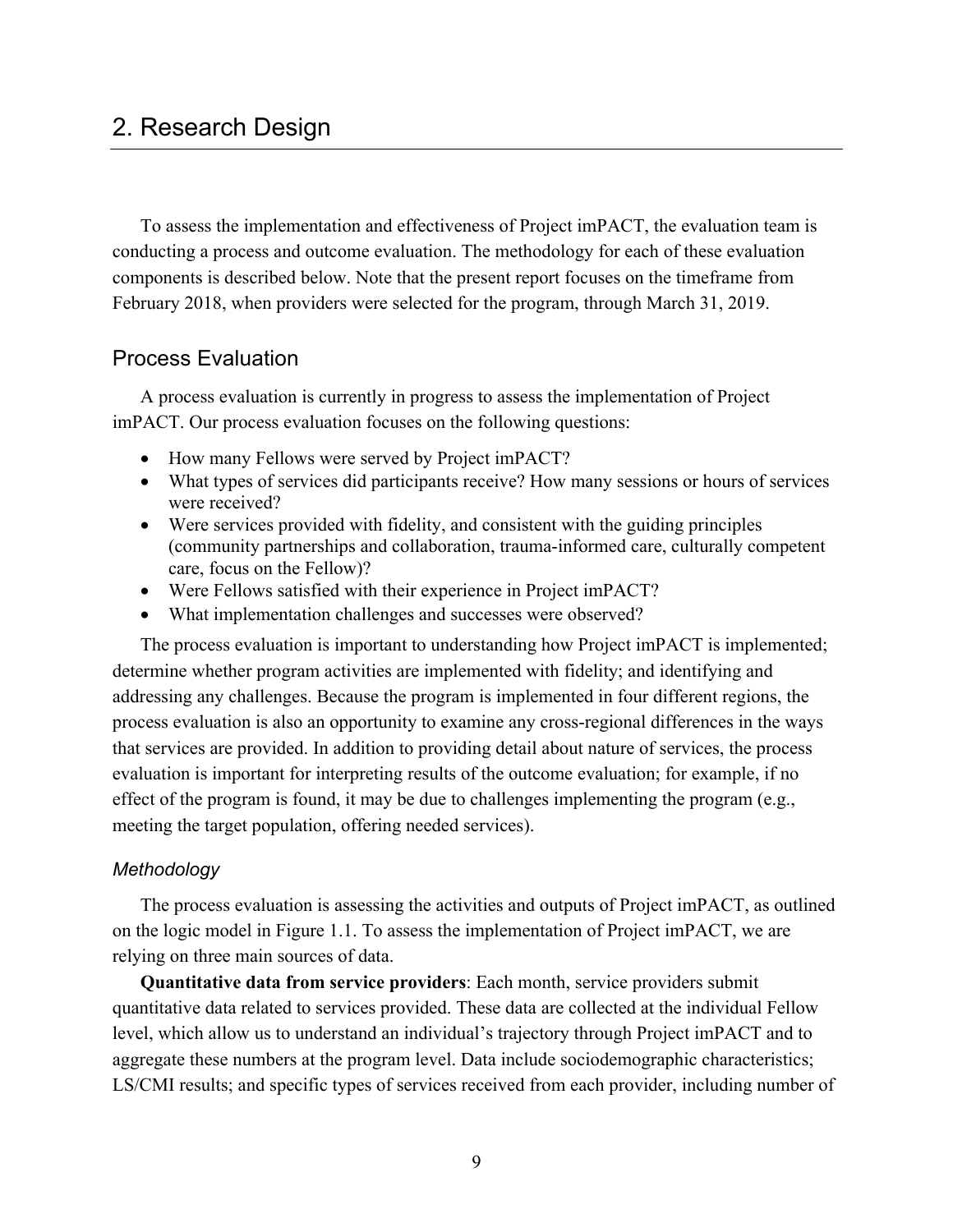sessions and/or hours of services. Note that there are no specific benchmarks for intensity of services provided (e.g., number of sessions), or for the number of Fellows expected to receive each type of service. In part, whether a Fellow received services and the number of sessions attended are a function of the needs identified during a provider's intake process. These data were collected during the period covered by this report.

**Observations and discussions with providers**: The Evaluation team has been in close contact with service providers throughout the implementation of Project imPACT. During the planning phase, we attended regional meetings with all service providers, and also convened meetings within each provider type (i.e., all employment providers, all behavioral health providers, all legal providers). During the report period, we also attended monthly All Partner meetings, which include representatives from each provider, the evaluation team, and the Mayor's Office of Reentry, and provided the opportunity to learn about implementation progress, learn about innovative practices across regions, and discuss evaluation-related questions. The evaluation team took detailed notes during these meetings. We also collected quarterly narratives from each region regarding program implementation. The narratives ask providers for information about trainings attended, program accomplishments, and program challenges in the past three months. Together, these meetings and narratives provide important information about the process of implementing Project imPACT, as well as implementation barriers and solutions. These were not formally analyzed for the present report, but rather were synthesized to provide a description of the barriers and solutions experienced in this reporting period and to provide context for the quantitative data. In the next phase of the evaluation, we will be conducting site visits within each Project imPACT region, which will include observation of services, attendance of case conference meetings, and interviews with service providers. However, these site visits were not conducted during the reporting period.

**Focus groups with Fellows**: The Evaluation team is conducting focus groups with Project imPACT Fellows. These qualitative discussions will allow us to gather data regarding Fellows' subjective experience in Project imPACT. We plan to host focus groups across each of the four regions, and to include both current Fellows and graduated Fellows. The first focus group was held in June 2019, after the period of time covered by this report.

Table 2 summarizes specific process measures being used to evaluate the implementation of Project imPACT. In addition, we provide a definition for each measure (i.e., how it is being operationalized); data source(s) being used to assess each measure; and the timeline for collection of the data.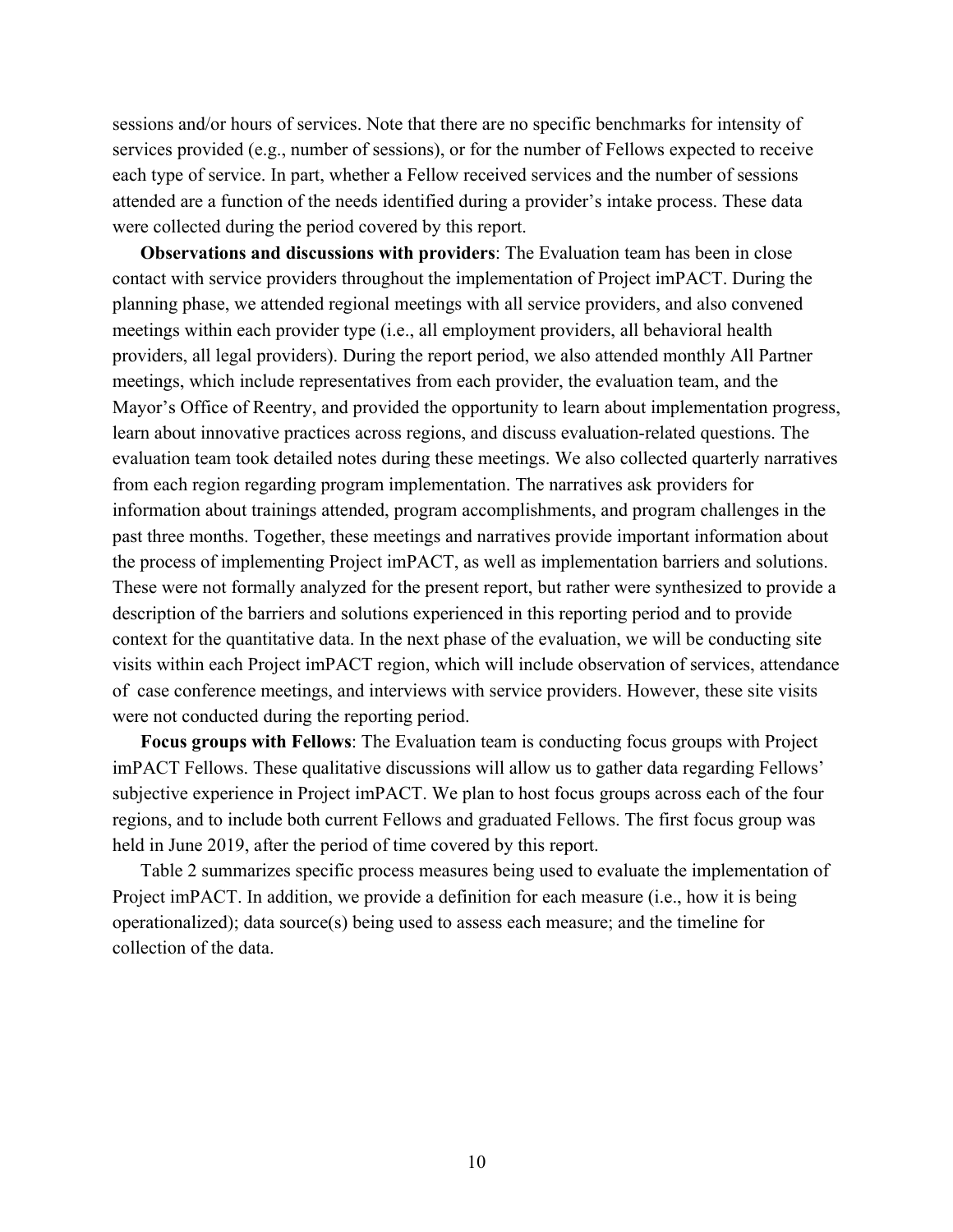| <b>Measure</b>                                                    | <b>Definition</b>                                                                                                                                                                                                                                                                     | Data Source(s)                                 | <b>Timeframe</b>                                       |
|-------------------------------------------------------------------|---------------------------------------------------------------------------------------------------------------------------------------------------------------------------------------------------------------------------------------------------------------------------------------|------------------------------------------------|--------------------------------------------------------|
| Individuals served by Project<br><b>imPACT</b>                    | Number of individuals assessed for<br>Project imPACT<br>Number of individuals enrolled in<br>Project imPACT<br>Number of individuals assessed, by<br>service provider<br>Number of individuals receiving<br>services, by service provider                                             | Quantitative data<br>from service<br>providers | Monthly, beginning<br><b>July 2018</b>                 |
| Services provided by Project<br>imPACT                            | Types of services provided, by service<br>provider<br>Number of sessions and/or hours of<br>each service provided, by service<br>provider                                                                                                                                             | Quantitative data<br>from service<br>providers | Monthly, beginning<br><b>July 2018</b>                 |
| Individuals completing Project<br><b>imPACT</b>                   | Number of individuals completing<br>services, by service provider<br>Number of individuals exiting without<br>completing services, by service<br>provider<br>Number of individuals completing<br>Project imPACT<br>Number of individuals exiting without<br>completing Project imPACT | Quantitative data<br>from service<br>providers | Monthly, beginning<br><b>July 2018</b>                 |
| Services provided with fidelity                                   | CBT group delivered according to<br>curriculum<br>Services provided are consistent with<br>goals of each provider                                                                                                                                                                     | Site visits                                    | Twice during<br>program, beginning<br><b>Fall 2019</b> |
|                                                                   |                                                                                                                                                                                                                                                                                       | <b>Provider narratives</b>                     | Quarterly,<br>beginning<br>September 2018              |
|                                                                   |                                                                                                                                                                                                                                                                                       | Attendance at All<br><b>Partner Meetings</b>   | Monthly, beginning<br>February 2018                    |
|                                                                   |                                                                                                                                                                                                                                                                                       | Focus groups with<br>Fellows                   | Throughout<br>program, beginning<br>June 2019          |
| Services consistent with<br>principles of trauma-informed<br>care | Providers are trained on principles of<br>trauma-informed care<br>Services are perceived as trauma-                                                                                                                                                                                   | Site visits                                    | Twice during<br>program, beginning<br><b>Fall 2019</b> |
|                                                                   | informed by Fellows                                                                                                                                                                                                                                                                   | Provider narratives                            | Quarterly,<br>beginning<br>September 2018              |
|                                                                   |                                                                                                                                                                                                                                                                                       | Attendance at All<br><b>Partner Meetings</b>   | Monthly, beginning<br>February 2018                    |
|                                                                   |                                                                                                                                                                                                                                                                                       | Focus groups with<br>Fellows                   | Throughout<br>program, beginning<br>June 2019          |
| Fellows are satisfied with<br>service delivery                    | Fellows perceive Project imPACT as<br>meeting their needs and providing<br>relevant services                                                                                                                                                                                          | Focus groups with<br>Fellows                   | Throughout<br>program, beginning<br>June 2019          |

#### **Table 2.1 Process Evaluation Measures**

Source: RAND/Harder+Company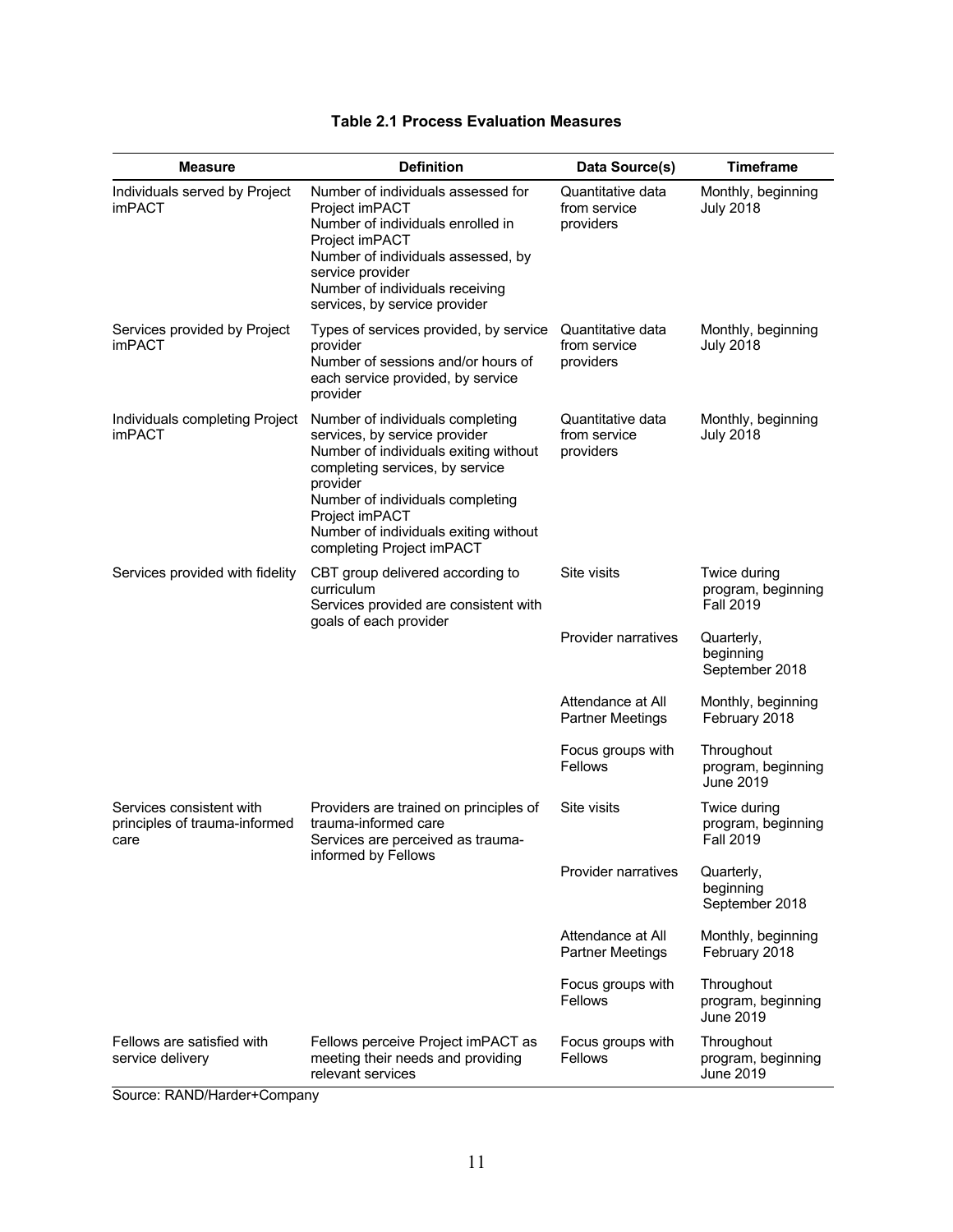## Outcome Evaluation

We are also conducting an outcome evaluation to determine if Project imPACT is achieving its intended outcomes. The outcomes measured as part of the evaluation were identified based on the theoretical foundation of the program as summarized in the logic model.

As described, Project imPACT aims to achieve the following outcomes:

- Improve decision-making (short-term, from enrollment to exit);
- Address barriers to employment, including behavioral and legal barriers (short-term, from enrollment to exit);
- Increase rates of employment, including full-time and part-time employment (short-term, from enrollment to exit);
- Increase retention of employment (intermediate, assessed at 6, 9, and 12 months following program completion); and
- Reduce recidivism (intermediate, assessed at 6, 12, and 18 months following program completion).

It should be noted that two of these outcomes (those related to employment and recidivism) overlap with the overarching project goals established by the Mayor's Office.

#### *Methodology*

To evaluate the effectiveness of Project imPACT, we are largely using pre-post techniques to examine changes in the study population over time. To the extent possible, we are collecting baseline data on the outcome measures of interest, which allows us to make comparisons before and after participation in Project imPACT within the sample of participants who are served by the program. In addition, we make comparisons to target numbers when relevant. For example, during the first year of implementation, employment providers expect 55% of Fellows enrolled in Project imPACT to obtain employment. Therefore, in addition to examining increases in the overall employment rate of Fellows from baseline to post-participation in Project imPACT, we can compare the employment rate to this target goal.

Ideally, to demonstrate the effectiveness of a program, performance of the intervention group is compared to a control or comparison group (e.g., individuals with similar characteristics who did not participate in Project imPACT). However, given the individualized nature of certain outcomes (e.g., addressing barriers to employment) and challenges to identifying an appropriate comparison group, our evaluation efforts to date have focused on tracking changes from baseline on the outcomes of interest. As the outcome evaluation proceeds, we plan to identify benchmarks with which to compare outcome data from Project imPACT (e.g., comparing rates of recidivism among Fellows to rates of recidivism for the Los Angeles region more broadly). In addition, comparing outcomes of Fellows who successfully complete Project imPACT to those who leave the program before completion may provide insight into the effectiveness of program services;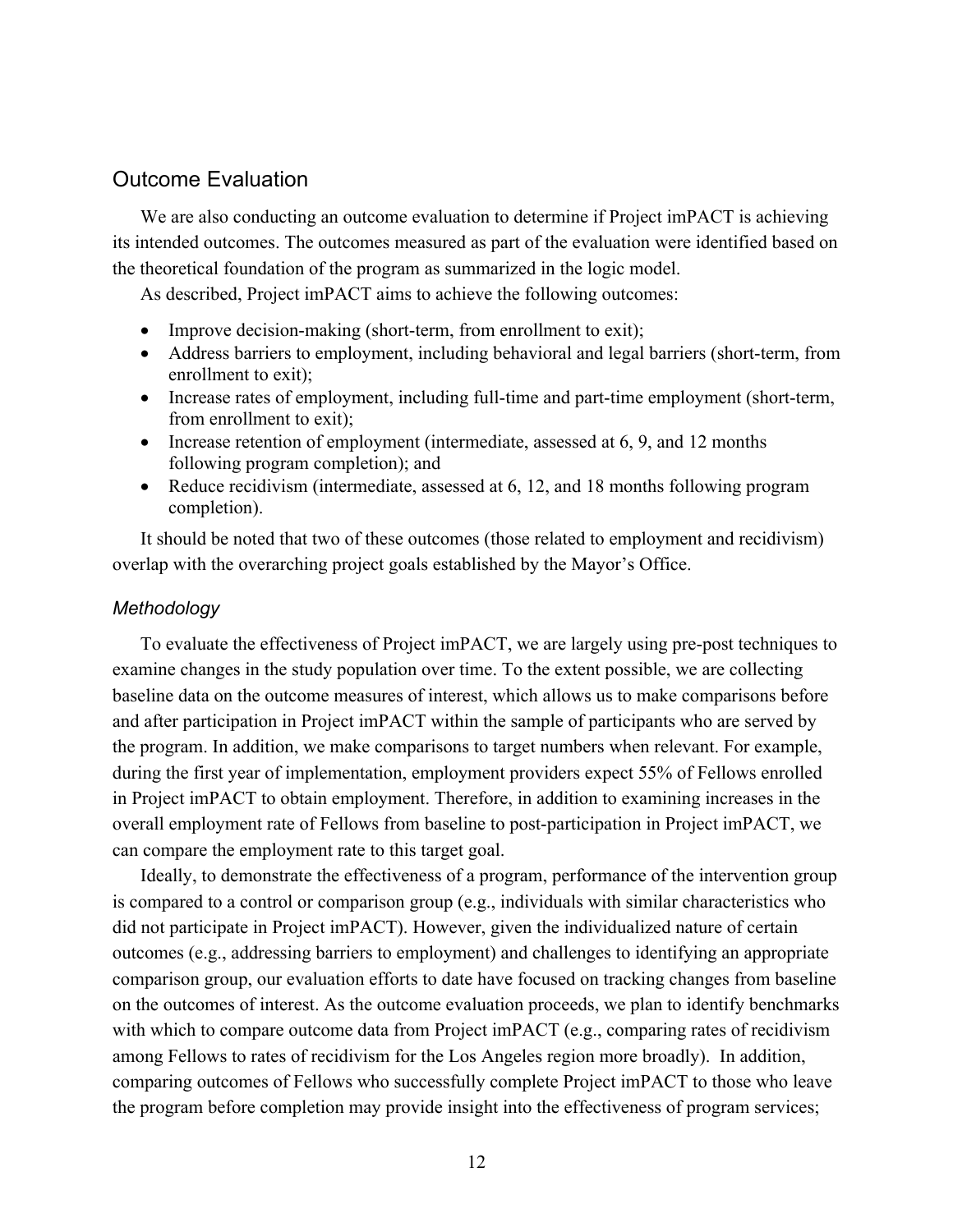however, there are obstacles to accomplishing this, as many individuals who leave the program before completion stop attending services and attempts to reach them are unsuccessful.

In addition to basic analyses of outcomes, if possible, we will also explore the factors that contribute to program outcomes. For example, we may be able to explore questions such as whether individuals who received a greater intensity of services, or who had education/employment as an identified criminogenic need, experience better outcomes. We may also consider to what extent outcomes are a function of baseline risk (as measured by the LS/CMI). Our ability to examine these outcomes may depend on factors such as the number of individuals within certain subgroups (e.g., by categorical risk level or who had education/employment as an identified need), as well as the number completing services, as this affects statistical power. However, these analyses are beyond the scope of the present report.

Data for the outcome evaluation are largely reported by service providers as part of their quantitative reporting requirements. As with the process evaluation, these data are collected at the individual Fellow level, which will also allow us to aggregate these numbers at the program level. In addition, collecting data at the individual level will allow us to examine whether individual characteristics, like demographics or program participation, influence outcomes as part of future analyses. Table 2 summarizes the measures we will use to evaluate the implementation of Project imPACT, the definition of each measure (i.e., how it will be operationalized), and considerations for measurement. Each is then described in more detail below.

| <b>Measure</b>                       | <b>Definition</b>                                                                                                                                                                                 | Notes for Measurement/<br><b>Timeline</b>                                                             |  |  |
|--------------------------------------|---------------------------------------------------------------------------------------------------------------------------------------------------------------------------------------------------|-------------------------------------------------------------------------------------------------------|--|--|
| Improved decision-making             | Assessed with the Decision-Making subscale of the<br>TCU Psychological Functioning Assessment, part<br>of the Client Evaluation of Self and Treatment<br>(Institute of Behavioral Research, 2007) | To be measured at baseline,<br>completion of the CBT core<br>curriculum, and completion of<br>program |  |  |
| Addressed barriers to<br>employment  | Each type of provider (employment, behavioral<br>health, legal) identified specific barriers to<br>employment, and will report on barriers removed for<br>each individual                         | To be submitted quarterly by<br>service providers                                                     |  |  |
| Increased rates of<br>employment     | Percentage of Fellows employed, by full-time and<br>part-time employment                                                                                                                          | To be submitted by<br>employment providers; can be<br>measured over time and<br>compared to benchmark |  |  |
| Increased retention of<br>employment | Percentage of Fellows retaining employment at 6,<br>9, and 12 months after placement, by full-time and<br>part-time employment                                                                    | To be submitted by<br>employment providers                                                            |  |  |
| Reduced recidivism                   | Percentage of Fellows arrested for a new crime,<br>committing technical violations, and/or convicted of<br>a new crime, 6, 12, 18, and 24 months following<br>program completion                  | Potential benchmark for<br>comparison to be identified                                                |  |  |

#### **Table 2.2 Outcome Evaluation Measures**

Source: RAND/Harder+Company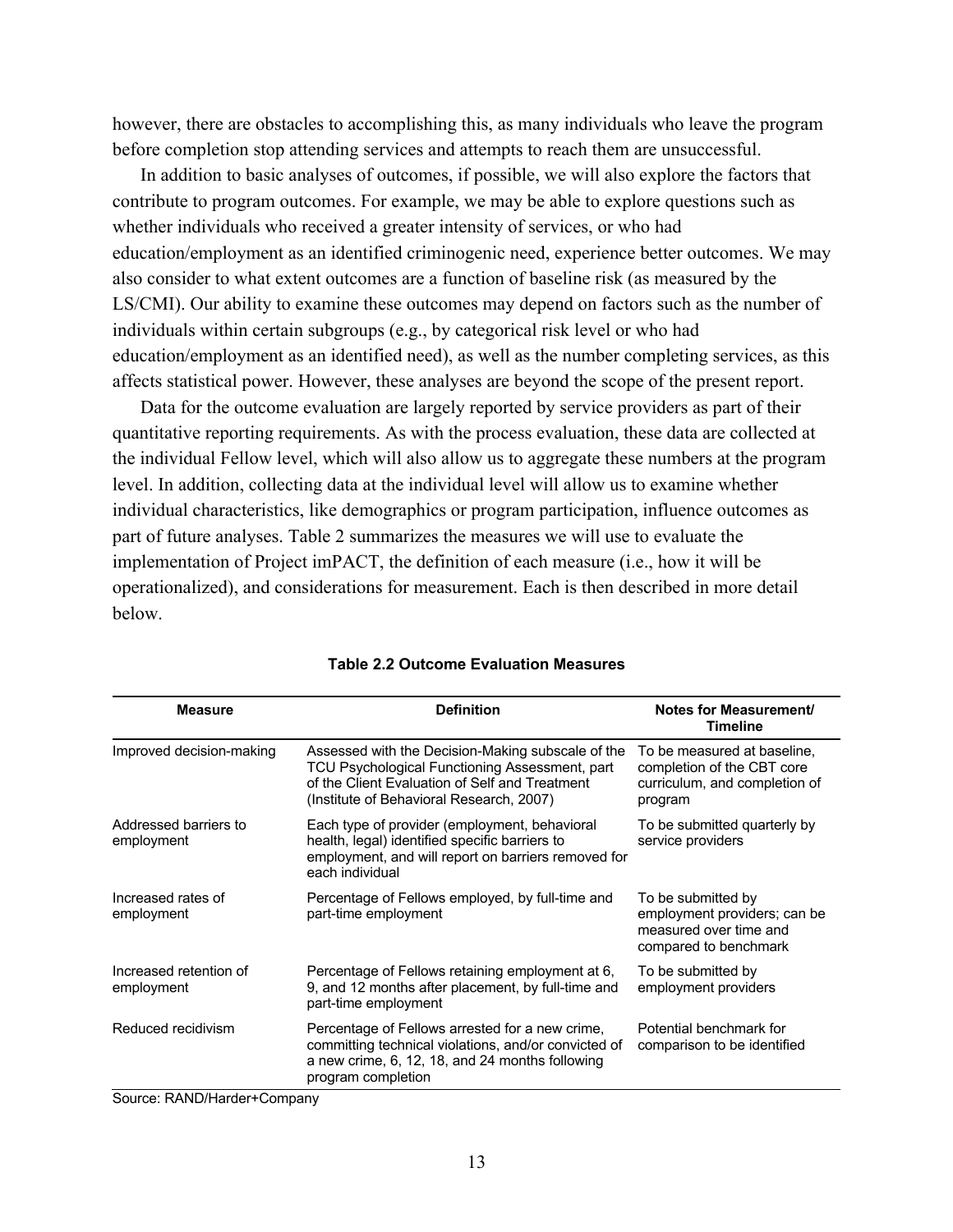**Improved decision-making.** Multiple aspects of Project imPACT have the potential to impact decision-making skills. First, the CBT curriculum is designed to address criminogenic thinking, which is a risk factor for future recidivism (Bonta & Andrews, 2017), and improve decision-making skills. Modules include topics such as identifying risk thinking patterns, improving emotional regulation, and managing impulsivity. In addition, it is possible that behavioral health services may also contribute to improvements in decision-making (e.g., by helping Fellows address anger management problems or navigate difficult situations). To determine whether program participation results in improved decision-making, Fellows complete the Decision-Making scale of the TCU Psychological Functioning Assessment, part of the Client Evaluation of Self and Treatment (Institute of Behavioral Research, 2007) at three time points: upon enrollment to Project imPACT; upon completion of the core CBT curriculum modules, since this is the component of program services that is expected to have the most directly effect on decision-making; and again at program completion, which allows us to explore whether continued participation in Project imPACT services had any further effect on decision-making skills. We reviewed several potential measures to assess the effect of the program on decisionmaking, and selected this instrument because the way it operationalizes decision-making appeared to be most closely related to the content of the curriculum. We will examine changes over time on this measure to determine whether decision-making significantly improved.

**Addressed barriers to employment**. We collaborated with providers in each category of services (employment, behavioral health, legal) to identify the barriers to employment they expected to target. These included:

- **Employment**: childcare; clothing (interview and work); credential/certificate attainment; driver's license; housing; interview prepared; current resume; scheduling conflict; transportation; workplace behavior
- **Behavioral health**: anger management/emotion regulation; depression; substance use; time management; mental health stigma; motivation; family relations; self-esteem
- Legal: correct/remove/seal/expunge criminal records; Proposition 47 reclassification; occupational licenses; family reunification; eviction prevention; fines and fees; DMV license reinstatement; other reclassifications.

On a quarterly basis, providers submit data about which barriers were being addressed for each Fellow currently enrolled, as well as which barriers had been successfully resolved. This allows us to determine which barriers are being addressed by program services. Of note, the determination as to whether a barrier is currently being addressed or has been resolved is based on provider judgment. This reflects the individualized nature of services and how they may be tailored for a given Fellow. Therefore, data reported on barriers addressed reflect the professional judgment of providers, and are not objectively corroborated by the evaluation team.

**Increased rates of employment**. Project imPACT is designed first and foremost as an employment program. Though many Fellows may be unemployed at the time of program entry,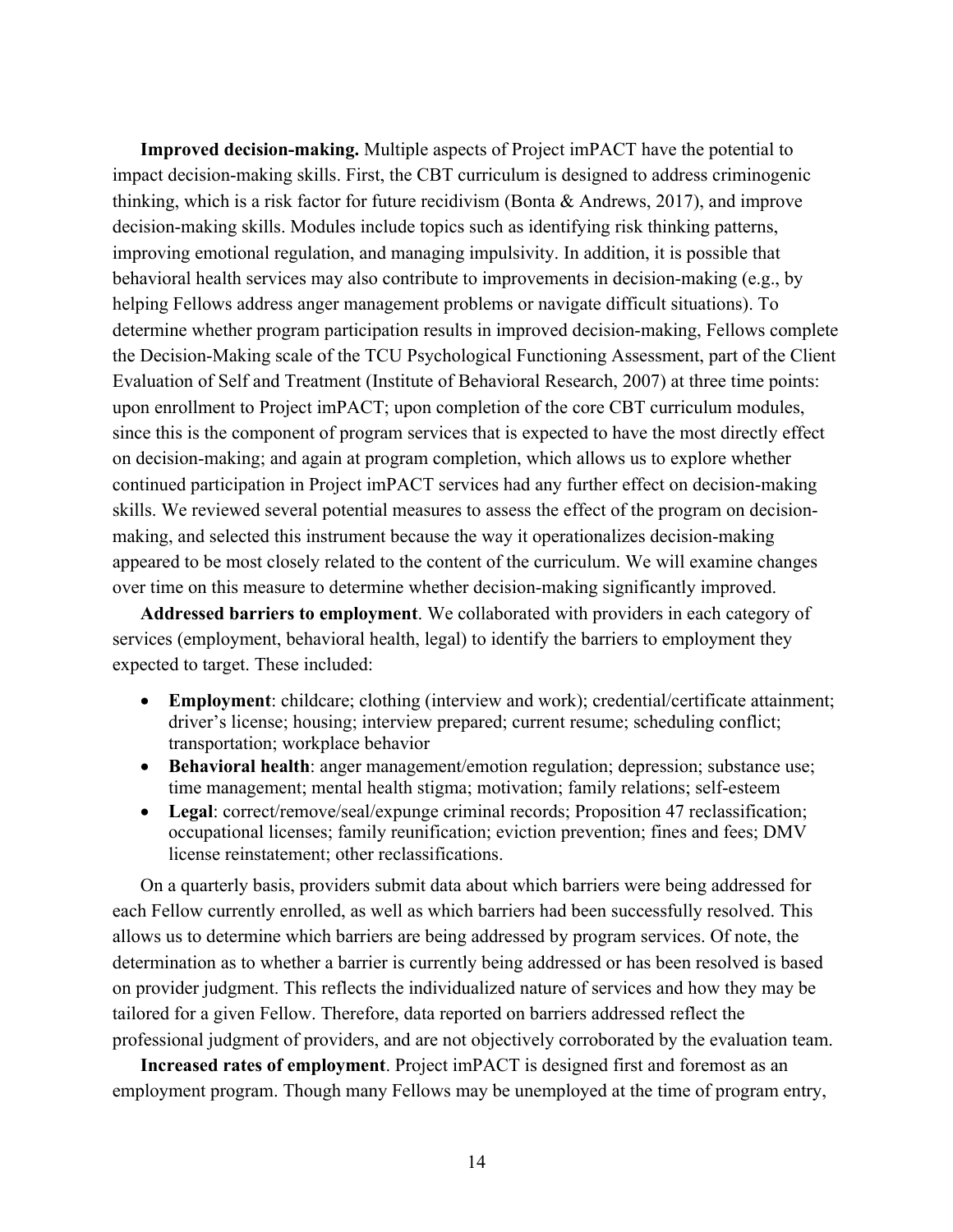others may be underemployed (i.e., working fewer hours than they want or need) or need assistance finding a new job for some other reason. To the extent that data about employment at baseline is available, we will use this as a point of comparison. Successful achievement of employment by Fellows is also reported by employment service providers. This will allow us to compare employment rates from baseline to post-Project imPACT, though this is beyond the scope of the present report. In addition, the Mayor's Office set the goal of at least 55% of enrolled Fellows obtaining employment during the first year of implementation. Therefore, employment rates are also compared to this benchmark. Both full-time and part-time employment are tracked. As a supplemental data point, providers also collect information related to income at enrollment and completion as another indicator of employment.

**Increased retention of employment**. Project imPACT aims not only help individuals obtain employment, but to help them retain employment. After initial employment placement, employment providers report on whether Fellows are still employed 6 months, 9 months, and 12 months later. This allows us to determine what percentage remain employed, even once they are no longer actively receiving services.

**Reduced recidivism.** Project imPACT addresses many criminogenic needs, including criminogenic thinking, via the CBT curriculum and behavioral health services; key influencers (e.g., family and peers), through behavioral health services; substance use, through behavioral health services; and education/employment, through employment, behavioral health, and legal services. Services are also designed to address legal barriers that Fellows may be experiencing that are making it difficult for them to obtain or maintain employment. In these ways, it is expected that Project imPACT will ultimately result in reduced recidivism.

The State of California defines recidivism as a new conviction for a felony or misdemeanor committed within three years of release from custody or placement on supervision for a previous criminal conviction (Office of the Attorney General, 2019). However, there are also certain limitations to this definition, particularly as it applies to Project imPACT. First, given the brief follow-up period after program completion, it may be difficult to detect convictions for new crimes. In addition, the timeframe for recidivism based on the state definition begins upon release from custody or placement on supervision. Some individuals enrolled in Project imPACT may have been arrested in the past year but have no recent convictions. Also, some Fellows may not connect with Project imPACT immediately upon release from incarceration or placement on community supervision, and providers do not systematically collect data regarding the date of Fellows' most recent conviction or release to community supervision.

For this reason, we have collaborated with the Mayor's Office of Reentry and Project imPACT service providers to identify an alternative recidivism definition, which focuses on justice-system involvement following completion of the program. Asking about criminal justice contact at specified intervals after completion of the program (rather than specified periods following release) provides a stronger assessment of the impact of Project imPACT.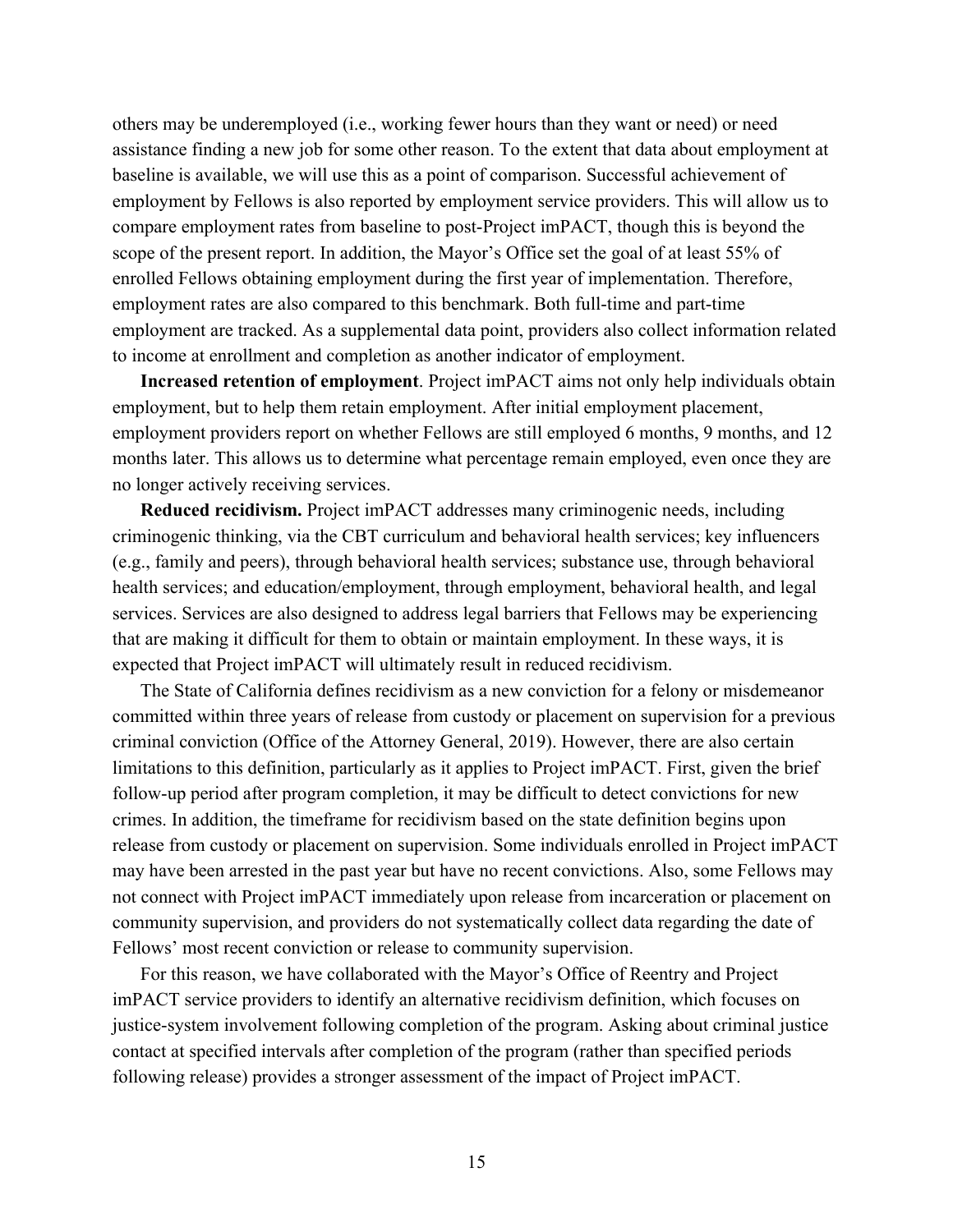Project imPACT service providers do not have access to criminal justice records. Therefore, recidivism will be measured based on self-report of Fellows (and/or key contacts of the Fellows, such as family members). More specifically, following program completion, employment providers follow-up with graduated Fellows at 6 month intervals: 6 months, 12 months, and 18 months. They will ask Fellows the following questions:

- 1) Have you been arrested for any new crimes in the last 6 months?
	- a) (If yes) Was it for a misdemeanor or felony?
- 2) Have you committed any technical violations in the last 6 months?
- 3) Have you been convicted for any new crimes in the last 6 months?
	- a) (If yes) Was if for a misdemeanor or felony?

Though there are limitations to relying on rearrest or technical violation data for the measurement of recidivism, asking about rearrests and technical violations ensures we have some information about future contact with the criminal justice system. Also, relying on Fellows to self-report recidivism is subject to the risk of losing contact with Fellows at follow-up. However, we have collaborated with service providers and individuals with lived experience in the justice system to identify ways that the service providers can increase the likelihood of successfully following up with Fellows at these time points (e.g., offering post-program gatherings; staying in touch via email and text message). Finally, there is the limitation of selfreport bias, in that some Fellows may opt not to provide accurate information about justicesystem contact following program completion. Because service providers will have developed a rapport with graduating Fellows, they may be more likely to be honest in response to these questions. Providers will also emphasize that tracking recidivism will not impact Fellows' ability to receive future services through Project imPACT.

At this time, we have not identified an appropriate comparison group with which to compare these data. In part, this is because the eligibility criteria for this program are quite broad and include individuals on community supervision, as well as those with a recent arrest or conviction. That said, we are working to identify an appropriate benchmark to which recidivism rates among Fellows can be compared. This will allow us to have more confidence that results are due to program participation, and not reflective of broader trends in criminal justice involvement in the Los Angeles region.

## Assessing Progress Toward Project imPACT Goals

Together, our process and outcome evaluation methods will allow us to measure progress toward each of the five Project imPACT goals described above. Table 2.3 summarizes each goal, how it will be operationalized for the purposes of the evaluation, and whether it will be addressed by the process or outcome evaluation.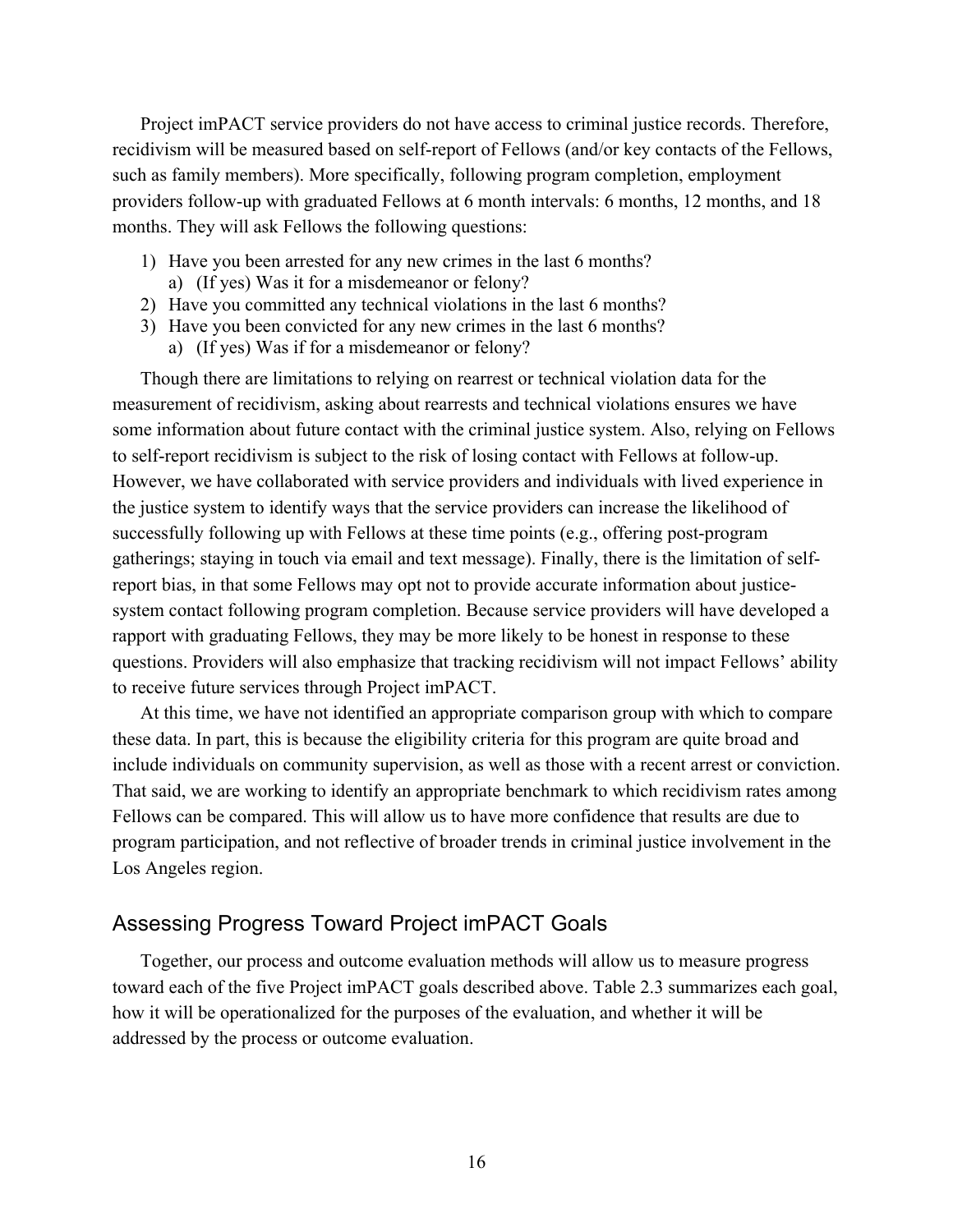| Goal                                                                                    | <b>Proposed Method of Measurement</b>                                                                                                                                                                                              | <b>Evaluation Component</b> |
|-----------------------------------------------------------------------------------------|------------------------------------------------------------------------------------------------------------------------------------------------------------------------------------------------------------------------------------|-----------------------------|
| 1) Program experience perceived to<br>be positive and valuable by Fellows               | Assessment of Fellow satisfaction and<br>perceptions of needs being met                                                                                                                                                            | Process evaluation          |
| 2) Improvement of project partners'<br>ability to serve justice-involved<br>individuals | Description of training provided to staff at<br>provider organizations; examination of enrollment<br>rates and trends in service delivery over time                                                                                | Process evaluation          |
| 3) Adherence to the program's<br>guiding principles                                     | Description of training provided to staff at<br>provider organizations; observation of<br>communication and collaboration across<br>organizations during planning and<br>implementation phases; observation of case<br>conferences | Process evaluation          |
| 4) Improved employment attainment<br>and retention                                      | Assessment of percentage of Fellows achieving<br>and retaining full-time and part-time employment;<br>to be compared to goal set by employment<br>providers (55%)                                                                  | Outcome evaluation          |
| 5) Recidivism reduction<br>$\ddot{\phantom{1}}$<br>$\sim$ $\sim$<br><b>BALLBUI</b>      | Assessment of new arrests, technical violations,<br>and/or new convictions following completion of<br>Project imPACT<br>$\sim$                                                                                                     | Outcome evaluation          |

#### **Table 2.3 Assessing Progress Toward Project imPACT Goals**

Source: Mayor's Office, RAND/Harder+Company

## Summary

This Two Year Evaluation Report documents the results of the evaluation through March 2019. In the next chapter, we present the results of the process and outcome evaluations during the reporting period; discuss implementation barriers and facilitators; and describe progress toward the five Project imPACT goals. In Chapter 3, we describe next steps for Project imPACT and the evaluation.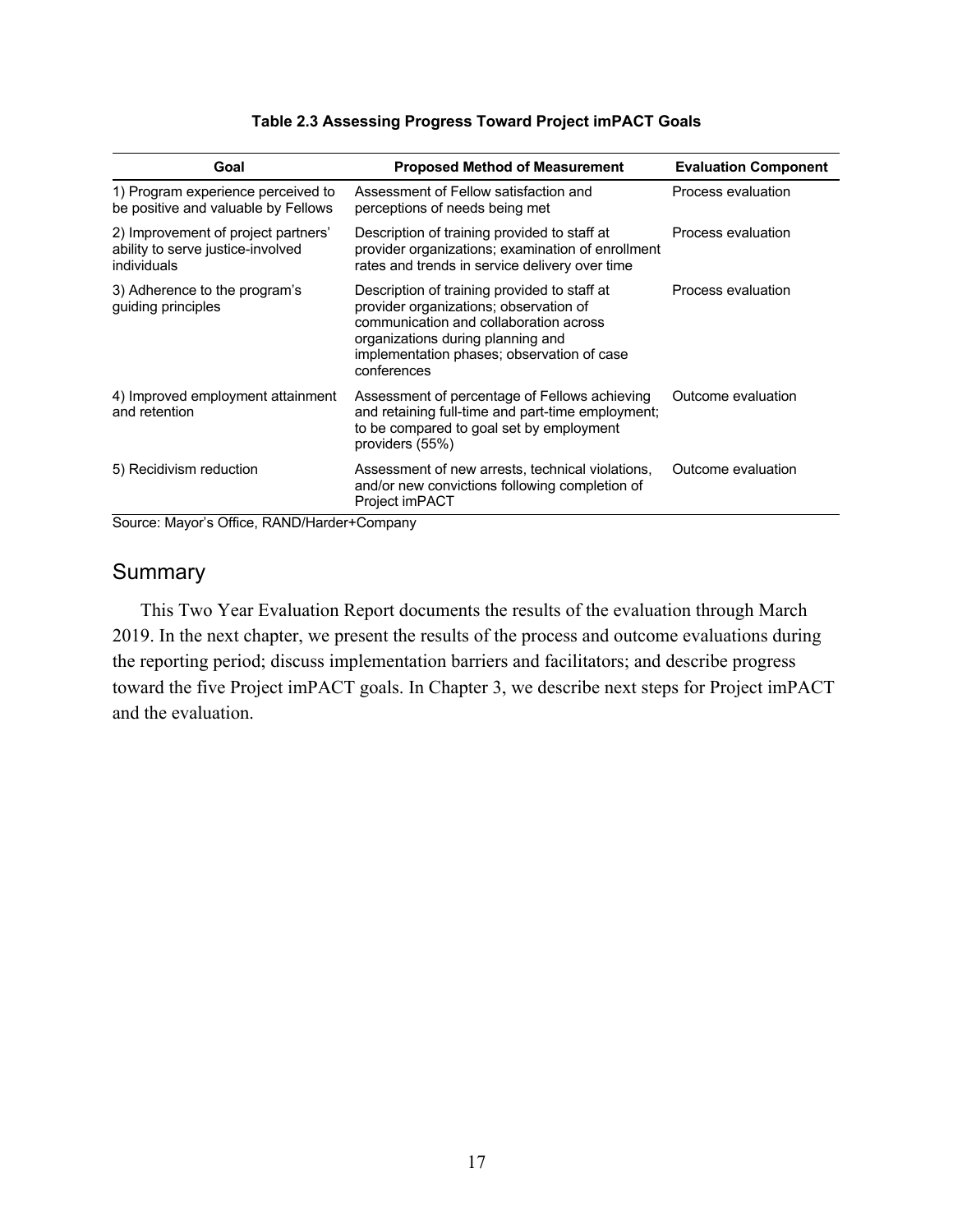## 2. Project Performance

#### Process Evaluation Results

The process evaluation examines the implementation of Project imPACT. During the period covered by this report, our process evaluation has included (a) quantitative data from providers about services received by Fellows, and (b) information gleaned from observations during Project imPACT meetings and through narratives submitted by providers. In this section, we describe the results of the process evaluation from program inception through March 2019.

#### *Characteristics of Enrolled Fellows*

During the evaluation period, 411 individuals across the four regions were assessed with the LS/CMI. Project imPACT providers have enrolled 205 Fellows since program inception (Table 3.1). Enrollment is fairly even across regions despite variability with respect to when regions began enrolling Fellows, with the South LA region enrolling the fewest  $(n = 37)$ . As previously described, the Mayor's Office established a goal of enrolling 196 Fellows across regions during the first year of implementation. These enrollment figures indicate that providers have already achieved this target within the first nine months of implementation.

The largest percentages of Fellows enrolled scored as medium or high risk on the LS/CMI risk assessment (53.2% and 41.5% respectively) (Table 3.1). One of Project imPACT's enrollment criterion is that Fellows score as medium risk or higher on the LS/CMI. However, as described above, providers may submit a request for an exception to the City of Los Angeles Mayor's Office in cases where there is strong rationale for enrolling someone who scored as "low risk." This is happening infrequently, as only 1% of enrolled Fellows scored as low risk. Therefore, this criterion is largely being implemented with fidelity to the Project imPACT model, and in a way that is consistent with evidence-based practices for interventions with justice-involved individuals (Bonta & Andrews, 2017).

Project imPACT Fellows are largely male (77.6%) and the greatest percentage (57.1%) is between 26 and 43 years old (Table 2.1). Almost all (94.6%) Fellows identify as having a single ethnic origin and, of those, the largest percentage identify as Black/African American.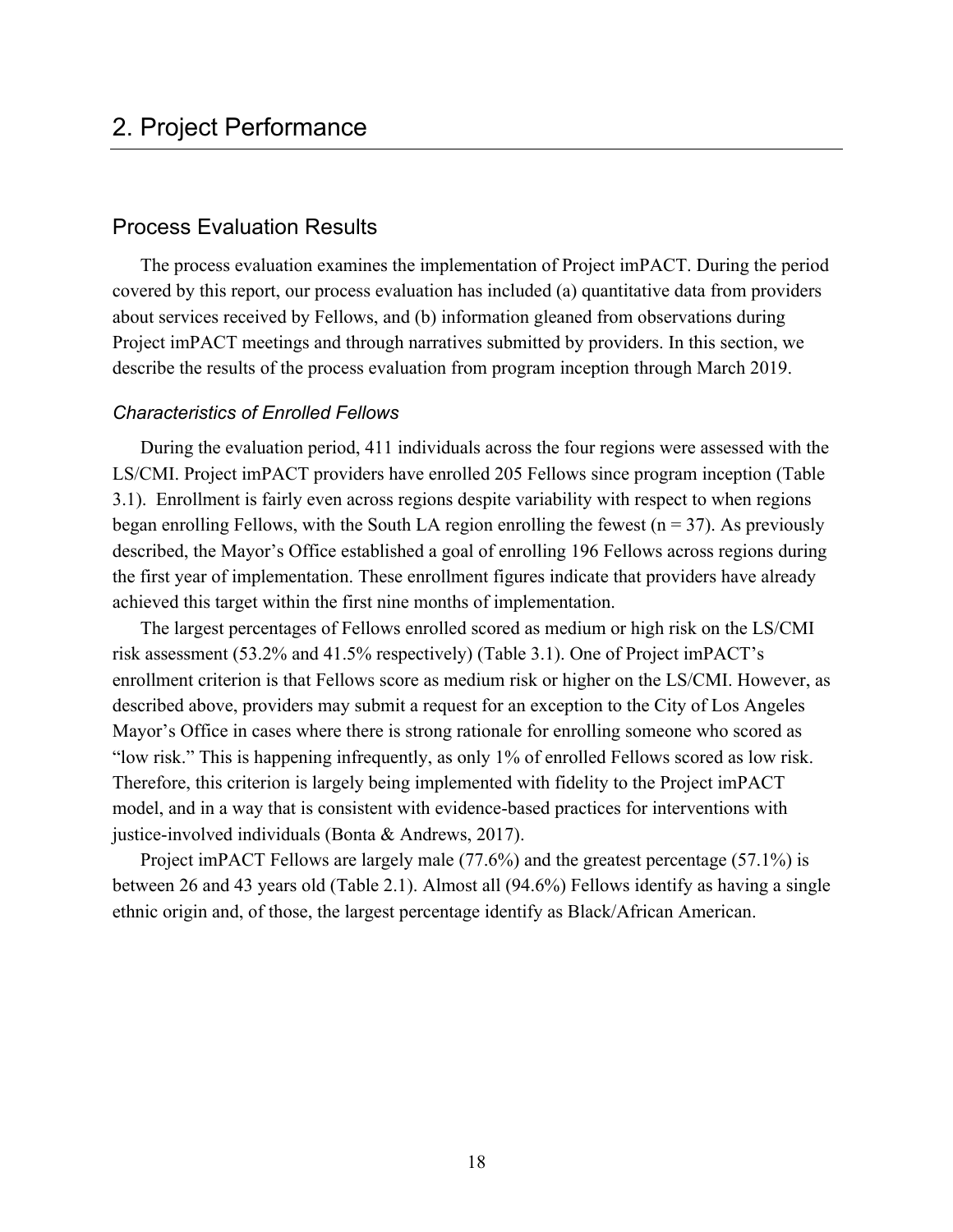|                                                                                        | <b>Downtown</b><br>LA | San<br>Fernando<br><b>Valley</b> | <b>South LA</b> | Watts | <b>TOTAL</b> |
|----------------------------------------------------------------------------------------|-----------------------|----------------------------------|-----------------|-------|--------------|
| Number of Fellows enrolled                                                             | 58                    | 52                               | 37              | 58    | 205          |
| Risk level (LS/CMI)                                                                    |                       |                                  |                 |       |              |
| Low                                                                                    | 0%                    | 0%                               | 2.7%            | 1.7%  | 1.0%         |
| Medium                                                                                 | 55.2%                 | 57.7%                            | 24.3%           | 65.5% | 53.2%        |
| High                                                                                   | 44.8%                 | 42.3%                            | 51.4%           | 31.0% | 41.5%        |
| Very high                                                                              | 0%                    | $0\%$                            | 21.6%           | 1.7%  | 4.4%         |
| Gender                                                                                 |                       |                                  |                 |       |              |
| Male                                                                                   | 77.6%                 | 65.4%                            | 86.5%           | 82.8% | 77.6%        |
| Female                                                                                 | 20.7%                 | 34.6%                            | 13.5%           | 17.2% | 22.0%        |
| Age                                                                                    |                       |                                  |                 |       |              |
| $18-25$ years                                                                          | 17.2%                 | 6.0%                             | 13.5%           | 13.8% | 12.7%        |
| $26-43$ years                                                                          | 62.1%                 | 63.0%                            | 45.9%           | 53.4% | 57.1%        |
| $44+$ years                                                                            | 20.7%                 | 31.0%                            | 40.5%           | 32.7% | 30.3%        |
| Race/ethnicity                                                                         |                       |                                  |                 |       |              |
| Single ethnic origin                                                                   | 95.8%                 | 96.2%                            | 94.6%           | 91.0% | 94.6%        |
| <b>Black or African</b><br>American                                                    | 62.5%                 | 22.0%                            | 68.6%           | 69.8% | 55.2%        |
| Hispanic, Latino, or<br>Spanish                                                        | 32.1%                 | 44.0%                            | 20.0%           | 20.8% | 29.9%        |
| White                                                                                  | 3.6%                  | 32.0%                            | 8.6%            | 5.7%  | 12.4%        |
| Other (includes Native<br>Hawaiian, Asian, and<br>American Indian or<br>Alaska Native) | 1.8%                  | 2.0%                             | 2.9%            | 2.8%  | 2.0%         |
| Multi-ethnic origin                                                                    | 2.1%                  | 1.9%                             | 0%              | 5.0%  | 2.4%         |
| Declined to state                                                                      | 2.1%                  | 1.9%                             | 5.4%            | 2.8%  | 2.9%         |

#### **Table 3.1 Number and Characteristics of Fellows Enrolled in Project Impact July 2018-March 2019**

Source: Data submitted by regional providers

#### *Services Received*

Table 3.2 provides an overview of the percentage of Fellows receiving each type of service during the first nine months of program implementation. All Fellows who enroll in Project imPACT must be willing to receive each of the three types of services. Actual service needs are decided by the providers, based on an intake assessment conducted by each provider upon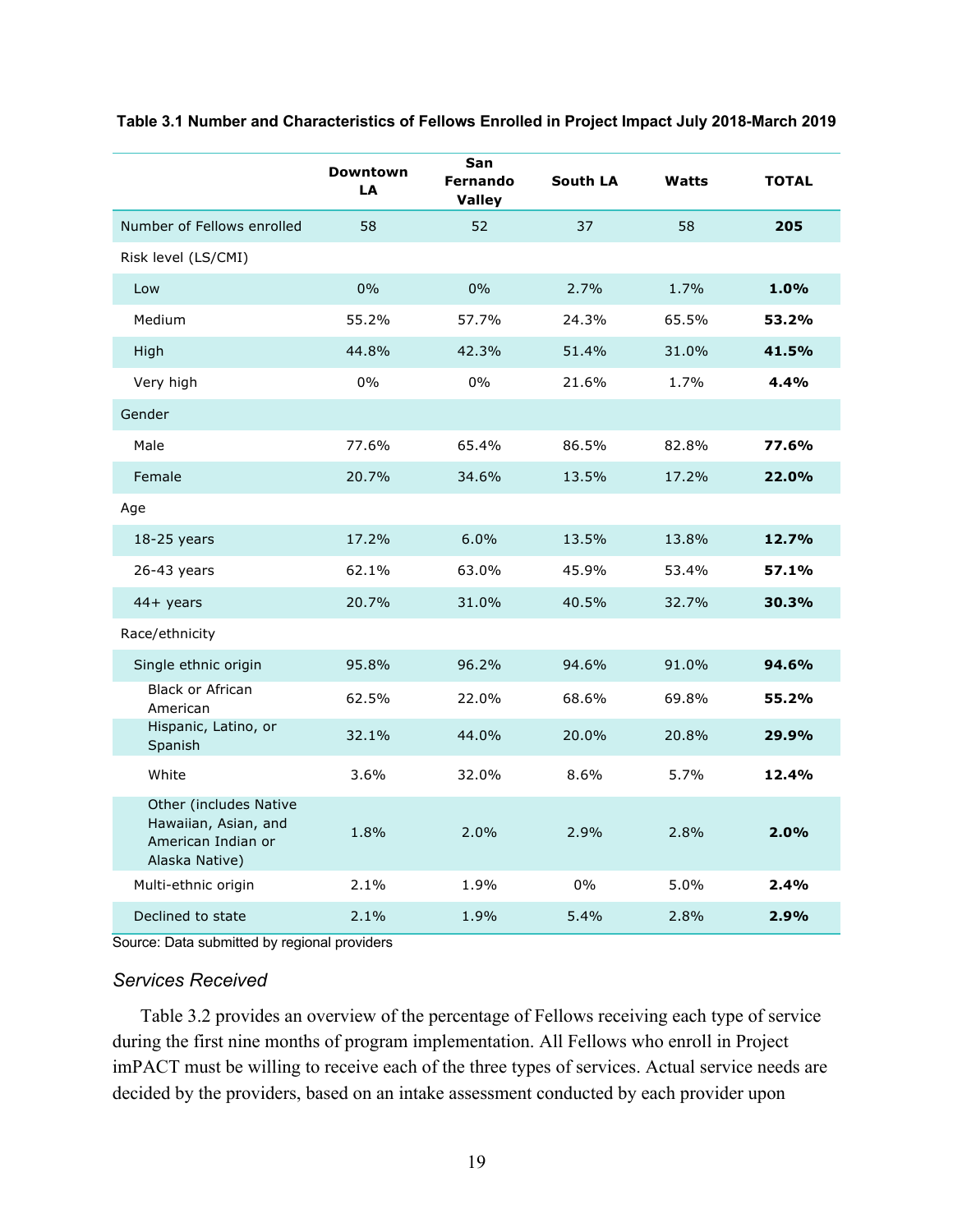enrollment. Note that this intake assessment is specific to the individual provider; therefore, there may be variations in the instruments used and questions asked across regions within a provider category. Based on these assessments, it may be determined that a given Fellow does not need a certain type of services at that time (e.g., there are no legal needs to be addressed at that moment), which explains some of the variability across services. It is also important to keep in mind that the inclusion criteria for this program are quite broad, both with respect to criminal justice involvement and presence of mental health and/or substance use concerns, which means there may be substantial variation in needs across Fellows. However, San Fernando Valley had a particularly low proportion of Fellows receiving behavioral health services during the evaluation time frame, which is due to turnover of the behavioral health provider position.

|                   | <b>Downtown</b><br>LA | San<br>Fernando<br><b>Valley</b> | South<br>LA | Watts | TOTAL |
|-------------------|-----------------------|----------------------------------|-------------|-------|-------|
| Employment        | 98%                   | 87%                              | 100%        | 100%  | 96%   |
| Behavioral Health | 76%                   | 23%                              | 97%         | 100%  | 73%   |
| Legal             | 90%                   | 50%                              | 100%        | 98%   | 84%   |

#### **Table 3.2 Percent of Fellows Receiving Services Across Regions**

Source: Data submitted by regional providers

#### Employment Services

There are seven core employment services offered by Project imPACT employment providers. These include career readiness assessments, career readiness workshops, job coaching, job development, OSHA training, placement and retention services and transitional jobs. Across all regions, the most common employment services received are career readiness assessment (90.2%; n = 185), career readiness workshops (65.9%; n = 135), job coaching (71.2%; n = 146) and job development  $(58.5\%; n = 120)$  (Table 3.3). In the Downtown region, transitional jobs were the most common service (89.7% of the Downtown Fellows received this service) as this is a core component of the Downtown employment provider's service model. Transitional jobs are not a part of the service models in the other regions.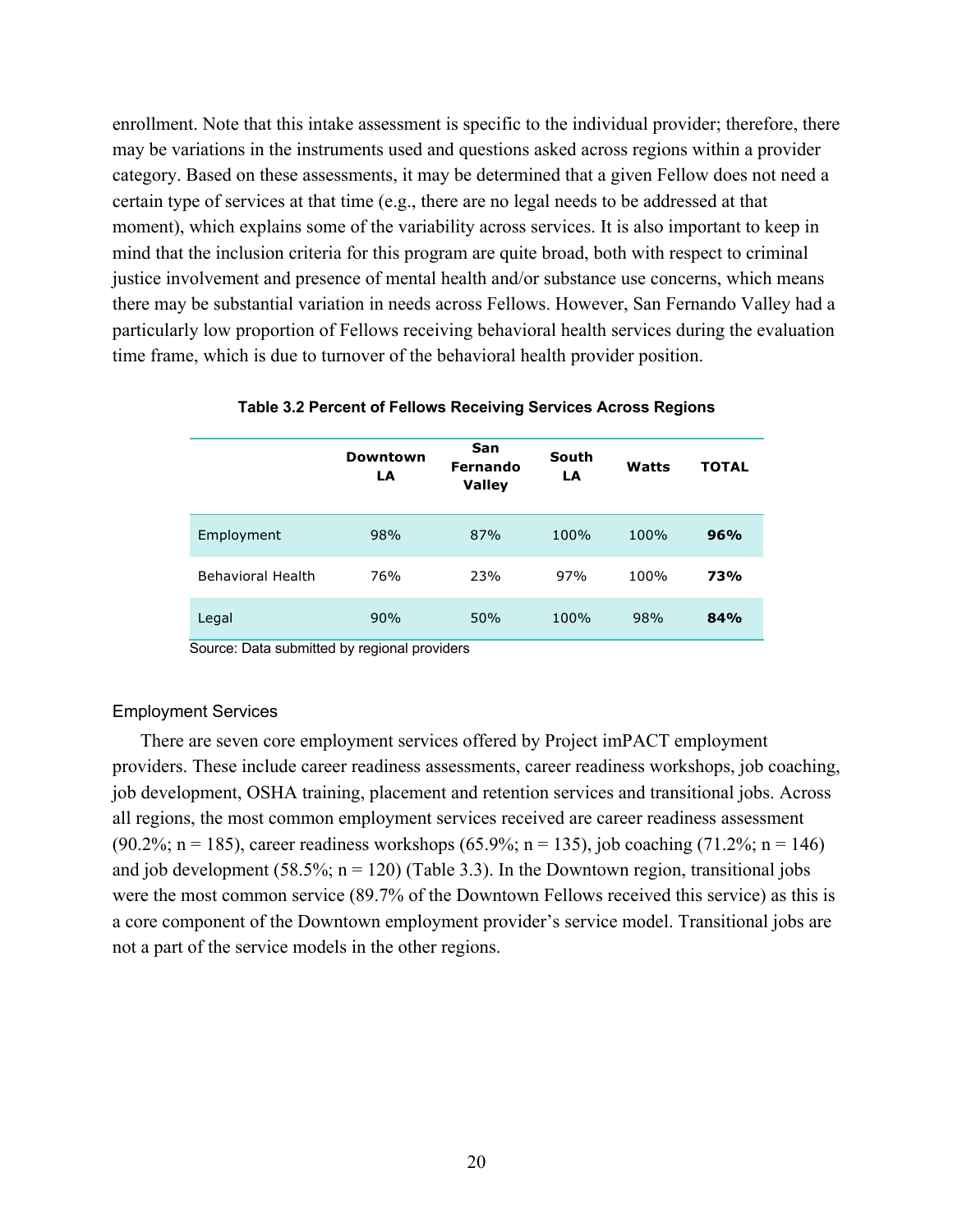|                                | <b>Downtown</b>                   |                        |                                         | <b>San Fernando Valley</b><br><b>South Los Angeles</b> |                                  |                        | Watts                            |                        | <b>Total</b>                             |                        |
|--------------------------------|-----------------------------------|------------------------|-----------------------------------------|--------------------------------------------------------|----------------------------------|------------------------|----------------------------------|------------------------|------------------------------------------|------------------------|
|                                | # $/9/0$<br>Receiving<br>Services | # of sessions<br>M(SD) | # $/$ %<br>Receiving<br><b>Services</b> | # of sessions<br>M(SD)                                 | # $/$ %<br>Receiving<br>Services | # of sessions<br>M(SD) | # $/$ %<br>Receiving<br>Services | # of sessions<br>M(SD) | # $/9/0$<br>Receiving<br><b>Services</b> | # of sessions<br>M(SD) |
| Career readiness<br>assessment | 46<br>$(79.3\%)$                  | 1.37(0.91)             | 45<br>$(86.5\%)$                        | 1.53(0.68)                                             | 37<br>$(100.0\%)$                | 1.08(0.19)             | 57<br>$(98.3\%)$                 | 1.54(0.40)             | 185<br>$(90.2\%)$                        | 1.41(0.63)             |
| Career readiness<br>workshop   | 45<br>$(77.6\%)$                  | 2.20(1.49)             | 45<br>$(86.5\%)$                        | 1.41(0.68)                                             | 37<br>$(100.0\%)$                | 2.04(1.09)             | 8<br>$(13.8\%)$                  | 1.25(0.46)             | 135<br>(65.9%)                           | 1.84(1.16)             |
| Job Coaching                   | 50<br>$(86.2\%)$                  | 1.41(0.70)             | 45<br>$(86.5\%)$                        | 1.40(0.68)                                             | 36<br>$(97.3\%)$                 | 3.00(1.93)             | 15<br>$(25.9\%)$                 | 1.27(0.46)             | 146<br>$(71.2\%)$                        | 1.78(1.31)             |
| Job Development                | 49<br>$(84.5\%)$                  | 2.87(2.03)             | 32<br>$(61.5\%)$                        | 1.69(0.97)                                             | 27                               | 2.20(0.68)             | 12<br>(20.7%)                    | 1.08(0.29)             | 120<br>$(58.5\%)$                        | 2.23(1.55)             |
| Training (OSHA)                | $(5.2\%)$                         | 1.00(0.00)             | 0<br>$(0\%)$                            | 0                                                      | 5                                | 3.20(0.27)             | $(8.6\%)$                        | 1.00(0.00)             | 13<br>$(6.3\%)$                          | 1.85(1.13)             |
| Placement and<br>Retention     | 28<br>$(48.3\%)$                  | 1.41(0.49)             | 0<br>(0% )                              | $\mathbf 0$                                            | $\mathbf 0$<br>$(0\%)$           | $\overline{0}$         | 9<br>$(15.5\%)$                  | 1.22(0.67)             | 38<br>$(18.5\%)$                         | 1.36(0.54)             |
| Transitional jobs              | 52<br>$(89.7\%)$                  | 10.34(8.37)            | 0<br>$(0\%)$                            | 0                                                      | 0<br>$(0\%)$                     | 0                      | 0<br>$(0\%)$                     | 0                      | 52<br>$(25.4\%)$                         | 10.35(8.3<br>7)        |

| Table 3.3 Employment Services, Overall and Regional |  |  |  |  |  |
|-----------------------------------------------------|--|--|--|--|--|
|-----------------------------------------------------|--|--|--|--|--|

Source: Data submitted by regional providers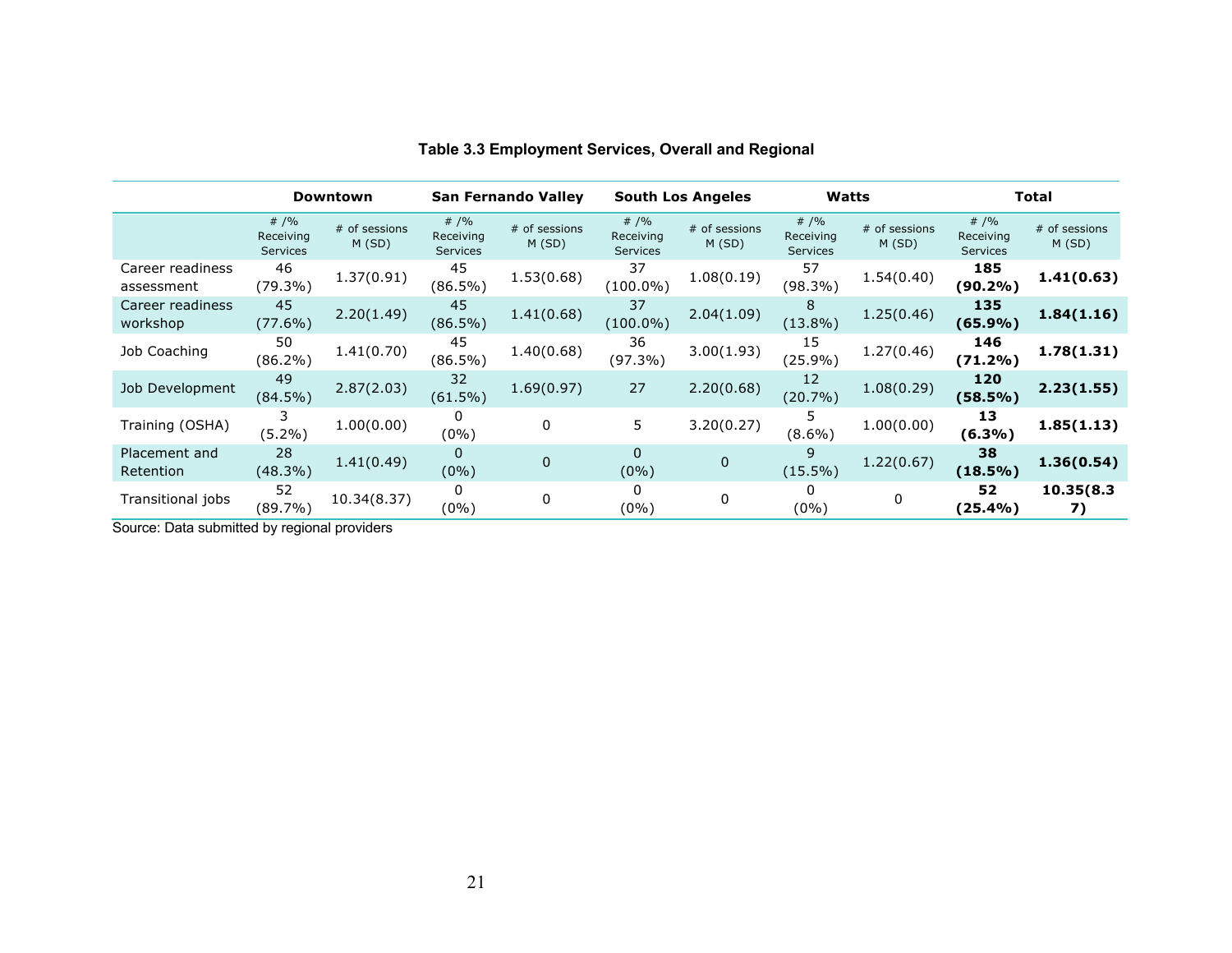#### Behavioral Health Services

During the reporting period, Project imPACT behavioral health services included individual regular sessions and individual crisis sessions. Individual regular sessions include one-on-one sessions with a counselor. Individual crisis sessions include immediate, short-term services due to experiencing an event that produces critical emotional, mental, physical, and behavioral distress or problems. Group sessions are group treatment sessions with a counselor.<sup>2</sup> Approximately 54.6% ( $n = 112$ ) Fellows across all regions received individual regular sessions (Table 3.3). The average number of individual regular sessions completed by Fellows who received behavioral health services was  $4.9$  (SD = 5.9). We also computed the mean number of behavioral health sessions as a function of time in the program; on average, Fellows completed  $2.7$  (SD = 4.59) individual regular sessions per month they were enrolled. Individual crisis sessions were received by 8.3% ( $n = 17$ ) of Fellows across all regions.

In addition to these three service categories, behavioral health providers have the ability to provide sessions with key influencers, defined as services provided to an individual close to the Fellow (e.g., family member, close friend), with or without the Fellow present. They can also provide maintenance sessions, which are ongoing supportive services for individuals who have completed the goals established by their treatment plan but may benefit from additional services. However, no regions reported providing services in these categories.

#### Legal Services

Project imPACT Fellows receive four key types of legal services: counsel/advice, self-help, limited representation and full representation. The largest number of Fellows received counsel/advice (70.7%;  $n = 145$ ), followed by limited representation (34.1%;  $n = 70$ ) (Table 3.5). This pattern was fairly consistent across regions, with the exception of San Fernando Valley where 26.9% of their Fellows ( $n = 14$ ) received full representation (Table 2.4).

 $2$  During the reporting period, we uncovered some discrepancies with the reporting of group treatment; therefore, we do not include this in our results.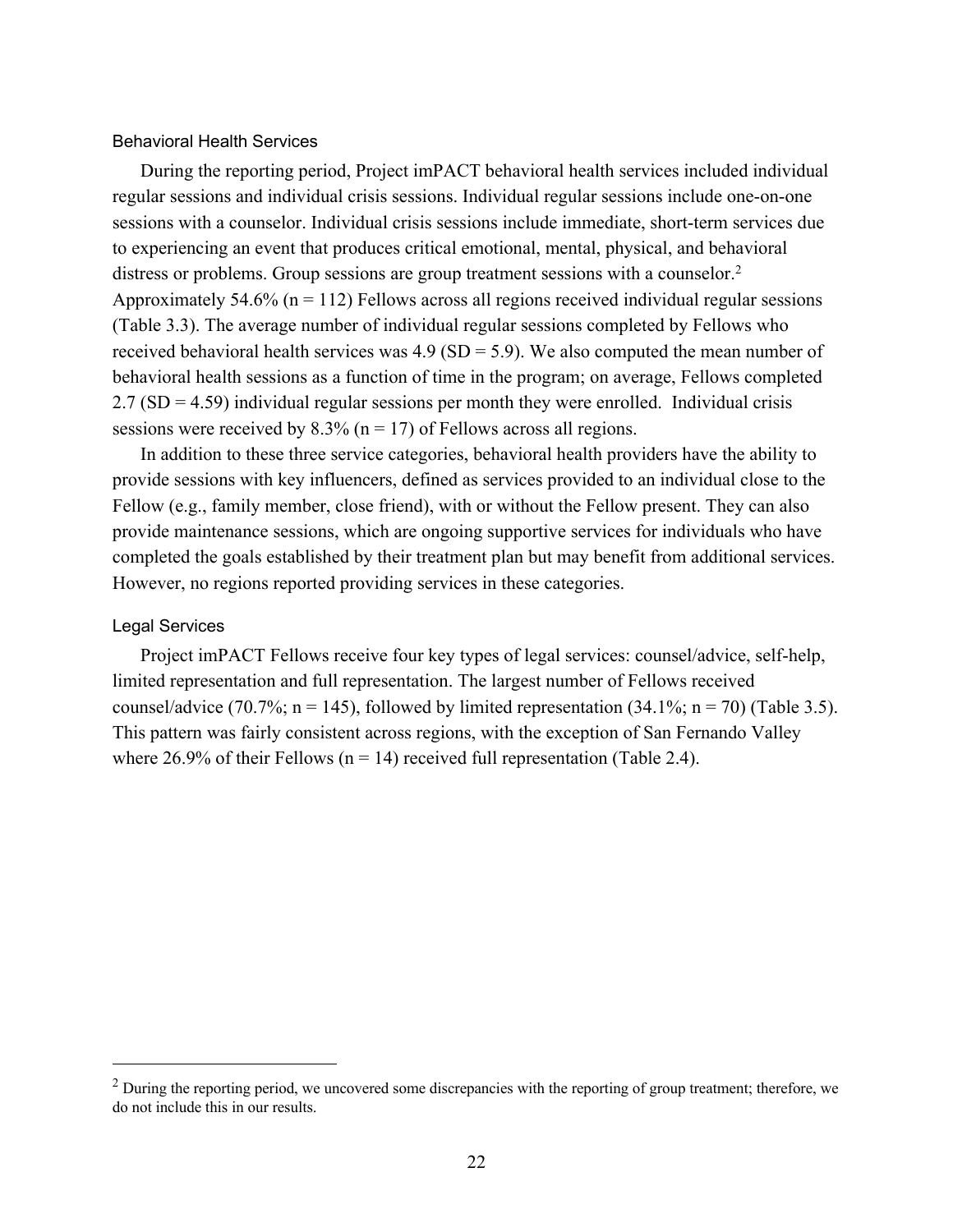|                                 | <b>Downtown</b>                          |                        | <b>San Fernando Valley</b>               |                        | <b>South Los Angeles</b>                 |                        | Watts                            |                        | <b>TOTAL</b>                                   |                        |
|---------------------------------|------------------------------------------|------------------------|------------------------------------------|------------------------|------------------------------------------|------------------------|----------------------------------|------------------------|------------------------------------------------|------------------------|
|                                 | # $/9/0$<br>Receiving<br><b>Services</b> | # of sessions<br>M(SD) | # $/9/0$<br>Receiving<br><b>Services</b> | # of sessions<br>M(SD) | # $/9/0$<br>Receiving<br><b>Services</b> | # of sessions<br>M(SD) | # $/$ %<br>Receiving<br>Services | # of sessions<br>M(SD) | # $/$ %<br><b>Receiving</b><br><b>Services</b> | # of sessions<br>M(SD) |
| Individual/Crisis<br>sessions   | 14<br>$(24.1\%)$                         | 2.43(1.40)             | $(3.8\%)$                                | 4.00(0.0)              | $(0.0\%)$                                | 0                      | (1.7%                            | 2.00(0.0)              | 17<br>$(8.3\%)$                                | 2.60(1.40)             |
| Individual/<br>Regular sessions | 50<br>$(86.2\%)$                         | 7.22(7.77)             | 11<br>(21.2%                             | 2.82(2.32)             | 18<br>$(48.6\%)$                         | 4.72(2.47)             | 33<br>$(56.9\%)$                 | 2.10(2.00)             | 112<br>$(54.6\%)$                              | 4.90 (5.90)            |

**Table 3.4 Behavioral Health Services, Overall and Regional**

Source: Data submitted by regional providers

## **Table 3.5 Legal Services, Overall and Regional**

|                               |                                          | <b>Downtown</b>        |                                          | <b>San Fernando Valley</b> |                                         | <b>South Los Angeles</b> | Watts                                    |                        |                                                | <b>TOTAL</b>           |
|-------------------------------|------------------------------------------|------------------------|------------------------------------------|----------------------------|-----------------------------------------|--------------------------|------------------------------------------|------------------------|------------------------------------------------|------------------------|
|                               | # $/9/0$<br>Receiving<br><b>Services</b> | # of sessions<br>M(SD) | # $/9/6$<br>Receiving<br><b>Services</b> | # of sessions<br>M(SD)     | # $/$ %<br>Receiving<br><b>Services</b> | # of sessions<br>M(SD)   | # $/9/0$<br>Receiving<br><b>Services</b> | # of sessions<br>M(SD) | # $/$ %<br><b>Receiving</b><br><b>Services</b> | # of sessions<br>M(SD) |
| Counsel/Advice                | 41<br>$(70.7\%)$                         | 1.89(0.91)             | 11<br>$(21.2\%)$                         | 2.14(1.23)                 | 36<br>$(97.3\%)$                        | 1.59(0.76)               | 57<br>$(98.3\%)$                         | 2.33(0.94)             | 145<br>$(70.7\%)$                              | 2.00(0.95)             |
| Self-help                     | $(1.7\%)$                                | 1.00(0.0)              | 0<br>$(0.0\%)$                           |                            | $(5.4\%)$                               | 1.00(0.0)                | $(1.7\%)$                                | 1.00(0.0)              | 4<br>(2.0%)                                    | 1.00(0.0)              |
| Limited<br>Representation     | 17<br>$(29.3\%)$                         | 2.35(1.05)             | 6<br>$(11.5\%)$                          | 3.22(2.28)                 | 33<br>$(89.2\%)$                        | 2.45(1.24)               | 14<br>$(24.1\%)$                         | 5.38(2.04)             | 70<br>(34.1%)                                  | 3.07(1.88)             |
| <b>Full</b><br>Representation | $(1.7\%)$                                | 2.00(0.0)              | 14<br>$(26.9\%)$                         | 4.20(2.43)                 | 14<br>(37.8%                            | 3.94(2.36)               | $(1.7\%)$                                | 10.67(0.0)             | 28<br>(13.7%)                                  | 4.23(2.61)             |

Source: Data submitted by regional providers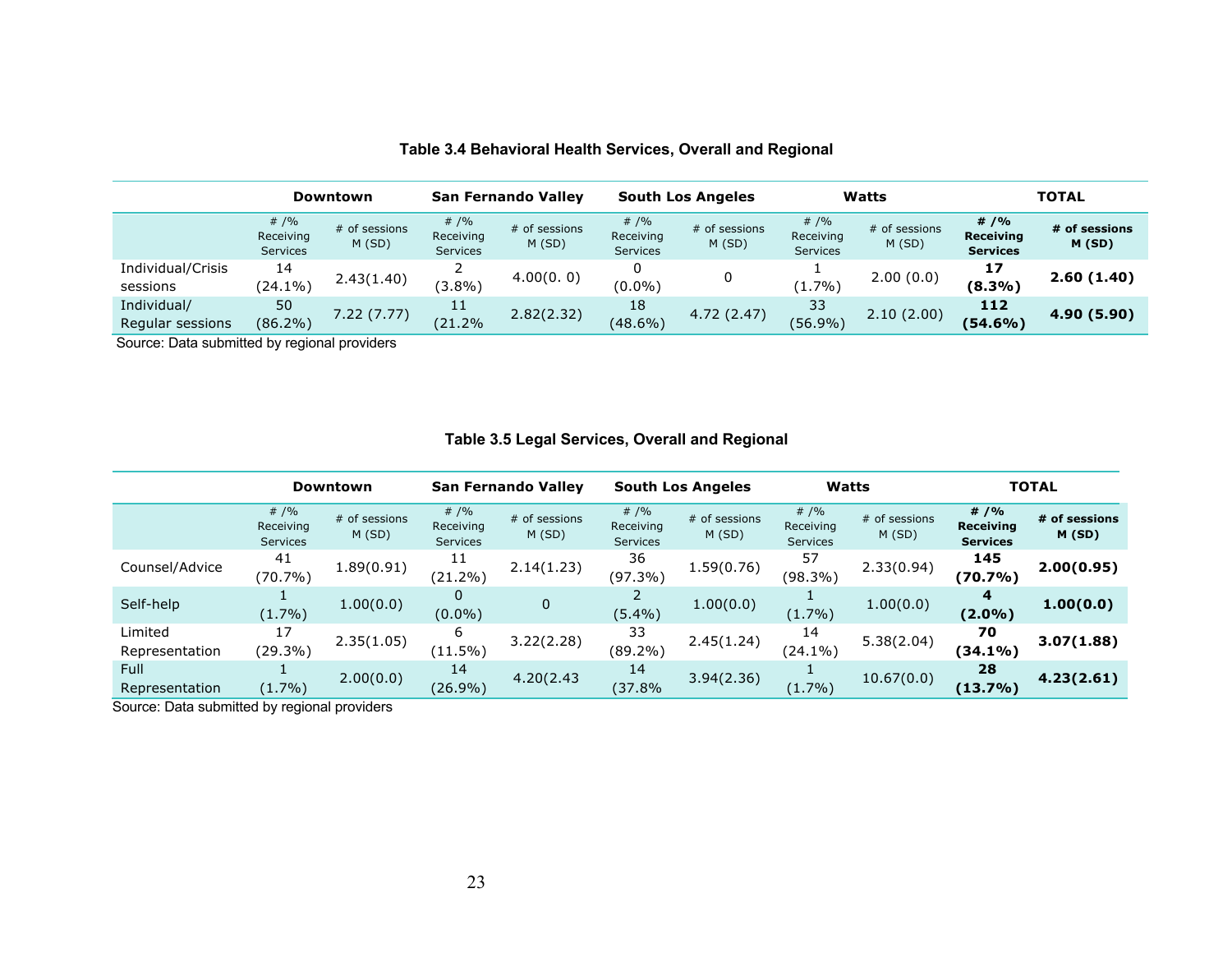#### CBT

In total, 126 Fellows received (collectively) 1,068 hours of CBT group sessions (Table 3.6). On average, each Fellow received approximately 6 hours of CBT. The goal is for Fellows to complete the core CBT curriculum described above; out of 126 Fellows who initiated CBT, 62.7% ( $n = 79$ ) completed all required modules. There was some variability in completion of CBT across the regions; this may reflect challenges to engaging Fellows in CBT, especially during the initial months of service delivery, as explained below.

|                                                 | <b>Downtown</b><br>LA | San<br>Fernando<br><b>Valley</b> | South LA    | Watts      | <b>TOTAL</b> |
|-------------------------------------------------|-----------------------|----------------------------------|-------------|------------|--------------|
| # of Fellows completing at<br>least one module  | 25                    | 26                               | 37          | 38         | 126          |
| # of hours completed                            | 141                   | 79                               | 535         | 313        | 1,068        |
| Average $#$ of hours<br>completed (SD)          | 5.64(3.98)            | 1.52(2.58)                       | 14.46(5.49) | 5.59(4.60) | 6.28(6.27)   |
| # of individuals successfully<br>completing CBT | 12                    | 10                               | 30          | 27         | 79           |

#### **Table 3.6 CBT Participation, Overall and Regional**

Source: Data submitted by regional providers

#### *Program Completion*

All regions use a shared definition of "successful completion" for each service area, as well as for Project imPACT overall. To be identified as having successfully completed employment services, Fellows must have completed job coaching/readiness; completed a minimum of 2 hours of CBT (if they obtained a job early; otherwise, they should have completed all CBT modules); and completed vocational training OR obtained an unsubsidized job; and has maintained a job for 30 days. To be identified as having successfully completed behavioral health services, Fellows must have completed a minimum of three individual behavioral health sessions (not including CBT). Finally, to have successfully completion legal services a Fellow must have completed the comprehensive legal needs assessment; and had one or more of his/her legal needs addressed (note: this doesn't necessarily mean that the Fellow's desired outcome for that legal need was achieved, but rather that the need was addressed to the extent possible within the limits of the law). As of March 2019, 35 Fellows successfully completed employment services, 21 successfully completed behavioral health services, and 67 successfully completed legal services.

A Fellow is considered to have fully completed Project imPACT if he/she has met the minimum threshold for completed services with all providers, as defined above. As of March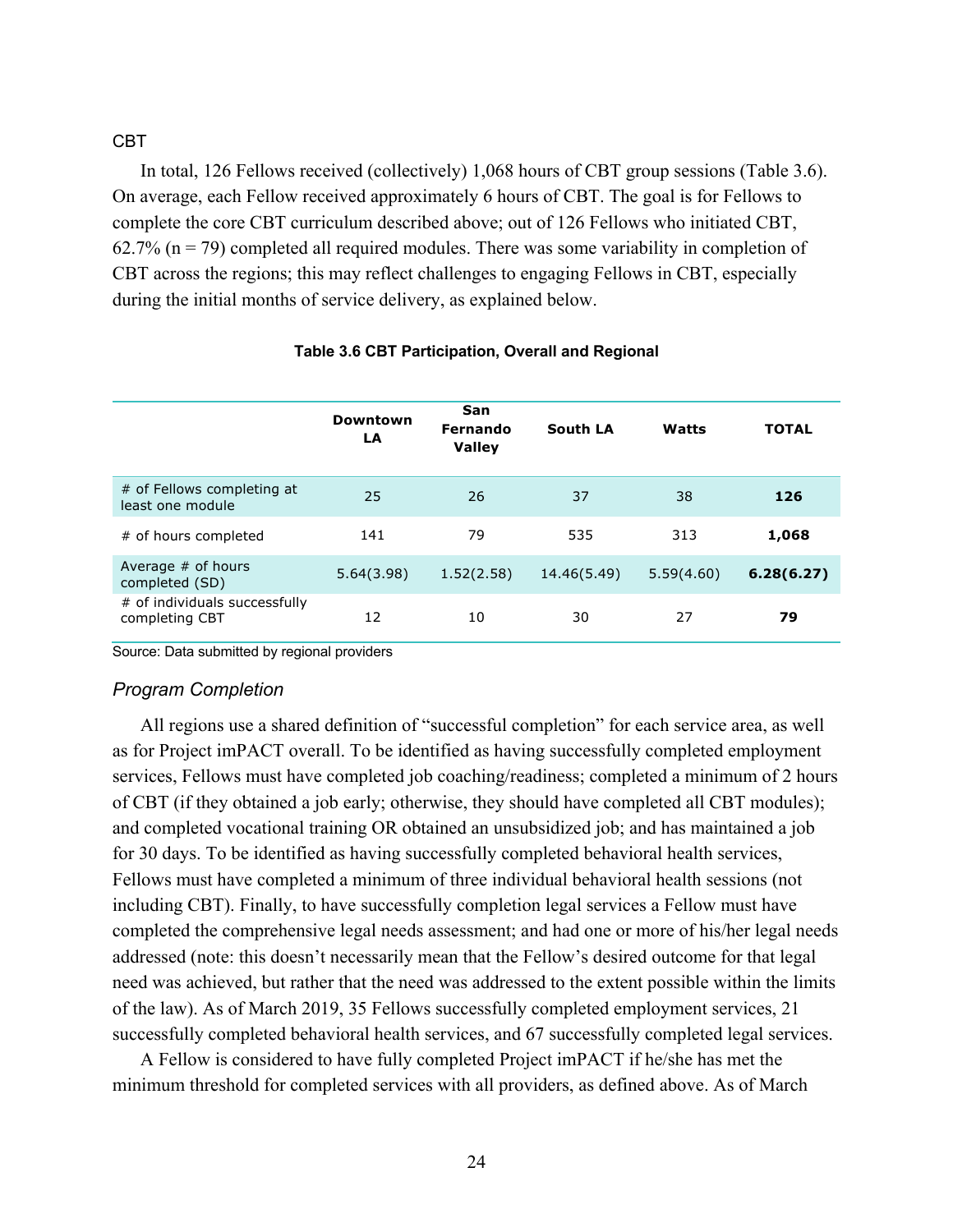2019, 11 Fellows had fully completed Project imPACT (5.4% of enrolled Fellows) and 39 exited without completing (19.0% of enrolled Fellows) (Table 3.7). Regarding mean length of time enrolled, those who successfully completed had been in the program for an average of 3.3 months at the time they finished  $(SD = 2.6)$ ; those who were still enrolled had been in the program for an average of 4.0 months  $(SD = 2.6)$ ; and those who exited unsuccessfully had been in the program for an average of 2.3 ( $SD = 1.7$ ) months when they left. Reasons for exiting unsuccessfully from Project imPACT included that the Fellow stopped coming  $(n = 25)$ , did not want services anymore ( $n = 4$ ), were incarcerated ( $n = 4$ ), or no reason given ( $n = 6$ ). This is a relatively high rate of exiting the program without fully completing all services. Further understanding the factors associated with early exit will be worth exploring with providers.

There was some variation in the number of completions across the four regions. The relatively smaller number of completions in San Fernando Valley may be related to challenges experienced in the region. More specifically, that region experienced turnover in several of their key positions, including the behavioral health provider, which likely affected their ability to provide all needed services to Fellows. In addition, the definitions used for "successful completion" and "unsuccessful exits" were established during the period covered by the report; however, it took some time for regions to establish a consistent definition for these terms. This means that some regions may have retained Fellows in the program after losing contact for some period, whereas others considered individuals to have exited after losing contact for greater than 30 days. This may also account for some of the variability in rates of completion or exit from the program.

|                                              | <b>Downtown</b><br>LA | <b>San</b><br>Fernando<br><b>Valley</b> | <b>South LA</b> | Watts | <b>TOTAL</b> |
|----------------------------------------------|-----------------------|-----------------------------------------|-----------------|-------|--------------|
| Successfully Completed Project<br>imPACT     | 1.                    | 0                                       | $\Omega$        | 10    | 11           |
| Exited Unsuccessfully from<br>Project imPACT | 15                    | 3                                       | 0               | 20    | 39           |
| <b>Total Completions</b>                     | 17                    | 3                                       | $\mathbf 0$     | 30    | 50           |

**Table 3.7 Completion of Project imPACT**

Source: Data submitted by regional providers

#### *Implementation Successes, Challenges, and Solutions*

In this section, we summarize information learned about the development and implementation of Project imPACT through observations, meetings with providers, and narratives submitted by providers. We also summarize specific challenges and solutions in Table 3.8.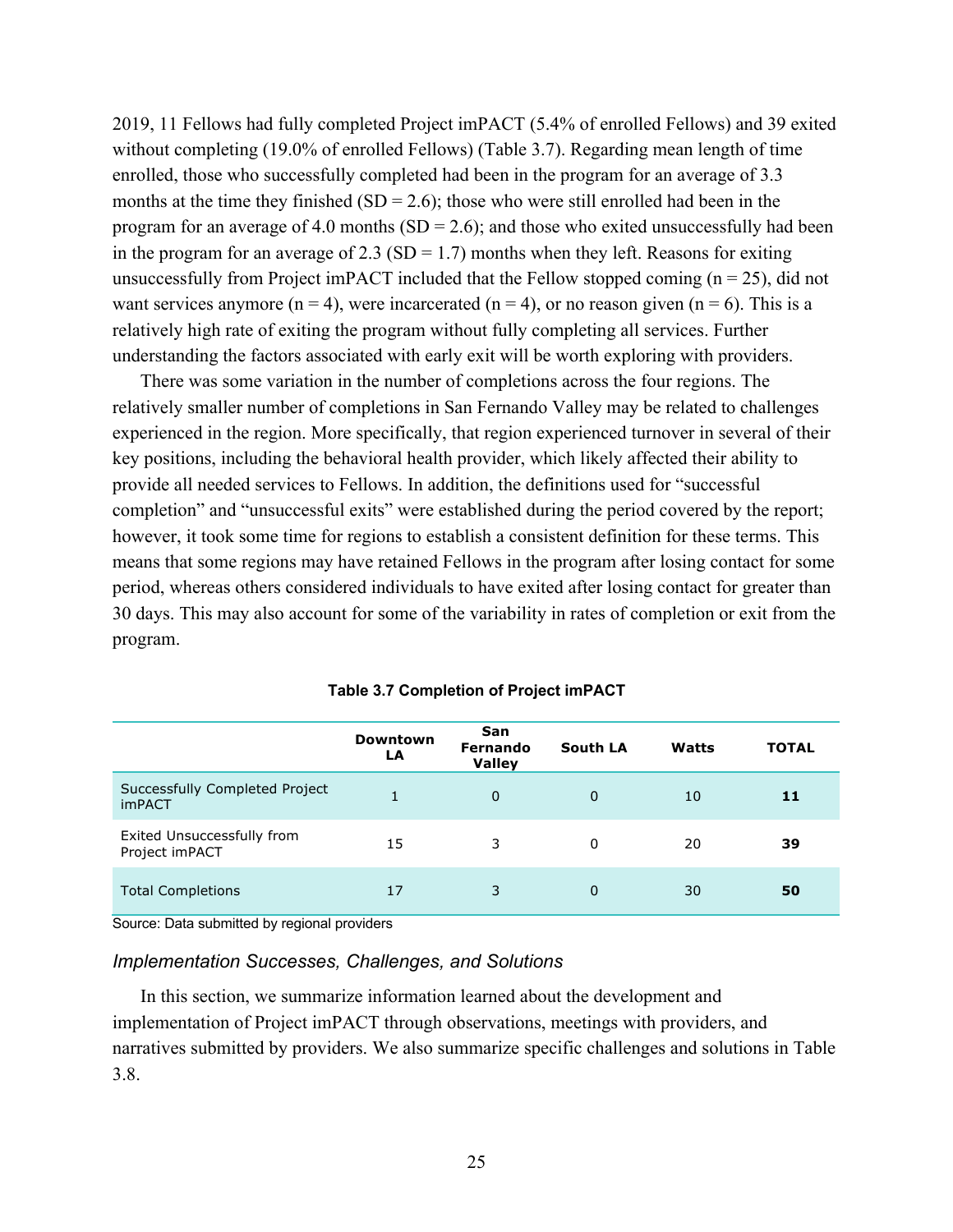#### Planning Phase

As described, the first several months of Project imPACT were a planning phase. During this time, Project imPACT providers in each region held a series of meetings to establish procedures for providing services. Though the service model included three core types of providers (employment, behavioral health, and legal), the Mayor's Office expected that there would be variability in the nature of specific services provided across regions based on the existing capacities of selected providers in a given region. The evaluation team attended multiple regional meetings for each region during this planning phase. Together, providers in each region discussed methods of conducting outreach to the target population, as well as the anticipated flow Fellows through the program, including hosting orientation sessions, assessing potential Fellows for eligibility, enrolling Fellows, conducting service-specific intakes, and providing services.

Through their contracts, service providers were required to collect certain data elements for evaluation purposes and submission to BSCC. During the implementation phase, the evaluation team also held meetings with each provider type (all employment providers, all behavioral health providers, all legal providers) to discuss the required data collection elements and identify any additional data elements that would be important to capturing their services. Through these meetings, providers collaborated to develop a core list of services they might provide, as well as specific employment barriers they expected to address through their services. Though not all providers were required to offer each type of service or address each type of barrier, this ensured that providers were able to comprehensively report on their work.

Initially, there was not a standardized method of assessing eligibility for potential Fellows. To address this, the providers also collaborated with the Mayor's Office and evaluation team to develop materials needed to assess and enroll Fellows. This included a screening instrument that could be used to assess Project imPACT eligibility criteria related to criminal justice involvement and mental health/substance use concerns, as well as a program enrollment agreement. Behavioral health providers reviewed this document especially carefully to ensure that history of behavioral health concerns were assessed in a non-stigmatizing, sensitive manner.

During this time, the LS/CMI was selected as the risk assessment instrument for the program. When this instrument was first introduced, several providers expressed concerns about the wording of items and how best to obtain information from Fellows in a thoughtful way. They were also unfamiliar with the scoring of the assessment. Several steps were taken to address these concerns. First, a training on scoring rules and sample scenarios was provided by the evaluation team. As part of this, providers received a written "tip sheet" with information relevant to administering and scoring the instrument. In addition, behavioral health providers and peer navigators collaborated to identify ways to obtain needed information in a sensitive manner (e.g., using open-ended questions regarding criminal history rather than asking pointed questions about specific offenses, and probing for additional details as needed).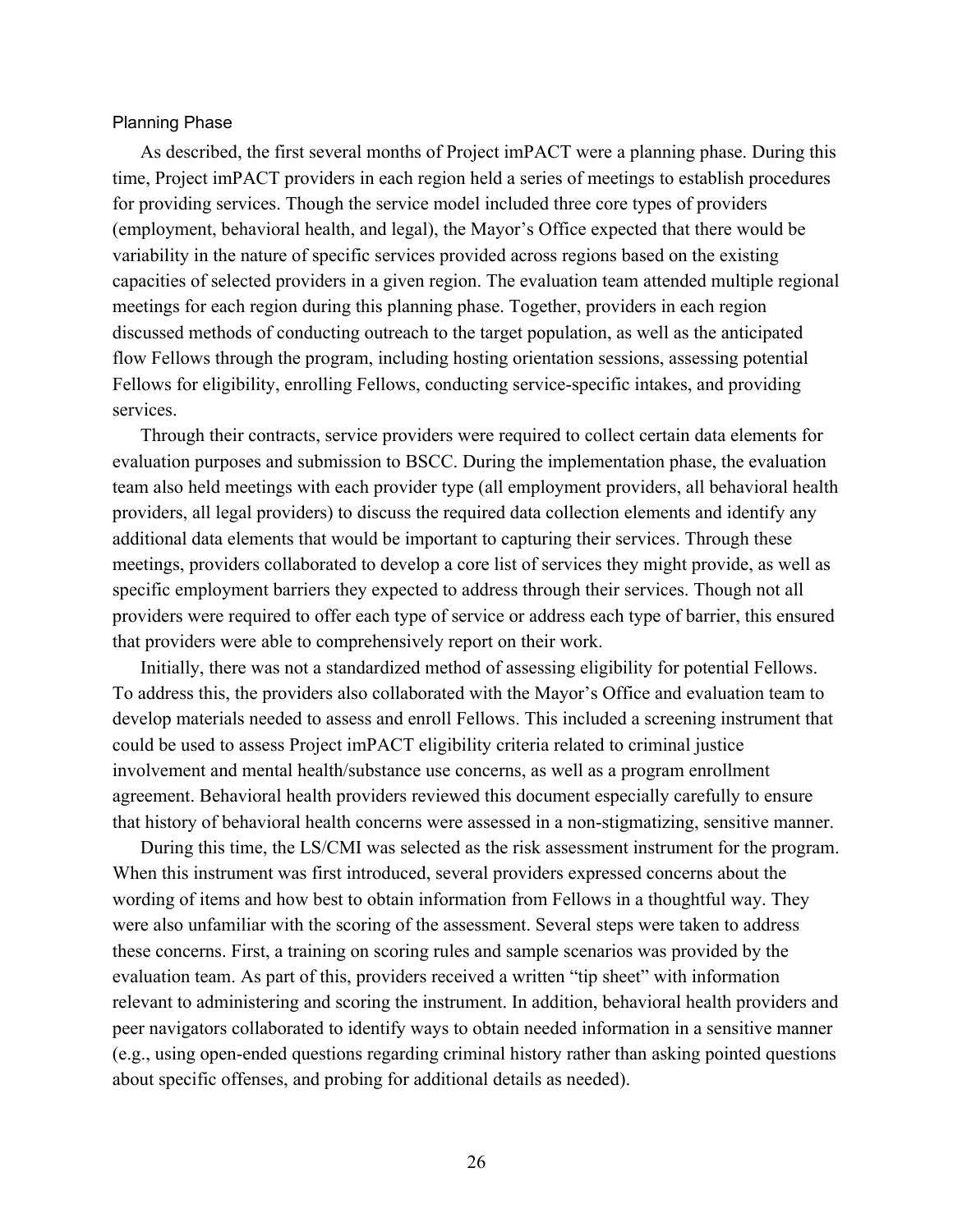Finally, to ensure providers were prepared to implement Project imPACT, they participated in certain trainings. As described above, employment providers, behavioral health providers, and peer navigators received CBT training from delivered by the University of Cincinnati Corrections Institute. For example, behavioral health providers in South Los Angeles developed a training in trauma-informed care for all the providers in their region. Legal providers in South Los Angeles also attended a number of relevant legal workshops, such as training in family law, immigration, representing former prisoners in SSI, and advocacy skills for administrative hearings. Some trainings continued into the implementation phase. For example, in San Fernando Valley, employment providers received training on working with the reentry population and grants management, and providers in the Downtown region attended trainings related to stimulant use disorders and the UCLA Substance Abuse Prevention and Control Program.

#### Implementation Phase

**Provider Capacity.** During the implementation phase, there were certain program delivery challenges that were experienced. Key barriers related to staffing or lack of adequate physical facilities to provide services. This affected the timeline with which regions were able to begin providing services. In addition, certain regions experienced more turnover in key staff positions (e.g., behavioral health therapist), and one region had difficulty finding private space for legal and behavioral health providers to meet with Fellows. This affected the regions' capacity to serve Fellows, sometimes preventing regions from enrolling Fellows as quickly or delaying the receipt of a certain category of services (e.g., having Fellows focus on employment and legal services while waiting to hire a behavioral health provider). When these challenges occurred, the regional providers moved swiftly to fill staffing gaps and secure new space, obtaining assistance from the Mayor's Office when needed. At the time of the writing of this report, all regional providers were fully staffed and housed in facilities considered appropriate for service delivery.

Service providers across regions have been proactive in finding opportunities to conduct outreach to the target population. This includes participating in job fairs, creating referral streams from public agencies (e.g., Probation), and collaborating with other community-based organizations that serve this population. As the Project imPACT implementation progressed, most service providers experienced a heightened interest in their programs, and the 30-person case load restriction became a limiting factor for the providers' ability to enroll all those who was eligible for and interested in participation. To be able to accommodate as many Fellows as possible while maintaining high quality of services, the providers were particularly diligent about tracking active Fellows, exiting the ones who were inactive, and maintaining a waitlist of those who were eager to enter the program. These concerns have also been shared with the Mayor's Office for additional discussion and brainstorming of solutions.

**Fellow Engagement.** There were also certain challenges related to engaging Fellows in services. Some Fellows experienced logistical challenges accessing Project imPACT services –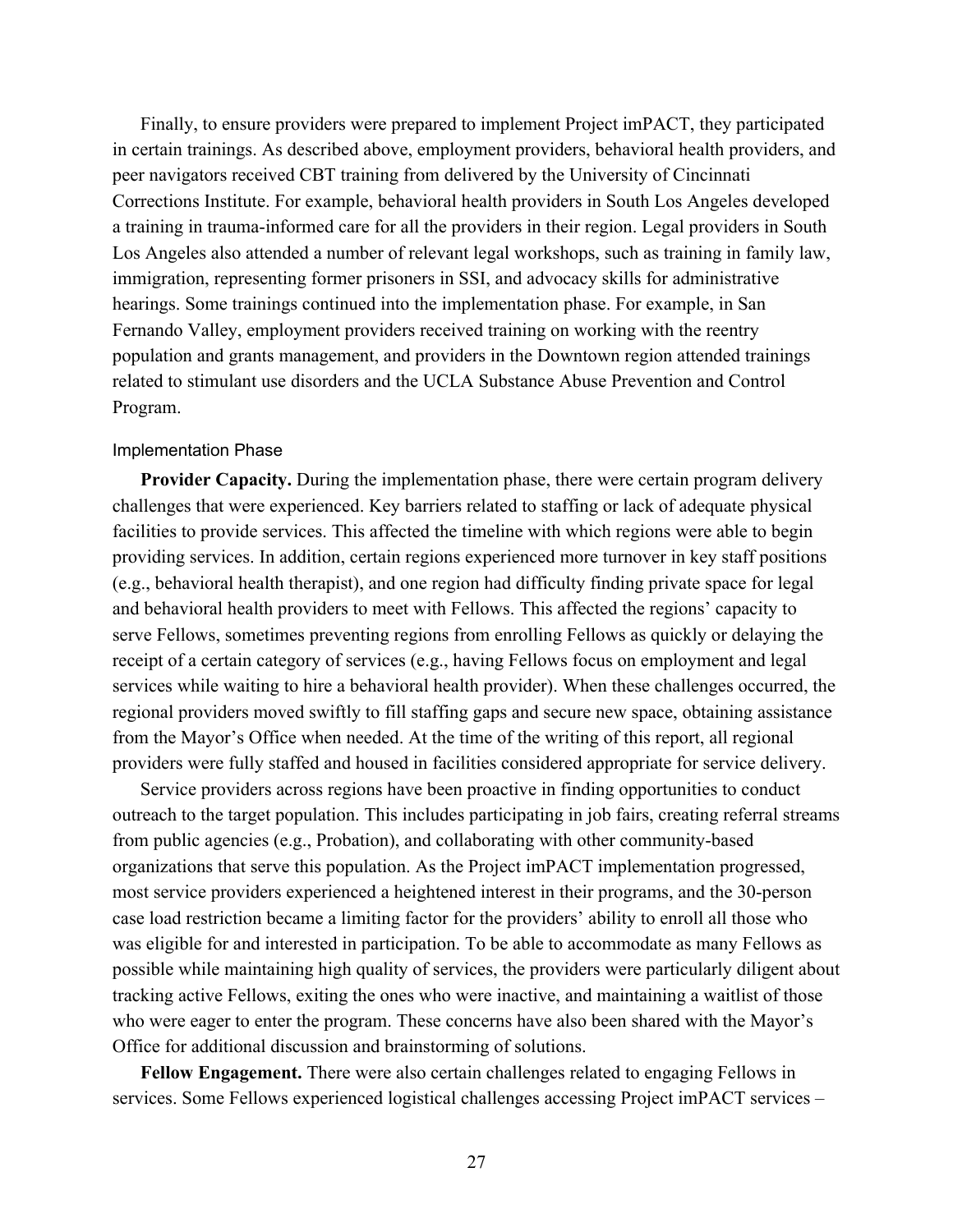for example, difficulty getting to the employment provider site due to time and expenses it entailed. Service providers have worked around this challenge by (a) meeting Fellows closer to their locations and (b) combining programming of different service areas within the same day. In addition, in the early stages of the implementation, several providers reported that they were having a hard time having Fellows complete all required modules of CBT, as the modules were spread over two months. In consultation with the Mayor's Office and the evaluation team, providers decided to offer a condensed, more intensive course over two weeks. These measures have ensured that all Fellows enrolled in the program were able to participate in CBT.

Regions also reported difficulty engaging Fellows in CBT, with some Fellows citing that they had completed similar programs while incarcerated or expressing concerns that the content was less important than other services offered (e.g., employment services). During monthly All Partner meetings, providers brainstormed ways to engage Fellows more. One region began to offer an incentive for completing CBT, but waits to inform Fellows about the incentive until they have completed most of the program. They have found that this keeps Fellows engaged through the end of the CBT modules. Peer navigators in other regions described the ways that they tailor the message of the curriculum through relevant examples, or by having Fellows with past CBT experience take more of a leadership role during the modules.

Regions also described Fellows' reluctance to participate in behavioral therapy because of the associated stigma. To overcome the stigma associated with behavioral health services, providers collaboratively decided to refer to behavioral services as "word support." Further, the more Fellows were engaging with behavioral services, the more they saw value in them and expressed interest to continue.

**Evaluation Capacity.** Finally, there were certain challenges related to data reporting for evaluation purposes. To address this issue, the service providers, the Mayor's Office, and the evaluation team worked together to clarify the definitions for all data categories, ensure that the evaluation captures all different aspects of the providers' work, and ensure that the data reporting materials and procedures are clear and consistent. When data challenges arose, the evaluation team worked together with the providers and the Mayor's Office to ensure a timely and appropriate resolution. For example, the Mayor's Office convened a special meeting dedicated solely to data questions, which allowed the providers and the evaluation team to come up with common definitions in the areas that had previously caused confusion. In another instance, when one regional provider struggled with navigating data systems due to staff shortages, a member of the evaluation team met with the provider to guide them through the steps for data tracking and submissions. Finally, a member of the evaluation team carefully reviews all data submitted on a monthly basis and follows up with regions with questions about inconsistencies or missing data, which also serves as an opportunity to troubleshoot persistent problems.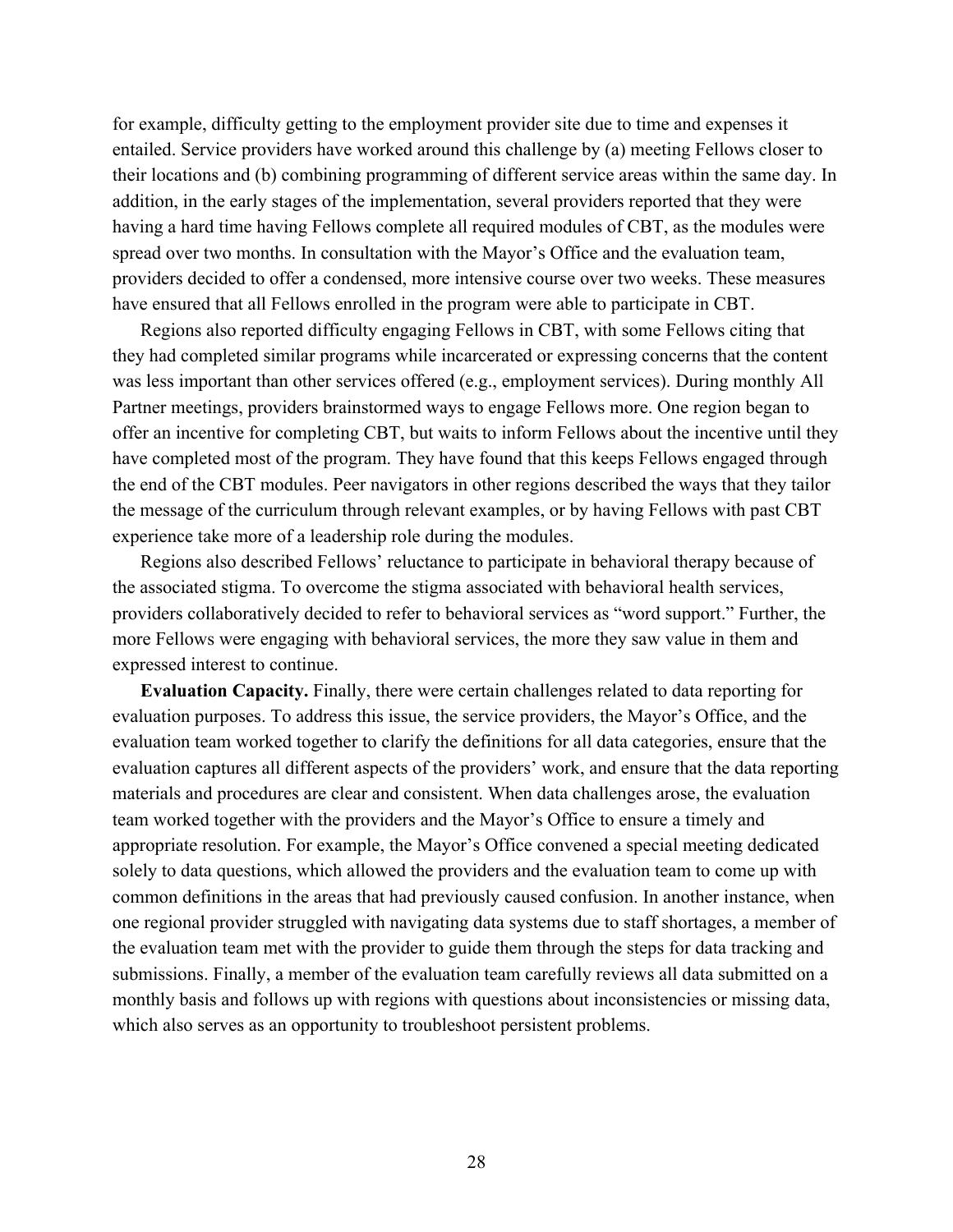| <b>Solution</b>                                                                                                                                                                                                                                      |
|------------------------------------------------------------------------------------------------------------------------------------------------------------------------------------------------------------------------------------------------------|
|                                                                                                                                                                                                                                                      |
| Mayor's Office and providers developed a standardized,<br>self-report screening instrument to be used across<br>regions to assess eligibility criteria                                                                                               |
| Training was provided by the evaluation team regarding<br>the administration and scoring, including written tips;<br>behavioral health providers and peer navigators provided<br>input on ways to obtain needed information in a sensitive<br>manner |
|                                                                                                                                                                                                                                                      |
| Providers worked to fill all empty positions quickly and<br>obtained assistance from the Mayor's Office if needed                                                                                                                                    |
| Providers carefully track enrolled Fellows, exit those who<br>are inactive, and maintain a waitlist of potential new<br>Fellows                                                                                                                      |
| Regions consolidated services on the same day and met<br>Fellows in more accessible locations                                                                                                                                                        |
| CBT content tailored to fit specific needs and scenarios<br>relevant to Fellows; descriptions of behavioral health<br>services adjusted to reduce stigma                                                                                             |
| Evaluation team worked closely with regions to review<br>data, address data quality issues, and provide common<br>definitions across regions                                                                                                         |
|                                                                                                                                                                                                                                                      |

#### **Table 3.8 Challenges and Solutions in the Planning and Implementation Phases**

Source: RAND/Harder+Company

## Outcome Evaluation Results

The intention of the outcome evaluation is to determine whether Project imPACT is meeting its intended effects, including increased employment attainment and retention and reduced recidivism. This includes measurement of changes in program Fellows over time, as well as a comparison to benchmarks when appropriate.

As described above, the outcome evaluation is measuring short-term and intermediate outcomes associated with the program. A relatively small number of Fellows have exited Project imPACT, and many of these exited the program fairly recently. Therefore, our description of outcomes focuses largely on short-term outcomes, including changes in decision-making skills, whether barriers to employment were addressed, and whether employment was obtained. Regarding intermediate outcomes, we also present preliminary data on employment retention and recidivism, though these analyses are based on a small number of participants who reached a 6 month follow-up timeframe.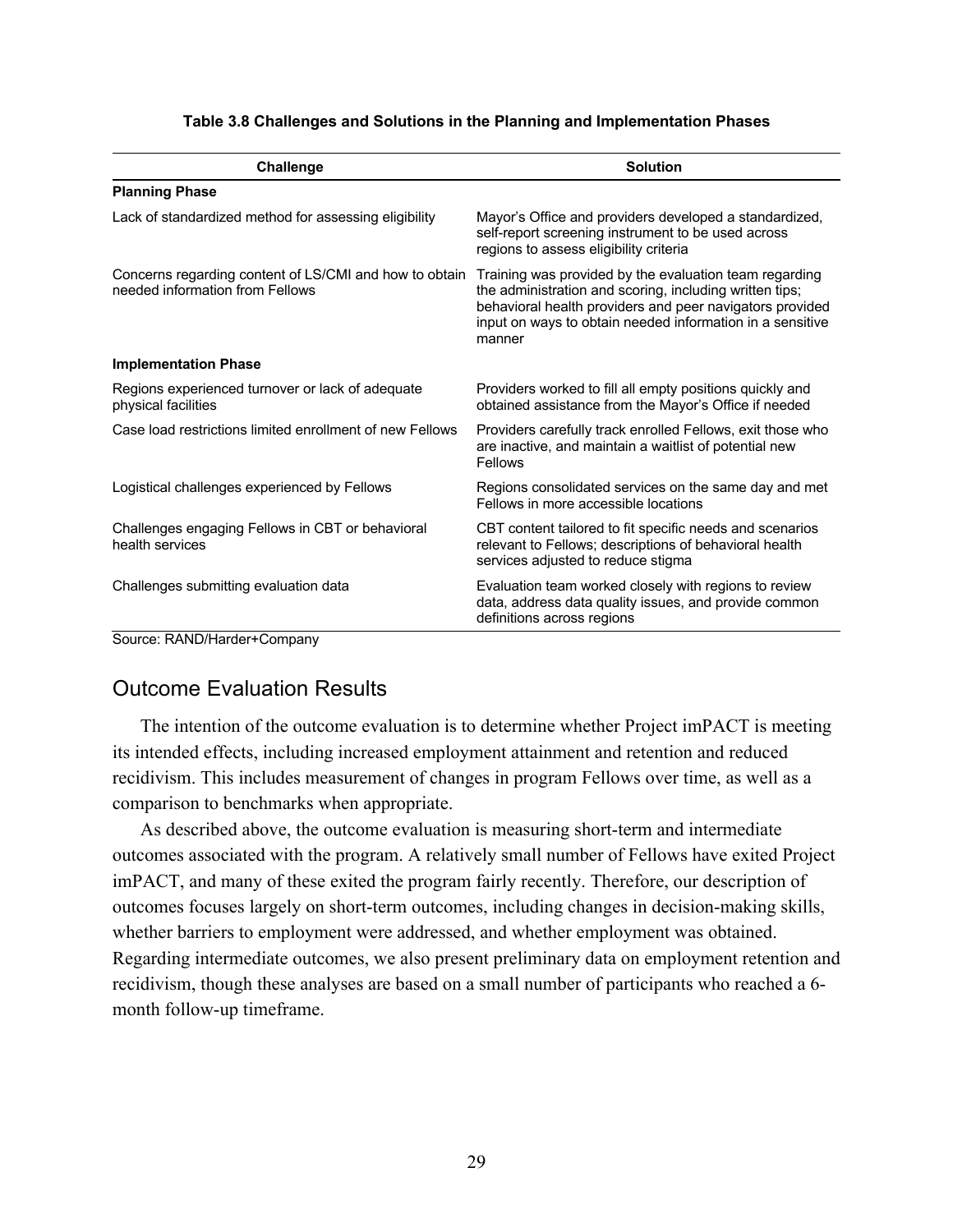#### *Improved Decision-Making Skills*

Though improved decision-making is a short-term outcome expected of the program, the decision-making measure was selected and implemented after Project imPACT began providing services. Therefore, we do not have data on the decision-making scale upon program completion for any Fellows. However, scores on the decision-making scale were available at enrollment and post-CBT for 20 Fellows. The mean score at enrollment was 42.00, and upon release was 42.24, and this change was not statistically significant ( $p = .83$ ). Based on normative data for the scale, a score of 40.00 is considered the 75<sup>th</sup> percentile (IBR, 2005). Therefore, although there was no significant change from baseline to post-CBT, this suggests that decision-making scores were already at the high end for enrolled Fellows.

#### *Barriers to Employment Addressed*

Project imPACT providers, across all three service areas, work with Fellows to address barriers to employment – that is, those factors that directly or indirectly get in the way of a Fellow acquiring or maintaining a job. In this section, we report on the number of barriers that were *addressed* (i.e., the barrier determined to have been effectively removed by the provider). However, other barriers may have been *in progress* for a given Fellow – that is, something currently being targeted by services. As previously described, whether a barrier has been addressed is based on the subjective judgment of the provider. When interpreting these data, it should be noted that the status of a given barrier is dynamic. Therefore, a barrier may have been addressed, but then become an issue again (e.g., childcare could fall through, or anger management symptoms become more salient). Therefore, these tables represent the status of barriers at the time of the evaluation; however, for individuals still enrolled in Project imPACT, it is possible that services will continue to target a given barrier at a future date.

#### Barriers to Employment Addressed by Employment Providers

The most common barriers that employment providers helped Fellows address were resume preparation (39.5%;  $n = 81$ ) and transportation (33.1%;  $n = 68$ ) (Table 3.8). Note that most of the barriers reported in this table were addressed directly by the provider, as was the case for barriers such as developing a resume or helping the individual to be interview prepared. However, some may have been addressed by connecting a Fellow to a needed service or organization, such as enrolling the Fellow in a vocational training program to achieve a certain credential. Given the small numbers in certain categories, we present percentages only for the total Fellows group.

There were relatively fewer barriers addressed across categories in San Fernando Valley. In part, this may reflect the later start of service delivery, as well as challenges related to turnover in this region.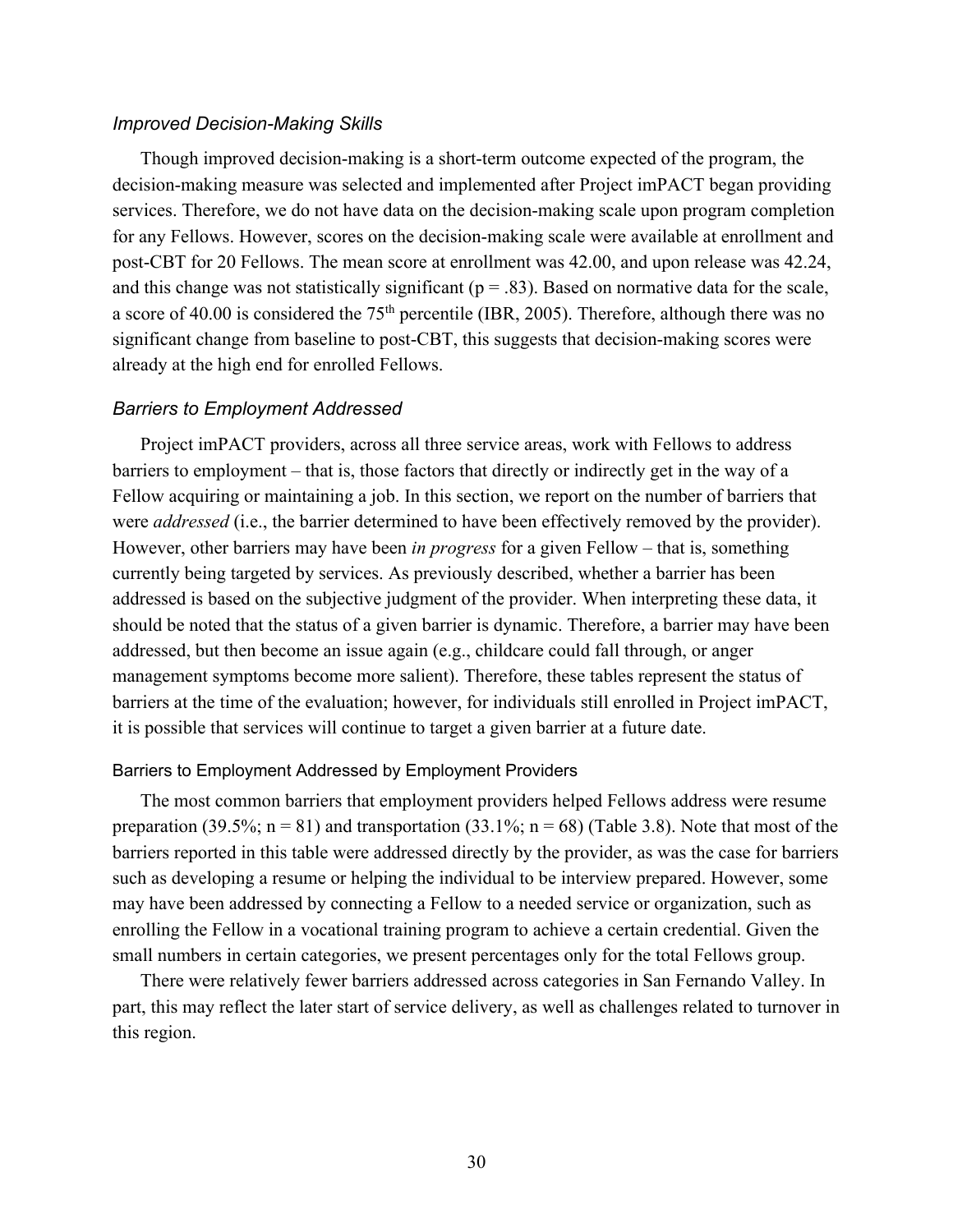|                                                               | <b>Downtown</b><br>LA | San<br><b>Fernando</b><br><b>Valley</b> | South LA       | Watts          | <b>TOTAL</b><br>(n/%) |
|---------------------------------------------------------------|-----------------------|-----------------------------------------|----------------|----------------|-----------------------|
| Resume                                                        | 41                    | 12                                      | 24             | $\overline{a}$ | 81 (39.5%)            |
| Transportation                                                | 22                    | 9                                       | 36             | $\mathbf{1}$   | 68 (33.2%)            |
| Workplace behavior                                            | 11                    | $\pmb{0}$                               | 6              | $\mathbf{1}$   | 18 (8.8%)             |
| Interview prepared                                            | 9                     | $\mathbf 0$                             | 5              | $\overline{2}$ | 16 (7.8%)             |
| Clothing                                                      | 7                     | $\mathbf 0$                             | $\overline{2}$ | $\overline{2}$ | 11 (5.4%)             |
| Housing                                                       | $\mathbf{1}$          | 0                                       | 10             | 0              | 11 (5.4%)             |
| Lack of motivation                                            | 9                     | $\mathbf 0$                             | $\mathbf{1}$   | $\mathbf{1}$   | 11 (5.4%)             |
| Scheduling conflict                                           | $\overline{7}$        | $\Omega$                                | $\mathbf 0$    | 0              | $7(3.4\%)$            |
| Credential/certificate attainment<br>or educational criterion | $\overline{2}$        | $\mathbf 0$                             | $\overline{4}$ | $\pmb{0}$      | $6(2.9\%)$            |
| Lack of computer skills                                       | $\mathbf{1}$          | $\mathbf 0$                             | 5              | 0              | $6(2.9\%)$            |
| Driver's license as required by<br>the job                    | 3                     | $\mathbf 0$                             | $\pmb{0}$      | $\pmb{0}$      | 3(1.5%)               |
| Lack of work tools                                            | $\Omega$              | $\mathbf 0$                             | $\mathbf 0$    | $\overline{2}$ | $2(1.0\%)$            |
| Medical/Dental/Eye problem                                    | $\pmb{0}$             | $\mathbf 0$                             | $\overline{2}$ | $\pmb{0}$      | $2(1.0\%)$            |
| Childcare or other family matter                              | 0                     | $\Omega$                                | $\mathbf 0$    | $\mathbf{1}$   | $1(0.5\%)$            |
| Visible tattoos                                               | $\mathbf{1}$          | $\mathbf 0$                             | $\mathbf 0$    | $\mathbf 0$    | $1(0.5\%)$            |

#### **Table 3.8 Barriers Addressed by Employment Providers**

Source: Data submitted by regional providers

#### Barriers to Employment Addressed by Behavioral Health Providers

Behavioral health providers worked with Fellows to address anger management (0.5%;  $n =$ 1), stress (0.5%;  $n = 1$ ), and motivation barriers (0.5%;  $n = 1$ ) (results not summarized in table format, given the small numbers). There were fewer behavioral health barriers addressed than barriers in other service areas; this may be because behavioral health barriers are more complex and take more time to fully address, or may also be a function of the small number of behavioral health sessions that Fellows attended, on average. For example, addressing anger management concerns or depression and its impact on the workplace can be more complex, and take more time, than helping a Fellow develop a resume. It is important to note that this does not mean providers were not actively working on these barriers with Fellows; rather, they were not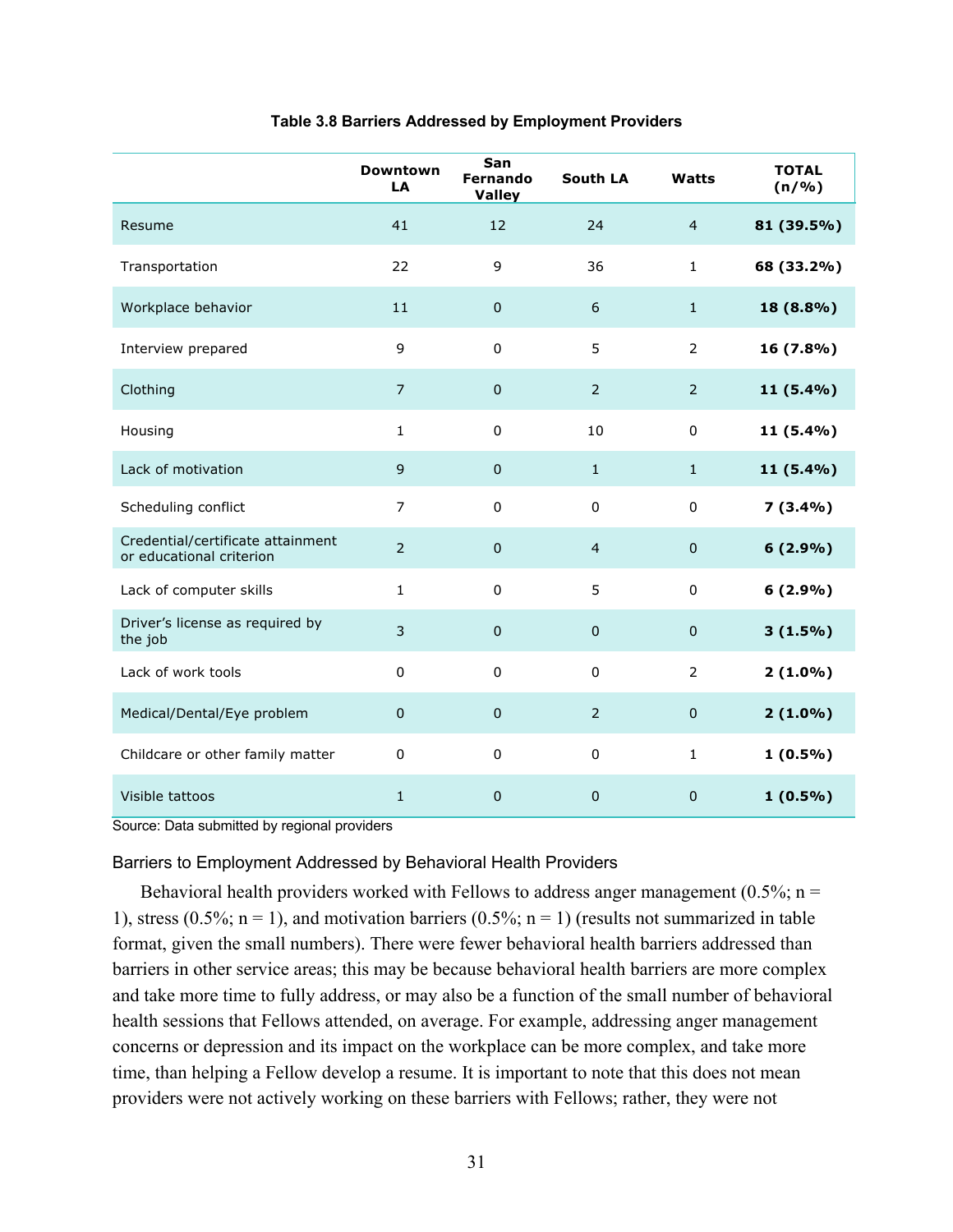considered to have been fully addressed at the time of the report. Also, when behavioral health providers indicated that a barrier was "addressed," it does not necessarily mean that the barrier is fully resolved – for example, in the case of depression, it does not necessarily mean that an individual no longer meets criteria for a depressive episode. Rather, they have been addressed in a way that the issue is no longer an active barrier to employment (e.g., the individual has learned to effectively cope with depressive symptoms so that they do not interfere with efforts to seek employment).

#### Barriers to Employment Addressed by Legal Providers

Legal providers helped Fellows correct, remove, seal, expunge criminal records (13.7%;  $n =$ 28) and remedy DMV issues, such as license reinstatement and traffic violations  $(5.9\%; n = 12)$ and other legal barriers the Fellows are facing (e.g., early terminations of probation and probation, assisting someone with transferring their parole so they could be closer to family/support networks, helping a client draft a motion for a temporary restraining order)  $(9.3\%; n = 19)$  (Table 3.9). Given the small numbers in certain categories, we present percentages only for the total Fellows group.

|                                                 | <b>Downtown</b><br>LA | San<br>Fernando<br><b>Valley</b> | South LA       | Watts          | <b>TOTAL</b><br>(n/%) |
|-------------------------------------------------|-----------------------|----------------------------------|----------------|----------------|-----------------------|
| Correct/Remove/Seal/Expunge<br>criminal records | $\overline{2}$        | $\mathbf{1}$                     | 13             | 12             | 28 (13.7%)            |
| <b>DMV Issues</b>                               | $\overline{4}$        | 1                                | 6              | $\mathbf{1}$   | 12 (5.9%)             |
| <b>Consumer Debt</b>                            | 5                     | $\mathbf 0$                      | $\mathbf 0$    | $\mathbf 0$    | $5(2.4\%)$            |
| Fines and Fees                                  | $\mathbf{1}$          | $\mathbf 0$                      | 1              | 3              | $5(2.4\%)$            |
| On the job legal issues                         | 2                     | $\mathbf{0}$                     | $\overline{0}$ | 2              | $4(2.0\%)$            |
| Prop 47 Reclassification                        | 0                     | $\mathbf 0$                      | 3              | $\mathbf 0$    | $3(1.5\%)$            |
| Public Assistance (Welfare to<br>Work)          | $\mathbf{0}$          | $\mathbf{0}$                     | $\overline{4}$ | $\mathbf 0$    | $4(2.0\%)$            |
| Family Reunification                            | 2                     | $\mathbf 0$                      | $\mathbf 0$    | $\mathbf{1}$   | $3(1.5\%)$            |
| <b>ID Issues</b>                                | $\mathbf{0}$          | $\mathbf 0$                      | $\overline{2}$ | $\mathbf 0$    | $2(1.0\%)$            |
| <b>Other Reclassifications</b>                  | 0                     | $\pmb{0}$                        | $\pmb{0}$      | $\overline{2}$ | $2(1.0\%)$            |
| <b>Housing Support</b>                          | $\mathbf 0$           | 0                                | $\mathbf 0$    | $\mathbf{1}$   | $1(0.5\%)$            |

#### **Table 3.9 Barriers Addressed by Legal Providers**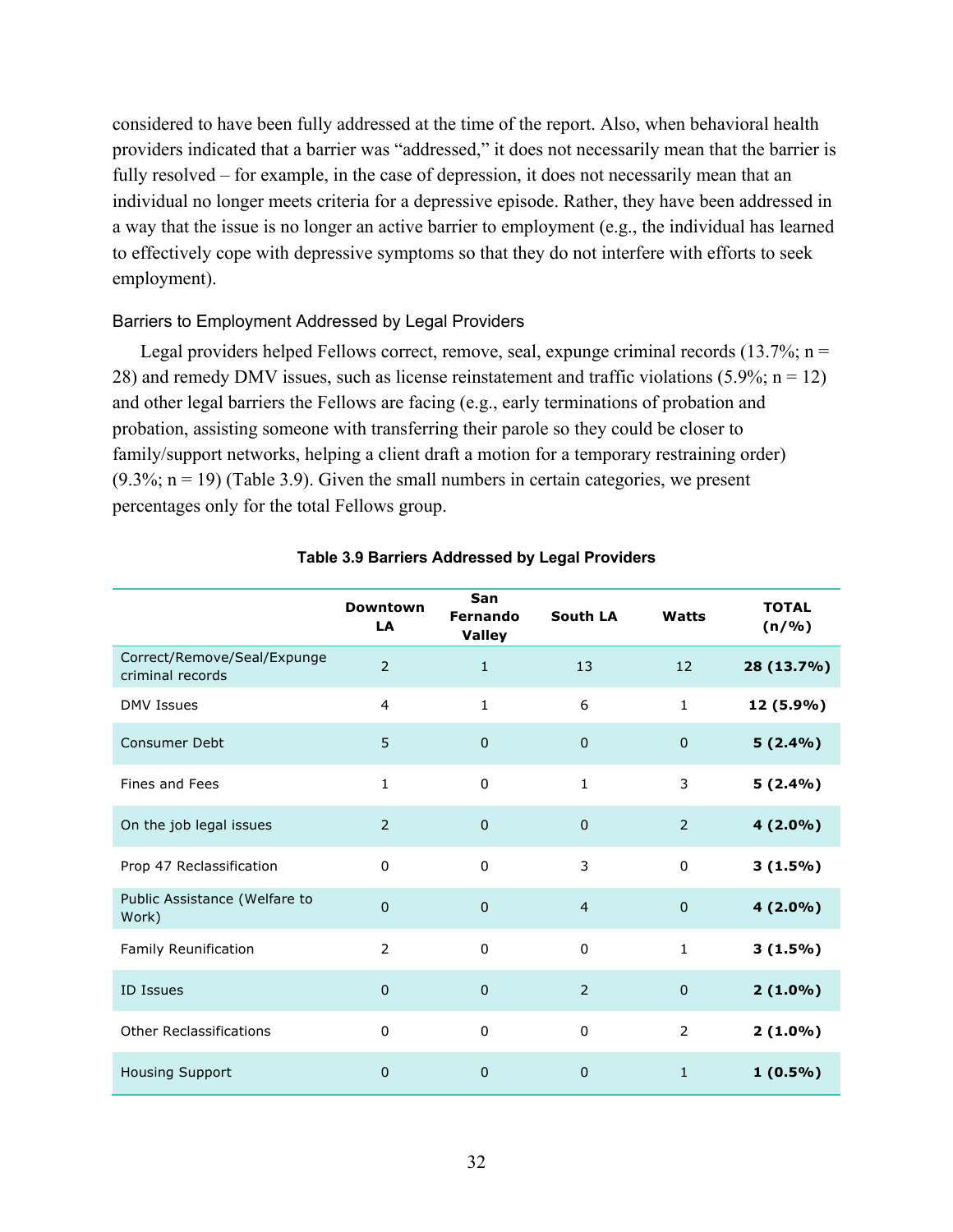| Work Authorization<br>(for eligible immigrants) |  |   |   | $1(0.5\%)$ |
|-------------------------------------------------|--|---|---|------------|
| Occupational Licenses                           |  | O | U | $0(0\%)$   |
| Other                                           |  | 4 | 9 | 19 (9.3%)  |

Source: Data submitted by regional providers

#### *Employment Outcomes*

Increasing rates of full and part-time employment is a primary goal of Project imPACT. A total of 35 Project imPACT Fellows obtained employment from the beginning of the program through March 2019 (Table 2.11). This included 29 Fellows who obtained full-time employment, three who obtained part-time employment, and three who obtained temporary or seasonal employment. None of these 35 Fellows were employed at baseline; therefore, to obtain employment is a substantial accomplishment for these Fellows.

The Mayor's Office established a target of 55% of Fellows obtaining full-time employment during the first year of implementation. Based on current data, approximately 14% of enrolled Fellows (29 of 205 enrolled) have obtained full-time employment during the first nine months of implementation.

Employment providers were asked to report on income at enrollment and upon completion of the program. Fellows who exited the program unsuccessfully  $(n = 50)$  experienced no significant change in their mean income from enrollment (\$449.80) to exit (\$424.46) ( $p = .86$ ). However, Fellows who successfully completed the program had a significant increase in mean income from enrollment (\$258.75) to exit (\$1,332.67) ( $p < .01$ ).

|                                  | <b>Downtown</b><br>LA | <b>San</b><br>Fernando<br><b>Valley</b> | South LA    | Watts         | <b>TOTAL</b> |
|----------------------------------|-----------------------|-----------------------------------------|-------------|---------------|--------------|
| <b>Full-Time Employment</b>      | 20                    | $\mathbf 0$                             |             |               | 29           |
| Part-Time Employment             |                       | $\Omega$                                |             | 0             | з            |
| Temporary/Seasonal<br>Employment |                       | $\Omega$                                | $\mathbf 0$ | $\mathcal{P}$ | з            |
| <b>TOTAL</b>                     | 22                    | 0                                       | 4           | 9             | 35           |

#### **Table 2.11 Number of Fellows Who Obtained Employment**

#### *Recidivism*

As of March 2019, a total of six Fellows who completed Project imPACT had reached the 6 month follow-up time point. As of March 2019, there were no reports of rearrest, technical violations, or convictions among successfully completed Fellows. Data regarding recidivism were not available for individuals who unsuccessfully exited from the program.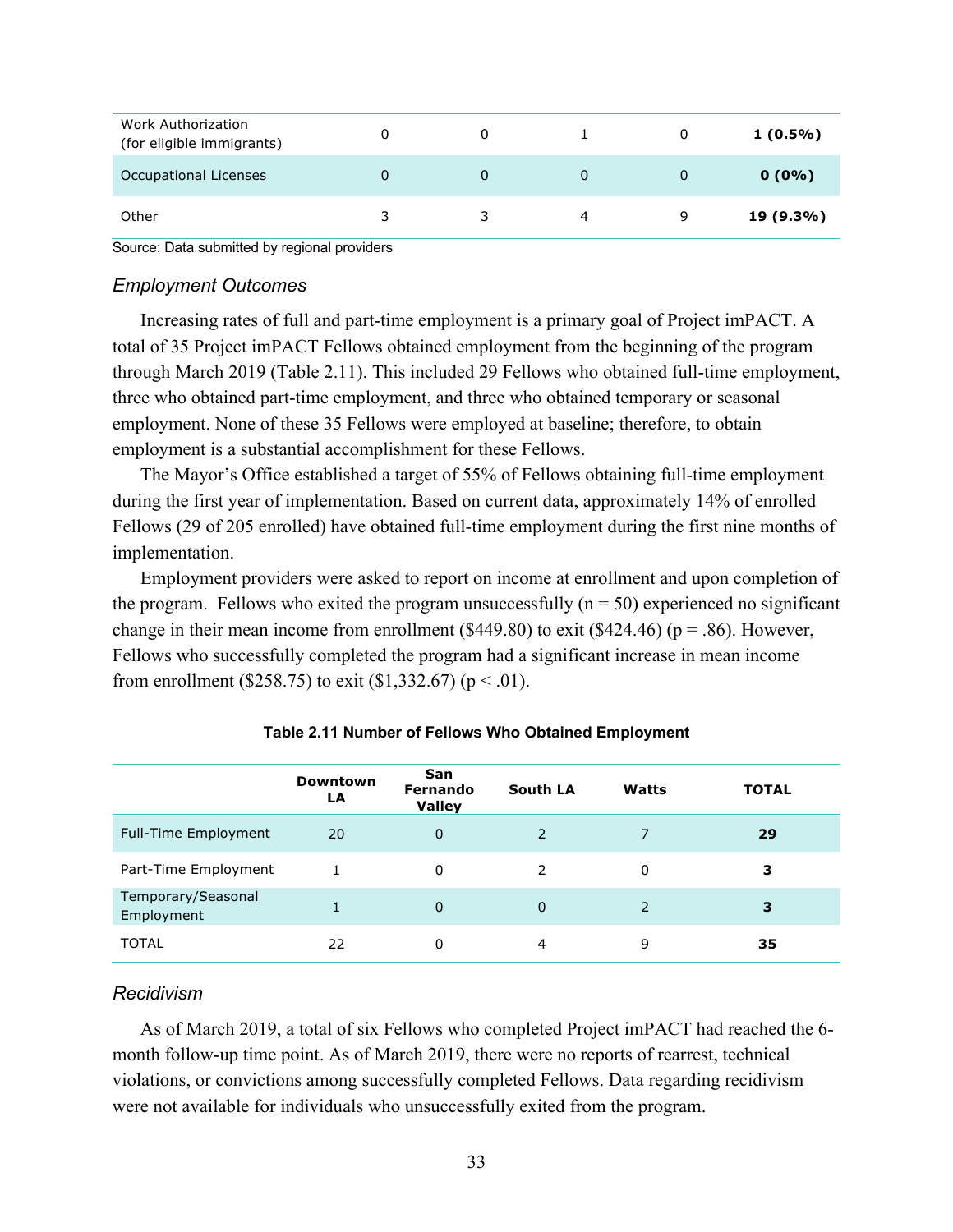This report provided an overview of Project imPACT, including the results of the program evaluation for the period from July 2018 to March 2019. In this chapter, we provide a summary of progress toward Project imPACT goals, discuss limitations to the findings described in this report, and describe next steps for the program.

## Summary of Progress Toward Project imPACT Goals

In the previous chapter, we described the results of the process and outcome evaluation thus far. Certain results are directly relevant to the five overarching Project imPACT goals previously identified. Here, we review a summary of progress toward each of the Project imPACT goals.

#### *Goal 1: Improvement of project partners' ability to service justice-involved individuals*

As described, providers across regions have participated in various trainings that have improved their capacity to serve this population. This includes the CBT training, as well as trainings relevant to the unique legal and behavioral health needs of the population. These trainings have been an important component of improving providers' ability to serve the target population. Providers have also created partnerships with various local agencies to increase the stream of referrals to Project imPACT. In addition, the fact that the 30-person case load has become a limiting factor suggests that the regions have been successful in identifying the target population; the key moving forward will be for providers to continue providing services efficiently and effectively to best serve their population.

## *Goal 2: To create a program experience perceived to be positive and valuable by Fellows*

Based on our observations, it appears that providers are making efforts to ensure that services provided are relevant and effective. This is reflected by efforts to select CBT modules that are most relevant to the anticipated needs of the target population, and by the broad range of types of services available. For this preliminary report, we did not have the opportunity to specifically obtain input from Fellows. However, in June 2019, we began conducting focus groups with Fellows, which will provide us with a more comprehensive way to assess Fellows' perceptions of the program and its value.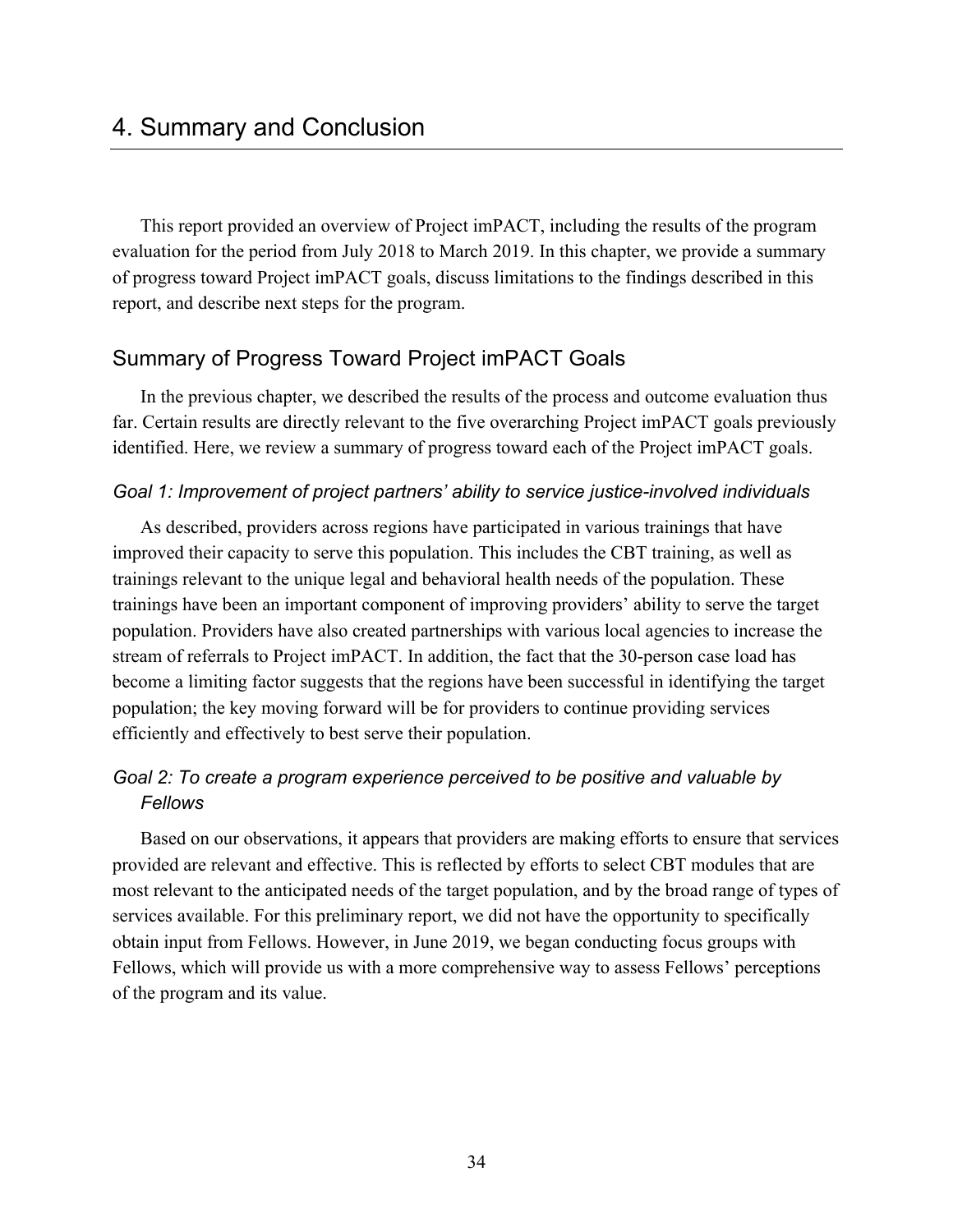*Goal 3: Adherence to the program's guiding principles, which include (a) community partnerships and collaboration; (b) trauma-informed care; (c) cultural competence; and (d) focus on the Fellow*

**Community partnerships and collaborations.** As observed by the evaluation team, the extensive meetings that took place among service providers during the planning phase demonstrate the importance of collaboration to the program. Also, as described, providers have been proactive in their efforts to identify new referral streams through partnerships with local government agencies and community-based organizations.

**Trauma-informed care.** Our process evaluation revealed efforts to adhere to the principles of trauma-informed care. One region built a trauma-informed care training into their planning phase to ensure that all providers (employment, behavioral health, and legal) were aware of the role of trauma and how it may affect service delivery. Though other formal efforts to promote trauma-informed care have not taken place in other regions, this remains a priority for the program and it may be important for more formal efforts to continue on this topic. For example, other regions may consider implementing a trauma-informed care training to ensure all providers are aware of how these principles may shape service delivery. In addition, providers have demonstrated sensitivity to participants' history of incarceration, including identification of sensitive ways to ask questions regarding justice-system involvement when administering the LS/CMI.

**Cultural competence.** There have been efforts to ensure that providers and programs are sensitive to the needs of the target population. This includes ensuring that language used on intake forms and assessments is person-centered and non-stigmatizing, and ensuring that services are described in a way that resonates with the target population (e.g., behavioral health services being described as "word support"). The trainings attended by providers have also helped to ensure that they are aware of the unique challenges of justice-related populations and have the skills needed to address these challenges. Through the focus groups conducted in the next phase of the evaluation, we will continue to assess whether services are perceived as culturally competent by Fellows enrolled in the program.

**Focus on the Fellow.** Our participation in All Partner meetings identified several examples of ways that providers are providers have prioritized the experience of the Fellow, such as tailoring the availability of services to better fit Fellows schedules' and providing services in more convenient location. When barriers to engagement have arisen – as in the case of the CBT curriculum and behavioral health services – providers have discussed the concerns with other providers and the Mayor's Office to identify solutions.

#### *Goal 4: Improved employment outcomes*

Results of the outcome evaluation during this reporting period indicate that Project imPACT has successfully assisted 35 Fellows to obtain employment. Through March 2019, 15% of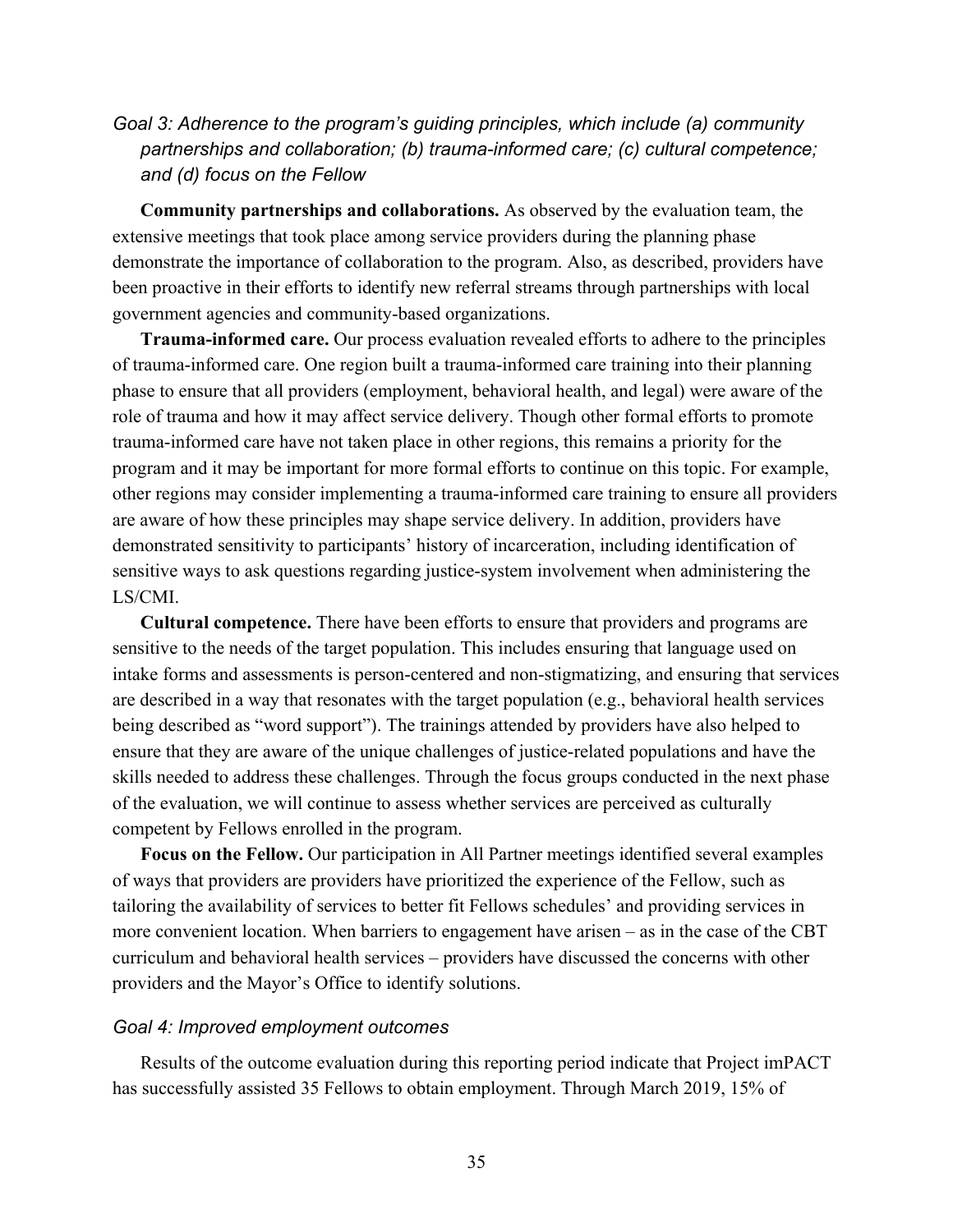enrolled Fellows had obtained full-time employment. The Mayor's Office established a target of 55% of Fellows obtaining full-time employment during the first year of implementation; therefore, there is still progress that needs to be made with respect to helping Fellows find employment. It is important to keep in mind that this report captures services provided in the first nine months of program implementation, and it is possible that as the regions continue to become more fully operational, rates of employment may increase. Therefore, as the program continues, we will continue to assess employment outcomes, and will also assess retention of employment.

#### *Goal 5: Reduced recidivism*

Recidivism data were only available for a small number of Fellows who graduated Project imPACT more than 6 months ago; of the six Fellows who reached this timepoint, there were no reports of recidivism. As we move into the next phase of the evaluation, we will continue to collect data to assess progress toward this goal.

#### Limitations

There are a number of limitations to this mid-program assessment that should be kept in mind when interpreting the results. First, Project imPACT was designed to serve a broad population with respect to criminal history and mental health/substance use concerns. As a result, Fellows may have diverse service needs, which may explain some of the variability in services provided. However, providers did not submit detailed information on individual-level needs, and therefore we were unable to comment on the extent to which variation in services provided reflected variation in the needs of Fellows.

Second, during the first several months of program implementation, the nature of service delivery was continuously evolving. One example is the format of the CBT modules, which were originally delivered in weekly sessions and are now delivered as an intensive course upon enrollment. There have also been refinements to program definitions (e.g., those used to define successful completion) as a result of new situations that arose during implementation. We were unable to formally consider the impact of these factors as part of our analysis, they constitute important context for the interpretation of intermediate results.

Third, our evaluation relies on self-report information for recidivism data. Self-report data may be subject to bias; for example, former Fellows may be reticent to report future justicesystem contact to the service providers. In addition, it means that providers are unable to report recidivism data for individuals who are lost to follow-up, which likely will include the majority of Fellows who exited the program without completing services. We will continue to explore options for obtaining official recidivism data in collaboration with the Mayor's Office.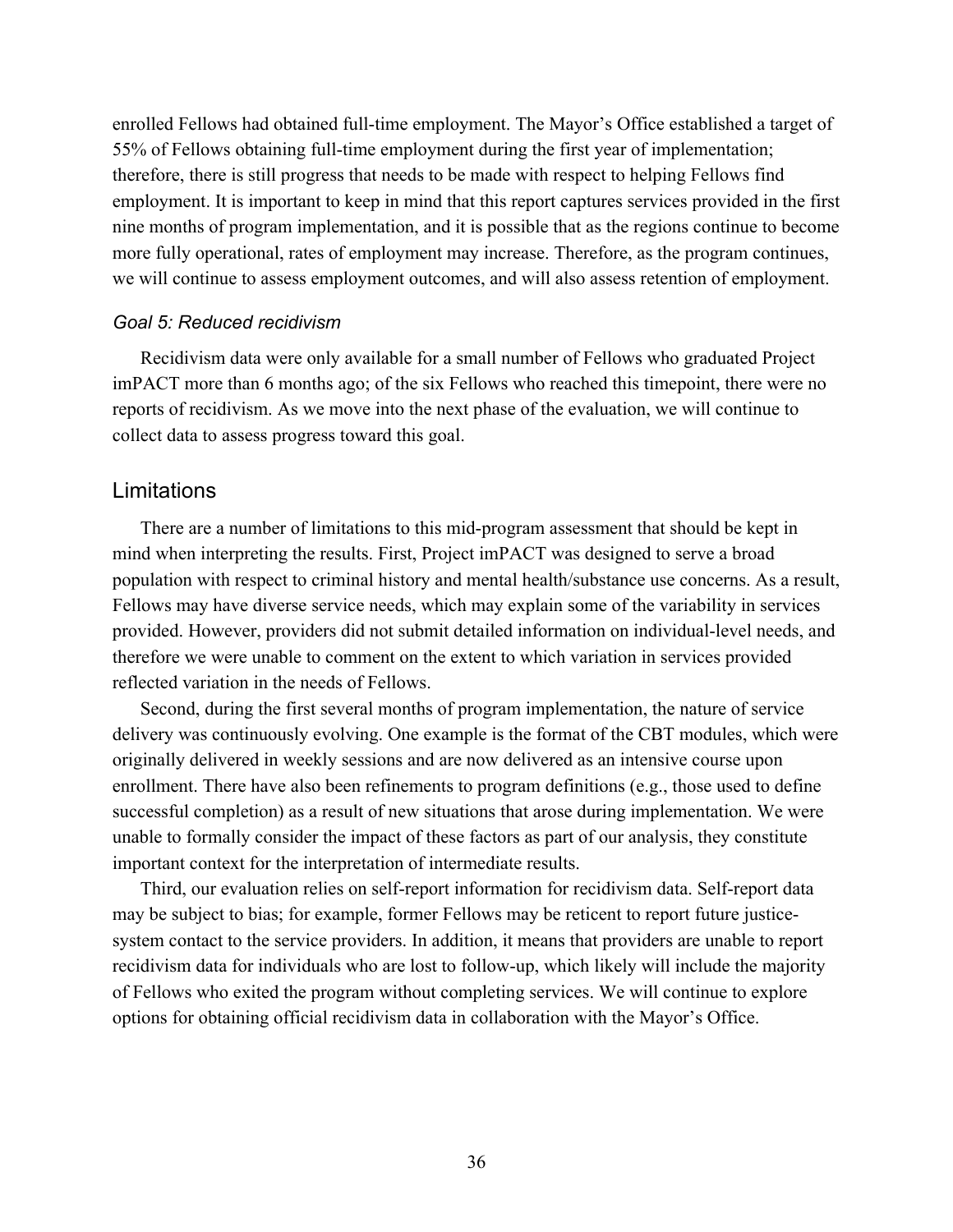## Implications

Although this report focuses on preliminary findings from Project imPACT, these results may be used to determine whether adjustments in service delivery are warranted.

## *Exploring Variability in Service Provision*

We observed quite a bit of variability across regions with respect to intensity of services provided and number of individuals who completed the program. It will be important to gather more information to understand regional differences. Some regional differences are expected and may reflect variations in the service models across regions; however, other differences may reflect challenges experienced in a given region (e.g., turnover in key staff positions).

#### *Core Elements of Project imPACT*

Some of our findings may also highlight potential changes that could be made to the Project imPACT model. For example, data could be used to determine whether services should be more or less intensive. Regarding behavioral health, Fellows participated in a relatively small number of sessions; this could reflect the fact that Fellows may not have significant behavioral health concerns, especially given the broad definition of mental health/substance use disorder history used by this program. However, it could also reflect the stigma surrounding mental health services, or Fellows' desire to focus on employment-related services. These are themes that should be explored in more detail with providers and Fellows. In addition, feedback could be used to determine whether there are opportunities to increase consistency across regions, or whether best practices are emerging that can be shared across regions or providers.

Our results also highlighted that a small proportion of enrolled Fellows obtained employment during the reporting period. Obtaining employment is a prerequisite for completing employment services (and in turn, for completing Project imPACT). This means that the 116 active Fellows were still receiving services focused on helping them obtain employment at the time of this report. As described, enrolled Fellows had spent an average of 4.0 months in the program thus far, which was somewhat longer than the average length of time in the program for those who successfully completed the program (3.3 months). This may mean that enrolled Fellows who are still job searching are experiencing more barriers to employment and that work to address these barriers is still in progress; it may also be that those Fellows who successfully completed the program reflect a group that was more ready for employment upon enrollment. These will be important considerations to explore as the program moves forward, especially as providers assess whether they are providing the right types of services or the right intensity of services for Fellows.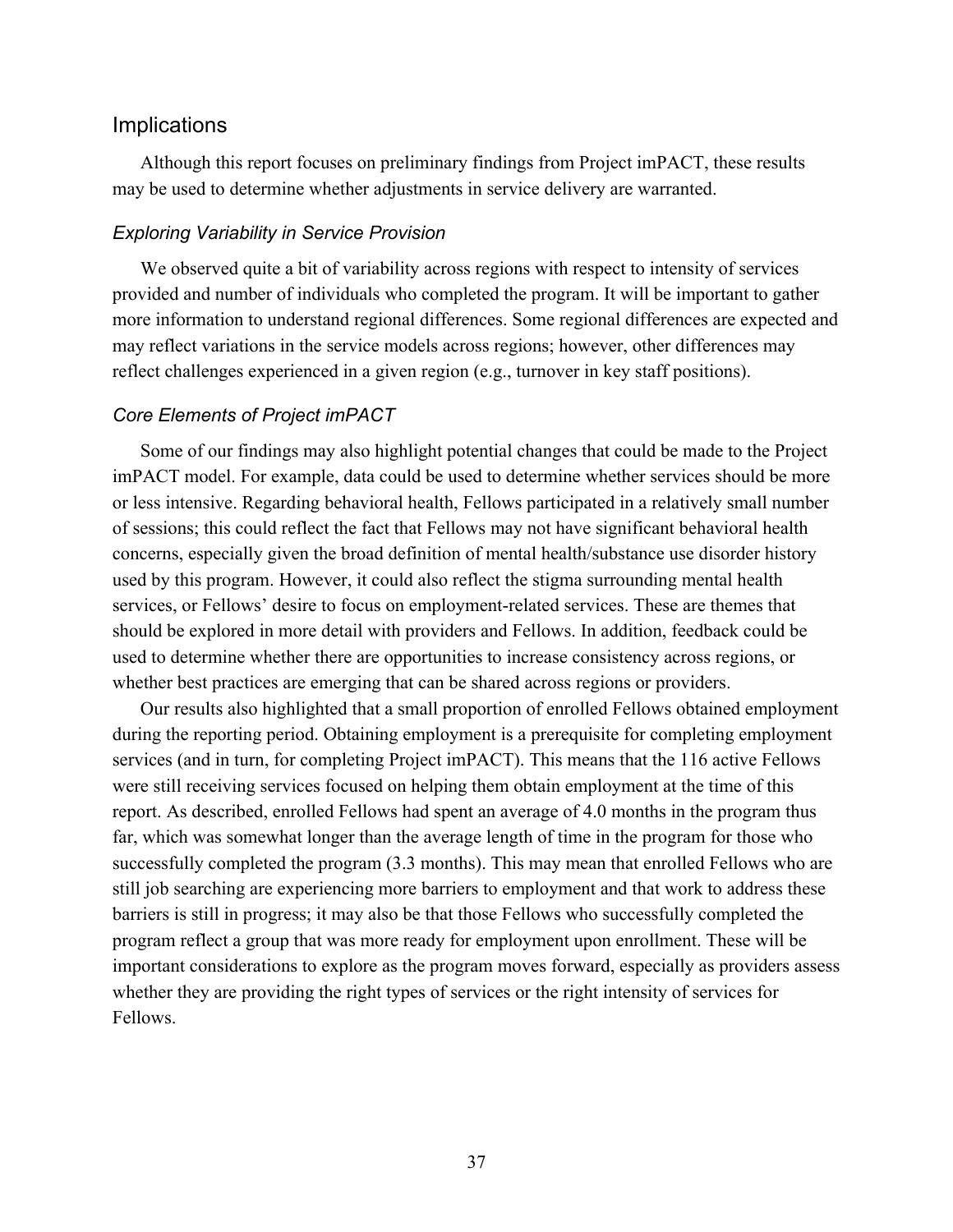#### *Promoting Fellow Engagement*

As described, there have been certain barriers to engaging Fellows. In addition, it is important to consider the number of Fellows who have exited from the program without completing services, and the ways that completion rates can be improved. For example, Steadman (1992) developed the concept of a "boundary spanner" in programs for justiceinvolved individuals – that is, a staff member who helps navigate issues at the interface of the criminal justice and mental health systems. This could include addressing challenges that may interfere with program engagement (e.g., requirements of community supervision, housing), as well as connecting Fellows with other community-based services. In some ways, these tasks overlap with the function of the peer navigator, whose role is to support Fellows through the program, act as a support system, and connect Fellows to services. However, it is unclear the extent to which their focus has been on connecting Fellows with services *within* the program, or if they also help to identify *external* services that may be valuable to promoting engagement.

#### Next Steps

Although the program realized many accomplishments in the past year, there are several next steps planned for both service provision and the evaluation.

#### *Project imPACT Service Provision*

Regarding services, over the next year, Project imPACT providers will continue to provide services for new and current Fellows in the Los Angeles region. Providers will also continue to follow-up with Fellows who have completed Project imPACT to provide support and resources and monitor their progress. Project imPACT providers continue to seek ways to conduct effective outreach to the target population; maximize the efficiency and effectiveness of services; and ensure they are meeting the needs of enrolled Fellows. Also in the next year, the City of Los Angeles Mayor's Office and imPACT providers are planning to host a celebratory event that will bring together Fellows from all four regions, along with representatives from local public agencies serving the target population and local employers to celebrate the successes of imPACT Fellows, inspire other justice-involved individuals who may be interested in Project imPACT services, and showcase the benefits and successes of imPACT Fellows to potential employers. Finally, providers will receive training in Effective Practices in Community Support (EPICS) for Influencers, an intervention to be used with family members and other prosocial influences in the lives of Fellows (University of Cincinnati Corrections Institute, 2018).

#### *Evaluation*

Regarding the evaluation, we will continue to monitor the utilization and outcomes associated with the program through the collection of quantitative data. Though our outcome evaluation results in the present report were limited largely to short-term outcomes (barriers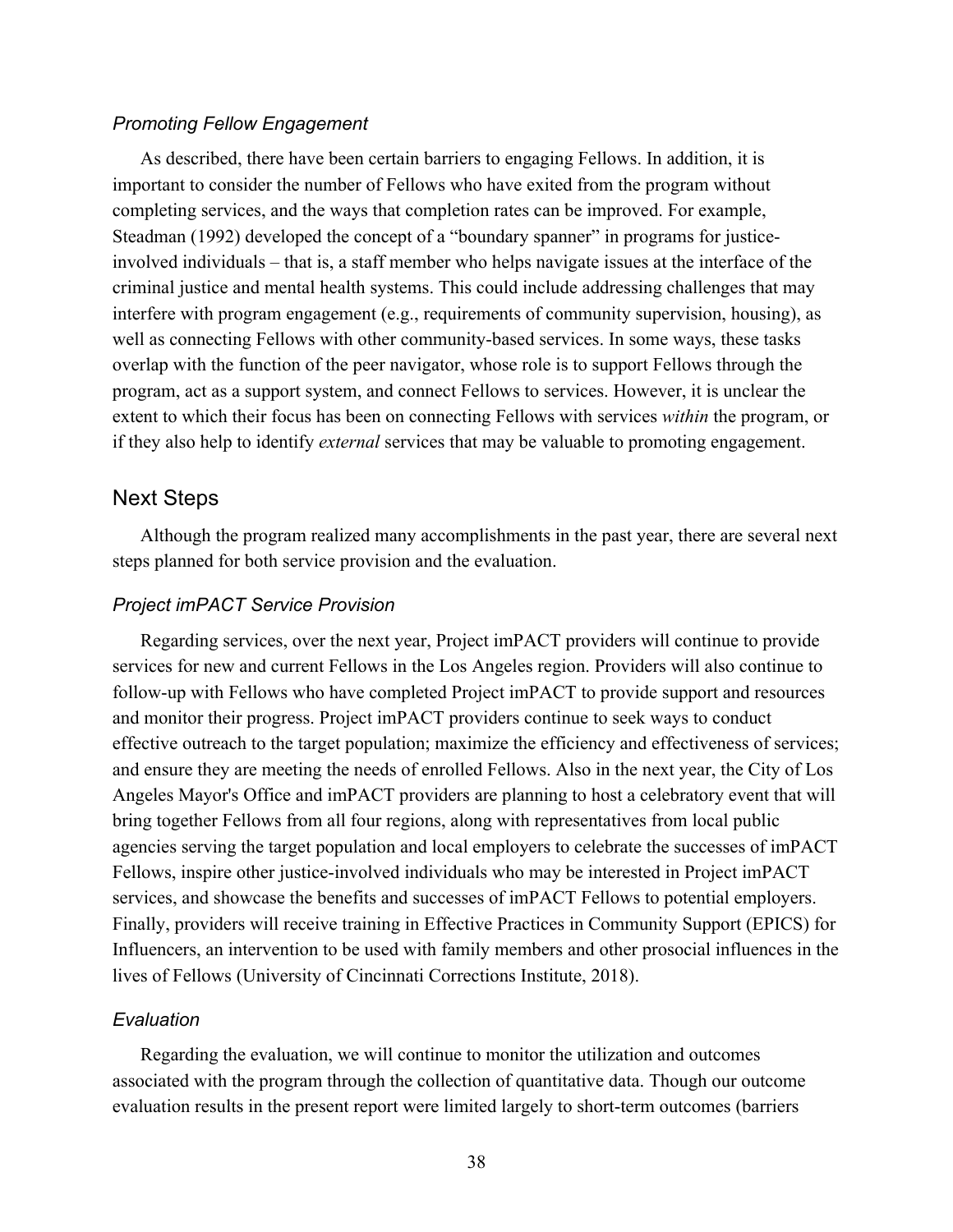addressed, employment attained), we will continue to collect data on intermediate outcomes, including retention of employment and recidivism. We will also continue to provide technical assistance to providers to address issues related to data submission. For example, during the initial evaluation period, there were some discrepancies across regions with respect to reporting of group behavioral health services. In addition to working with regions to correct any previous data issues, we will ensure providers understand ongoing data collection requirements. This will be especially important as more Fellows complete the program and regions begin collecting follow-up data.

In addition, we recently began to conduct focus groups with Project imPACT Fellows. These focus groups provide us with the opportunity to gain a more in-depth understanding of the reasons Fellows are enrolling in the program; the perceived effectiveness of the program; challenges to engaging in the program; cultural competence of services; and any ideas for improvement. We will be conducting focus groups in each of the Project imPACT regions, and plan to host groups for current Fellows and graduated Fellows. These groups will provide rich data to complement the quantitative evaluation data, and will ensure that we can measure progress toward Project imPACT's first goal: that the program is perceived to be positive and valuable by Fellows.

We are also in the process of developing an instrument to assess the fidelity of implementation of program services. This instrument will examine each specific service (employment, behavioral health, legal), as well as factors such as staffing, setting, and provider communication. The completion of this measure will include information collected from site visits, attendance at provider case conferences, and discussions with providers and Fellows. Assessment of fidelity to the Project imPACT model will provide important context for the interpretation of outcome data (e.g., if expected outcomes are not achieved, it may be due to challenges implementing the program elements with fidelity), and will also provide the foundation for feedback to providers. In addition, discussions with providers and Fellows may provide additional information for interpreting quantitative data (e.g., why so many Fellows exit the program without completing all services).

We will continue to work closely with the Mayor's Office and service providers to ensure that our evaluation methods adequately capture the services being provided. In the coming months, we will begin providing summaries of our evaluation results to providers, which will also help them to know if there are areas for improvement or expansion.

Finally, we will continue to explore options for a comparison group, or for appropriate benchmarks against which to compare Project imPACT outcomes. For example, a study of a program providing job readiness training and employment placement assistance found that 26.2 percent were employed at 12 months, compared to 22.0 percent of the comparison group, who received a list of community resources (Farabee, Zhang, & Wright, 2014). A study of a transitional job model found that 92.8 percent of participants were employed after 12 months, compared to 59.5 percent of a group that received more basic job search assistance (Redcross et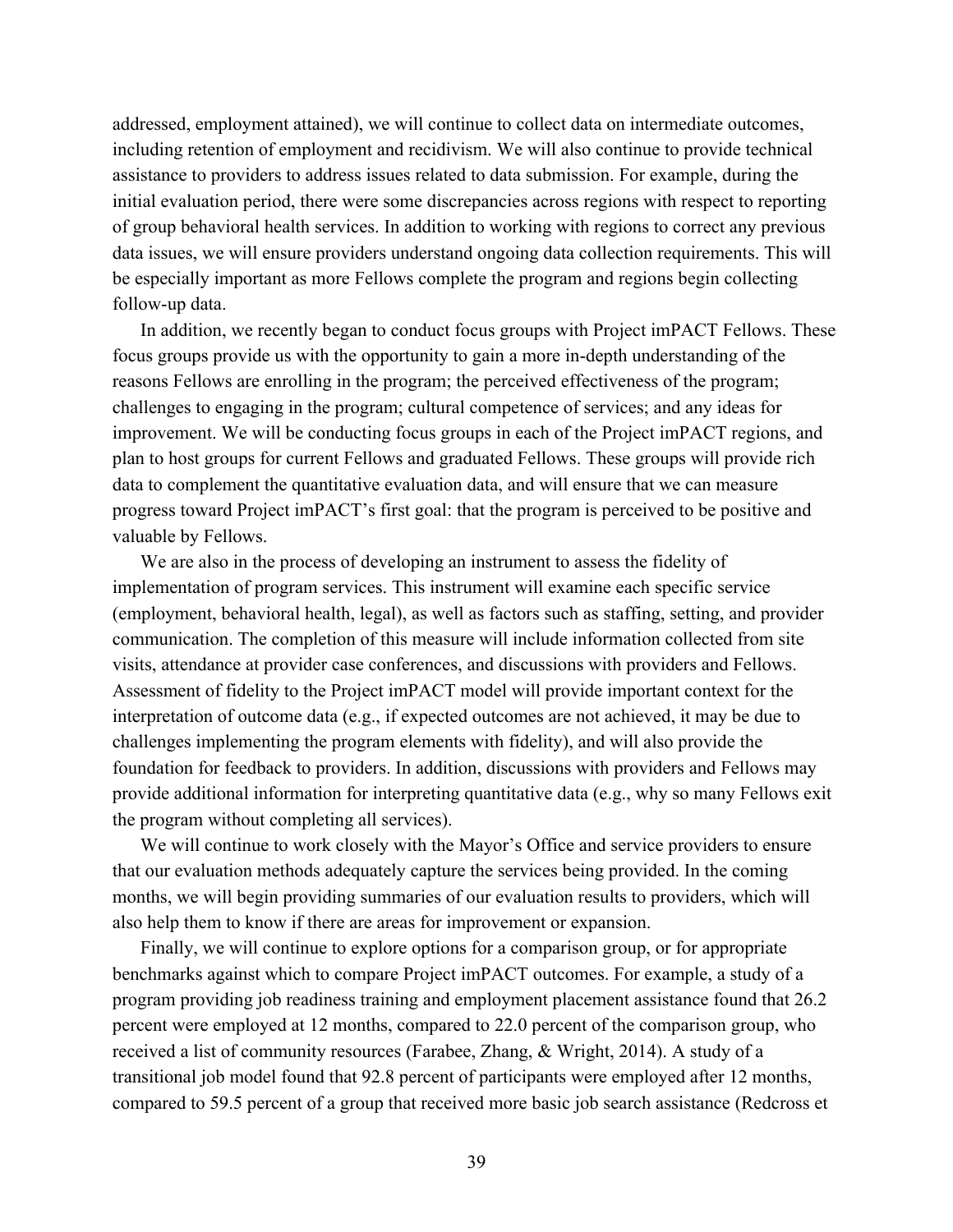al., 2010). Project imPACT is different from these programs in some important ways (e.g., by providing legal and behavioral health services). It should be noted that evaluations of employment programs for justice-involved individuals seem to vary substantially with respect to effectiveness (Cook et al., 2015). However, studies like these may provide a benchmark for interpreting employment retention data in the next phase of this evaluation.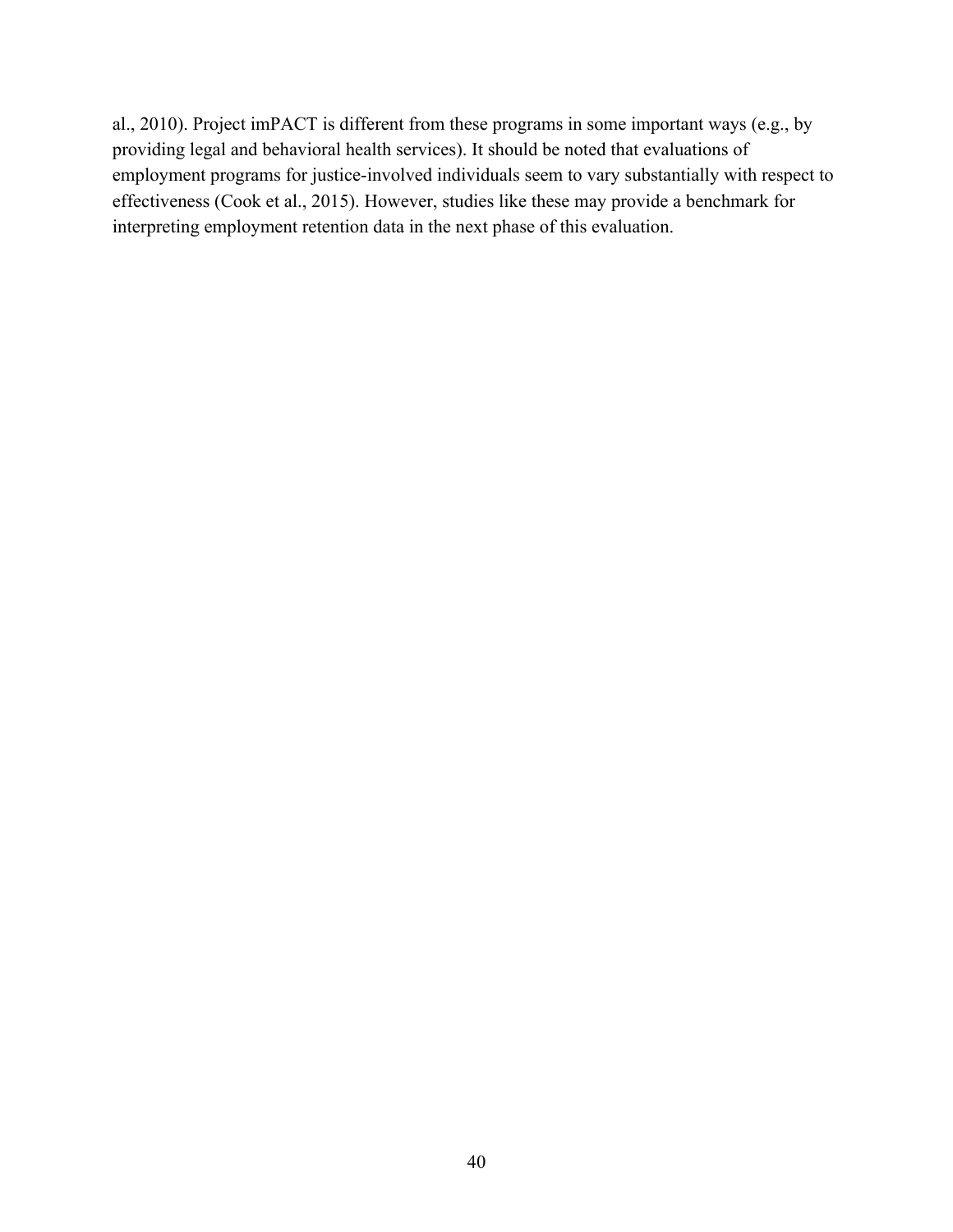- Andrews, D. A., Bonta, J., & Wormith, J. S. (2004). *Level of Service/Case Management Inventory.* North Tonawanda, NY: MHS, Inc.
- Bonta, J., & Andrews, D. A. (2017). *The Psychology of Criminal Conduct* (6<sup>th</sup> ed). New York, NY: Routledge.
- Board of State and Community Corrections (2016). *Proposition 47 Grant Program Request for Proposals.* Sacramento, CA: State of California. Accessed July 11, 2019 from https://www.cacities.org/Resources-Documents/Policy-Advocacy-Section/Hot-Issues/Homeless-Resources/League-CSAC-Task-Force/May-11,-2017/7- \_proposition\_47\_request\_for\_propsals\_-\_updated\_d.aspx
- Board of State and Community Corrections (2018). *Prop 47 Funding by Lead Agency Type for Cohort 1, June 2016-August 2020.* Sacramento, CA: State of California. Accessed July 11, 2019 from https://public.tableau.com/profile/kstevens#!/vizhome/Prop47FundingCohort1June2016-

August2020/Prop47FundingbyAgencyType

- Board of State and Community Corrections (2019). *Proposition 47 Grant Program.* Sacramento, CA: State of California. Accessed July 11, 2019 from https://www.bscc.ca.gov/s\_bsccprop47/
- California Courts (2019). *Proposition 47: The Safe Neighborhoods and Schools Act*. Sacramento, CA: Judicial Council of California. Accessed July 11, 2019 from https://www.courts.ca.gov/prop47.htm
- Cook, P. J., Kang, S., Braga, A. A., Ludwig, J., & O'Brien, M. E. (2015). An experimental evaluation of a comprehensive employment-oriented prisoner re-entry program. *Journal of Quantitative Criminology, 31*, 355-382.
- Farabee, D., Zhang, S. X., & Wright, B. (2014). An experimental evaluation of a nationally recognized employment-focused offender reentry program. *Journal of Experimental Criminology, 10*, 309-322.
- Judicial Council Criminal Justice Services (2016). *Frequently Asked Questions*. Sacramento, CA: Judicial Council of California. Accessed July 11, 2019 from https://www.courts.ca.gov/documents/Prop47FAQs.pdf
- Institute of Behavioral Research. (2005). *Means and Norms for Client Functioning*. Fort Worth: Texas Christian University, Institute of Behavioral Research. Accessed July 31, 2019 from http://ibr.tcu.edu/wp-content/uploads/2013/10/CESTNormsTotal25-75.pdf
- Institute of Behavioral Research. (2007). *TCU Psychological Functioning (TCU PSYForm)*. Fort Worth: Texas Christian University, Institute of Behavioral Research. Available at ibr.tcu.edu